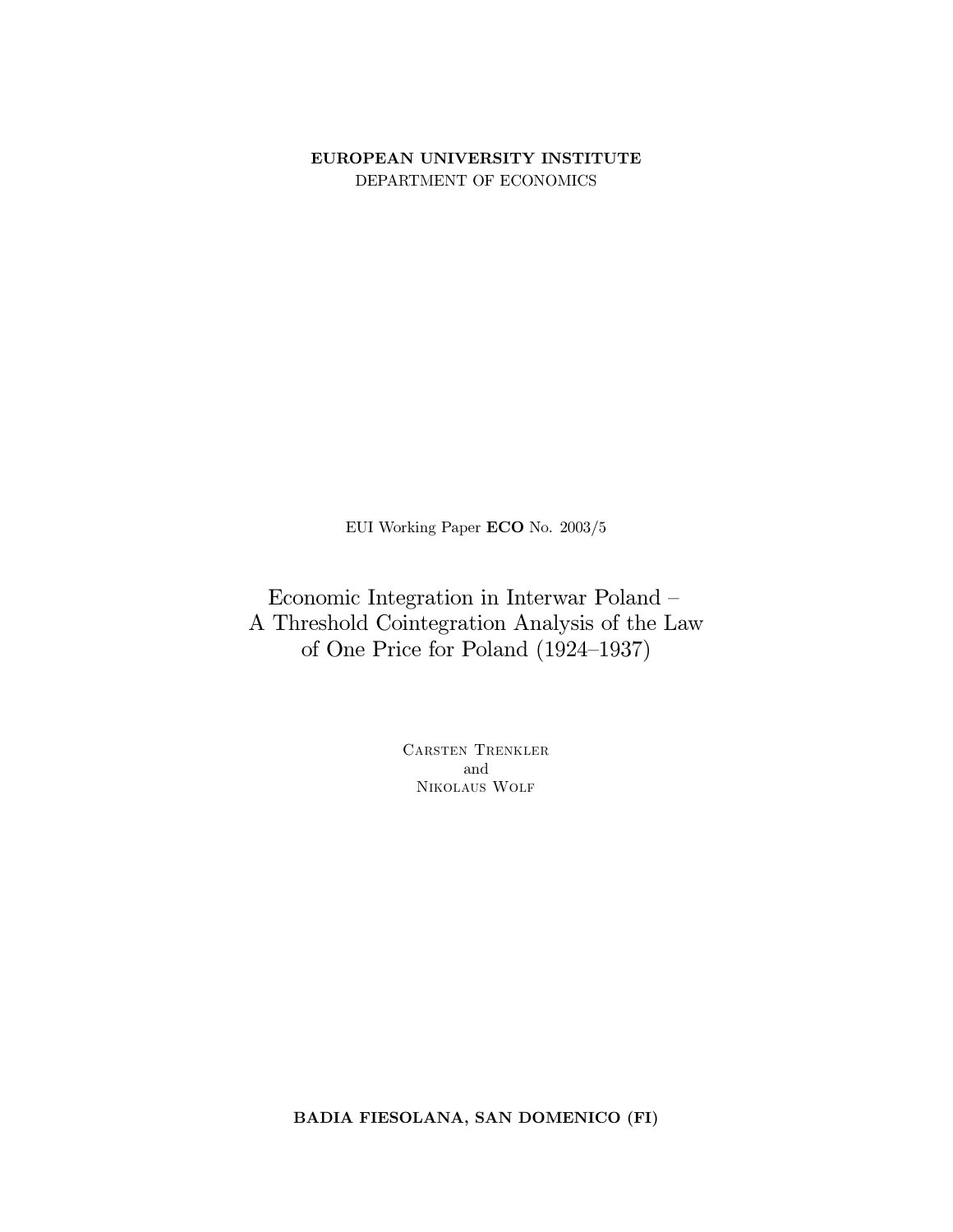All rights reserved. No part of this paper may be reproduced in any form without permission of the  $\text{author}(s)$ .

 $\odot\!2003$  Carsten Trenkler and Nikolaus Wolf Published in Italy in March  $2003$ European University Institute Badia Fiesolana I-50016 San Domenico (FI) Italy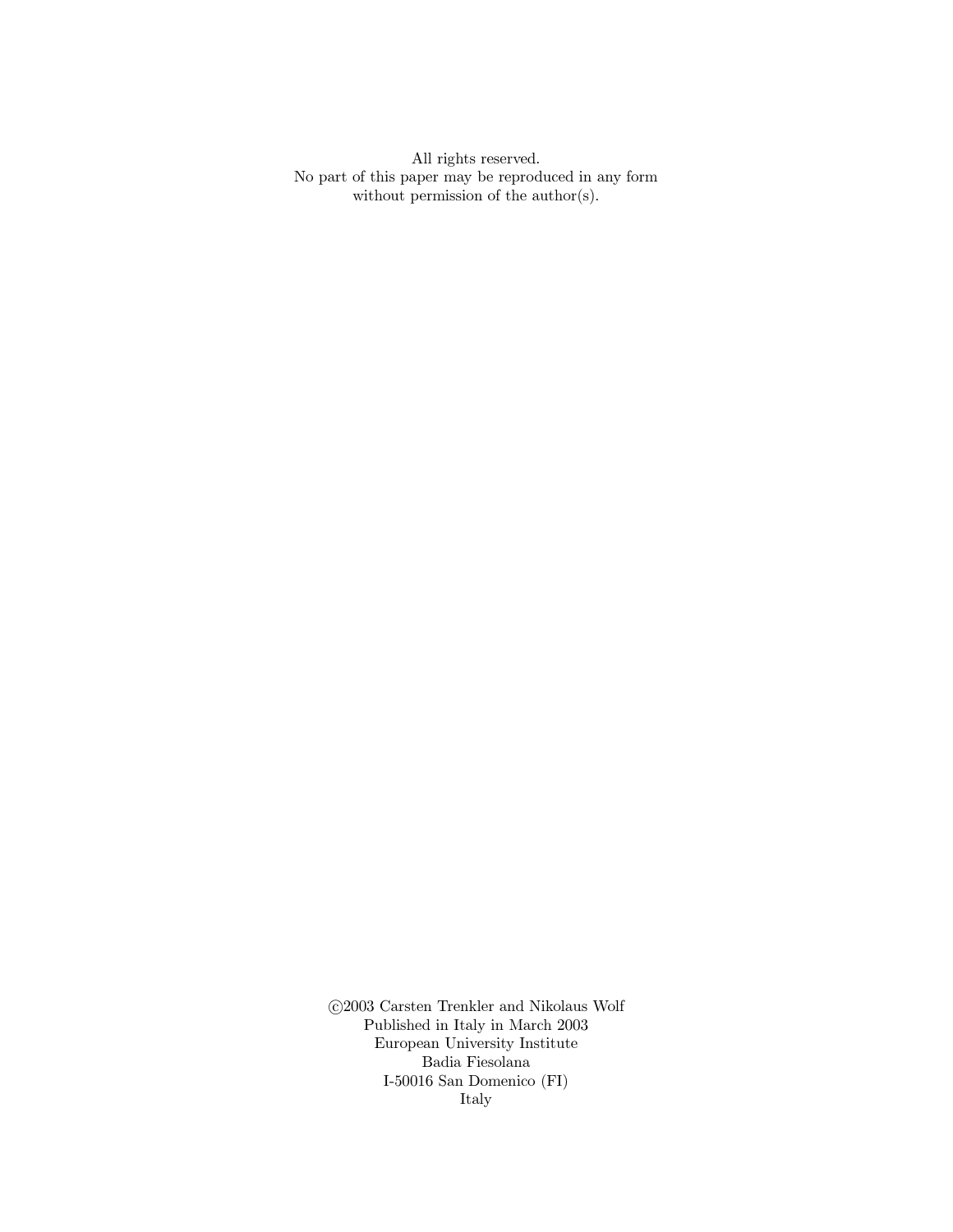# Economic Integration in Interwar Poland - A Threshold Cointegration Analysis of the Law of One Price for Poland 1924-1937<sup>∗</sup>

by

| and | Nikolaus Wolf                    |
|-----|----------------------------------|
|     | Humboldt-Universität zu Berlin   |
|     | Institute of Economic History    |
|     | School of Business and Economics |
|     | Spandauer Str. 1                 |
|     | 10178 Berlin                     |
|     | <b>GERMANY</b>                   |
|     | Tel.: $+49-30-2093-1681$         |
|     | Fax: $+49-30-2093-5659$          |
|     | nikowolf@wiwi.hu-berlin.de       |
|     |                                  |

#### Abstract

In this paper we study the issue of economic integration in Poland between 1924 and 1937 by means of a threshold cointegration analysis of the law of one price. We find that the interwar economy can be regarded as integrated but with obvious restrictions which refer to the existence of relevant transaction costs for arbitrage and differences in the level of prices between cities. Moreover, the former partition borders within Poland did not affect economic integration suggesting that the integration policy after the reunification of Poland in 1919 was successful. However, we are not able to assess the impact of the aggregate price level which changed strongly during our sample period.

Keywords: Economic integration, Law of one price, Transaction costs, Poland, Threshold cointegration, Threshold nonlinearity tests

JEL classification: C22, C32, F15, E31, N74, N94

<sup>∗</sup>We would like to thank the participants of the Econometric Research Workshop at the European University Institute and Ana Beatriz Galvão for many helpful comments and suggestions.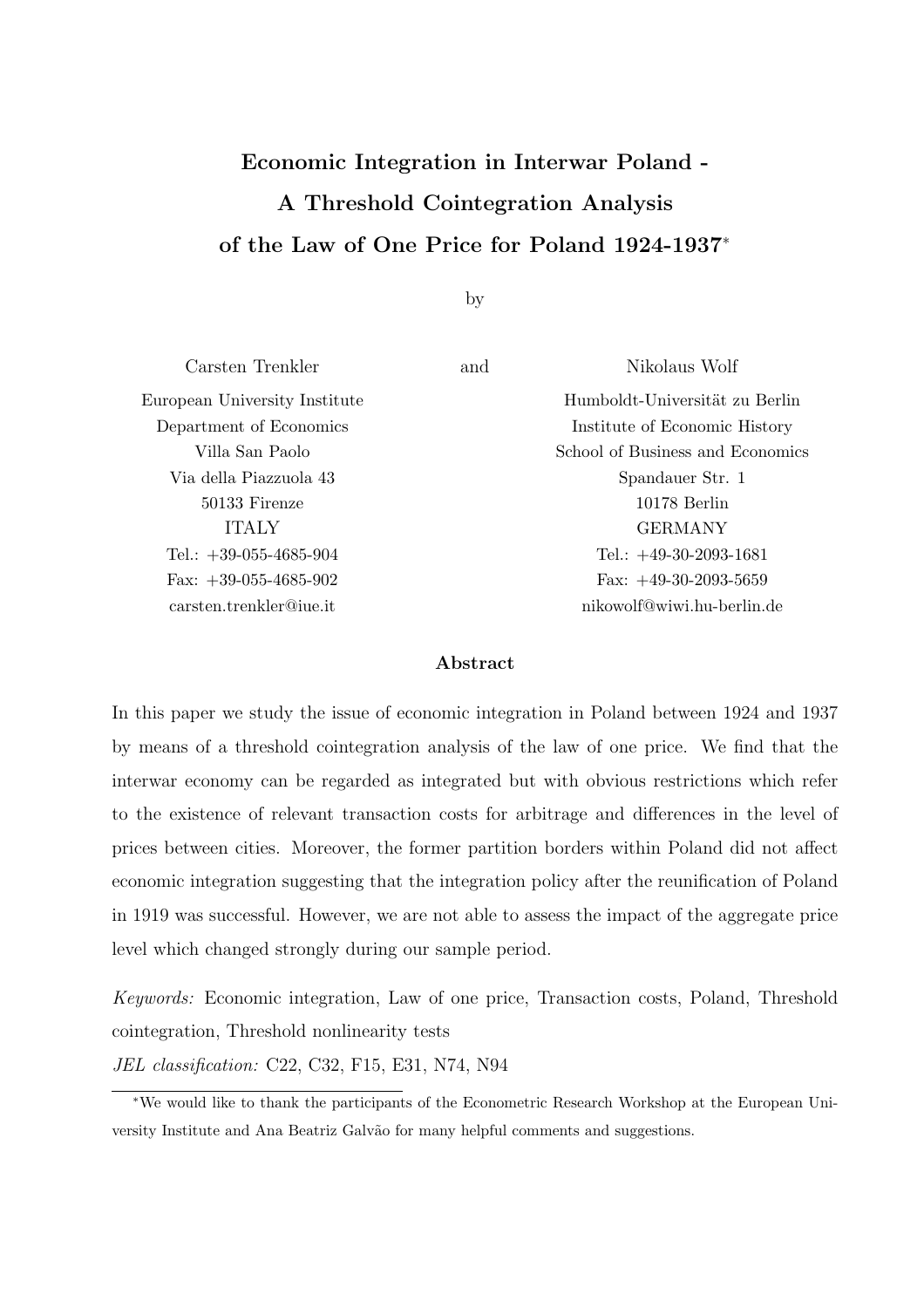# 1 Introduction

After the First World War Poland was reunified in 1919 which ended up the long period of partition beginning at the end of the 18th century. The new state consisted of three different parts which belonged to the former tsarist Russia, the Habsburg monarchy and the German Empire. In 1919 these areas were not only dramatically different with respect to their institutional framework (administration, law, currency), and their social and economic structures, but they were separated by high costs of transportation and communication. Accordingly, all Polish governments after 1919 attempted to unify and integrate the country.

We want to evaluate the integration process with a focus on the question whether the former partition areas have economically integrated into one single market. By integration we mean that the law of one price (LOP) holds. In its strict form the LOP says that the prices of the same good should not differ at two spatially separated market places if these markets are integrated. When the prices differ, arbitrage processes in a functioning integrated market would instantaneously equalize the prices. Of course, one has to consider the transaction costs associated with arbitrage. Only if the price deviations between the two market places exceed the transaction costs, arbitrage is profitable and takes place.

In our empirical analysis covering the period from 1924 to 1937 we focus on the wheat market by using monthly retail prices for wheat flour. This market has been chosen since wheat flour is a rather homogenous good so that the LOP is in general applicable. Furthermore, we have no evidence for monopolistic structures or existing cartels in this market implying that the prices can be regarded as an outcome of a competitive market. To be specific, we have data for six of the biggest Polish cities: Warsaw, Lodz, and Wilno, belonging to the former Russian area, Lwów and Kraków belonging to the former Austrian part and Poznañ from the former German part. This gives us the possibility to analyze 15 city pairs.

The question whether Poland was successful in creating a unified market is an helpful information when studying Polands history and for evaluating the political institutions in charge in the 1920s and 1930s. Additionally, after the dramatic political changes at the end of the 1980s many political officials referred to this interwar-period when justifying and setting up new institutional structures. It would be of great interest to know whether this reference is solely a psychological one or whether it can be based on verifiable facts at least with respect to the specific economic issue we look at. Moreover, the general question whether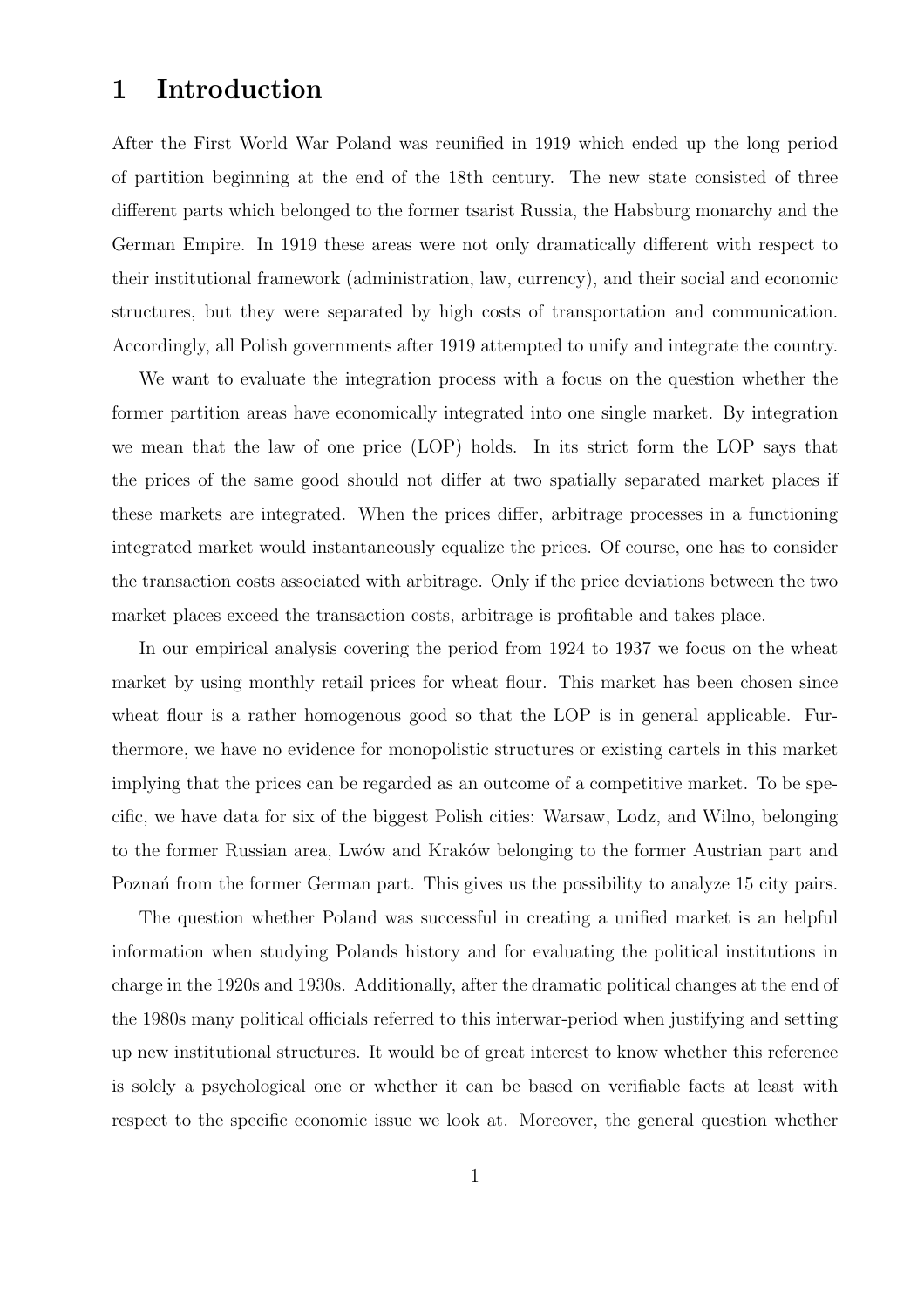areas or countries with different institutional backgrounds can be successfully integrated is an important one up to now and is, for example, crucial for the process of extending the European Union.

Obviously, it is not only of interest whether market integration can be observed but also what forces have an effect on the process of integration. The first issue in this respect relates to the already mentioned question of market integration of the former partition areas. In other words, we ask how important the old borders were, i.e. whether there existed effects of the former partition borders within Poland. Usually, the literature examines border effects between different countries. However, it is also very interesting to analyze how long it takes to make the impact of a political or administrative border disappear between areas that enter a political union.

Engel & Rogers (1996) mention some reasons for border effects that may also be relevant for Poland during the interwar period. Among other things, different degrees of local labor market integration, direct costs of crossing borders like tariffs and other regulations, and the existence of different currencies and productivity shocks are such reasons. The description of the historical background later on will show that these factors were present in Poland, especially in the first years after the unification. Since our sample starts in 1924, five years after unification, we are able to asses whether the institutional changes implemented in these five years have created a framework so that there exist no systematic differences between city pairs with cities from the same area ("within-border pairs") and pairs of cities from different partition areas ("across-border pairs").

A second factor probably relevant for the process of integration is the influence of a changing aggregate price level in the presence of nominal fixed transaction cost. Until the end of the 1920s we can observe an important increase in the aggregate price level in Poland. This inflationary period was followed by strong deflation. Only at the middle of the 1930s the aggregate price level stabilized. At the same time, most of long-distance freight transport in Poland has been done by trains, but the nominal tariffs for using the railway network remained remarkably stable in the  $1920s$  and  $1930s<sup>1</sup>$ . Thus, the real transportation costs changed mainly with the price level. During the inflationary period the real transportation costs increases and in times of deflation the costs increase. Insofar these nominal fixed

<sup>&</sup>lt;sup>1</sup>Tariffs for merchandize were changed three times during our sample period: they were somewhat increased in December 1926, and in October 1929, and decreased in March 1936 (Gieysztor 1939).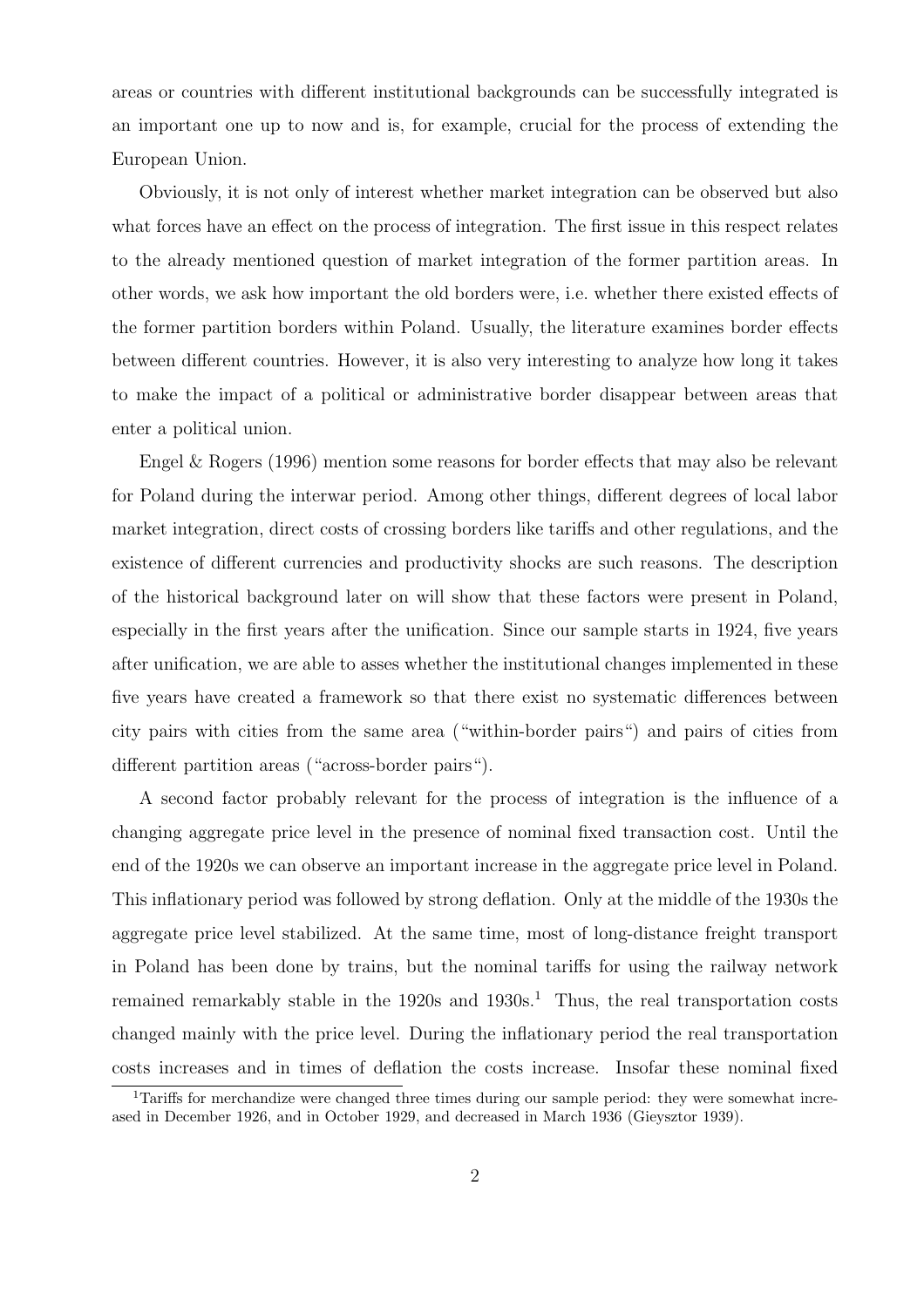transport costs are a crucial part of the whole transaction costs a changing aggregate price level should drive the integration process: inflation fosters and deflation slows economic integration owing to falling and increasing real transaction costs respectively.

The importance of the old borders and the changing aggregate price level are studied along with the general question of a successful market integration by performing a threshold cointegration analysis. Threshold cointegration models can be regarded as the econometric model equivalent to the LOP taking transaction costs into account. The transaction costs view imposes certain parameter restrictions on these nonlinear models. In line with Balke & Fomby (1997) and Lo & Zivot (2001) this analysis is conducted in three steps testing for cointegration, threshold nonlinearity, and estimating the threshold models. These three steps aim to study whether the markets are integrated, the transaction costs approach is appropriate and whether the model parameters satisfy the economic theory respectively.

Our time series approach has a number of advantages over a cross-section analysis like in Engel & Rogers (1996). They compute volatility measures of price pairs over time for several U.S. and Canadian cities and regress them on distance measures, a dummy variable describing border crossing and other variables. Thereby, they can evaluate whether distance and border explain price volatility what would violate the strict LOP. In contrast, the time series approach allows us to capture the dynamics of the data explicitly. We are able to analyze whether the prices still adjust, i.e. whether they cointegrate, although they vary over time. In this sense lasting price deviations have to be distinguished from simple price volatility. Additionally, by estimating adjustment coefficients and threshold bands we can describe the speed of adjustment and the importance of transaction costs. These estimates can still be related to measures describing distance and border effects. Hence, we are able to derive results which cannot be obtained from a cross-section analysis like in Engel & Rogers (1996) who do not exploit the integration and cointegration properties of the time series explicitly when computing price volatility measures.

The rest of the paper is organized as follows. In the next section we describe the historical background. Section 3 introduces the economic model framework and we comment on some characteristics of the Polish wheat market. The econometric framework and methods we apply are described in Section 4 and the empirical results are presented in Section 5. The last section summarizes and concludes.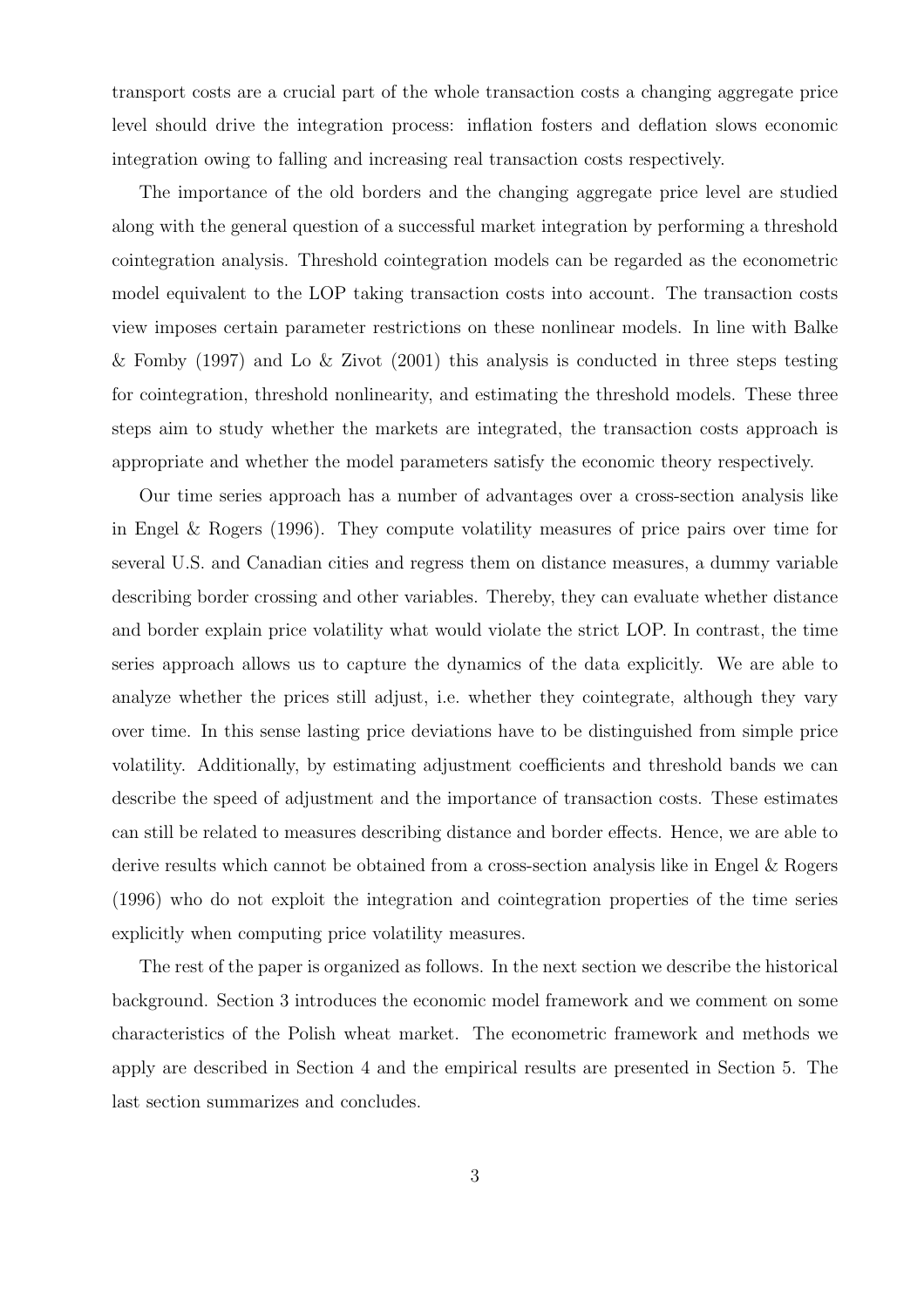### 2 Historical Background

At the end of 1918 Poland might be described as a power vacuum in central Europe, with several political and military authorities struggling for influence on a territory without clear shaped borders. The devastations of the First World War affected 90% of this area, destroyed the harvest and the livestock, buildings and machines, bridges and railways. Even more damage was done by the exploitation from the German and Russian occupants during the war and sabotage during their retreat (Duda & Orlowski 1999, p. 231). However, this chaos got structured with an amazing speed. In official statistics, the state was from 1921 on organized in 17 administrative units (vojvodships), which can often found to be aggregated into several groups that followed the old lines of partition between the former occupants: the western, southern and central vojvodships, covering approximately the former partition areas of Germany, Austria and Russia, and the eastern vojvodships, covering former Russian areas in the east that were claimed by Polish nationalists.<sup>2</sup> When the political situation in November 1918 gradually stabilized with the return of Jozef Pilsudski to Warsaw, all parties saw the necessity to create a unified institutional framework with adequate infrastructure in order to establish that new state. Actually, the government could rely on extensive programs for a legal, administrative and economic unification, that had been prepared since 1907 for a future Polish state (Roszkowski 1992).

The unification of the fiscal administration - a conditio sine qua non for the survival of the new state - belonged to the very first institutional changes. While for the southern and central vojvodships this was formally reached already in April 1919, the former German parts remained separated until January 1922, Upper Silesia even until June 1922 (Markowski 1927, Bielak 1931). Several differences of the tax system however - e.g. the real estate tax - remained persistent until 1936 (for details see Weinfeld 1935). An even more demanding task was the creation of a common currency area, unifying the five (!) currencies, that were in circulation on the Polish territory: the German Mark, the Austrian Crown, and the Russian Rouble, as well as the Polish Mark in the Kingdom of Poland and the "Ost-Rubel" on the territory of "Ober-Ost"- two currencies, that the Germans introduced on former Russian territories after their occupation. Since the Warsaw government only controlled

<sup>&</sup>lt;sup>2</sup>Western vojvodships comprised: Poznań, Pomerania, Silesia; central: city of Warsaw, Warsaw, Lódz, Kielce, Lublin, Białystok; southern: Kraków, Lwów, Stanisławów, Tarnopol; eastern: Wilno, Nowogrod, Polesia, Wolhynia; see Głowny Urząd Statystyczny (1939).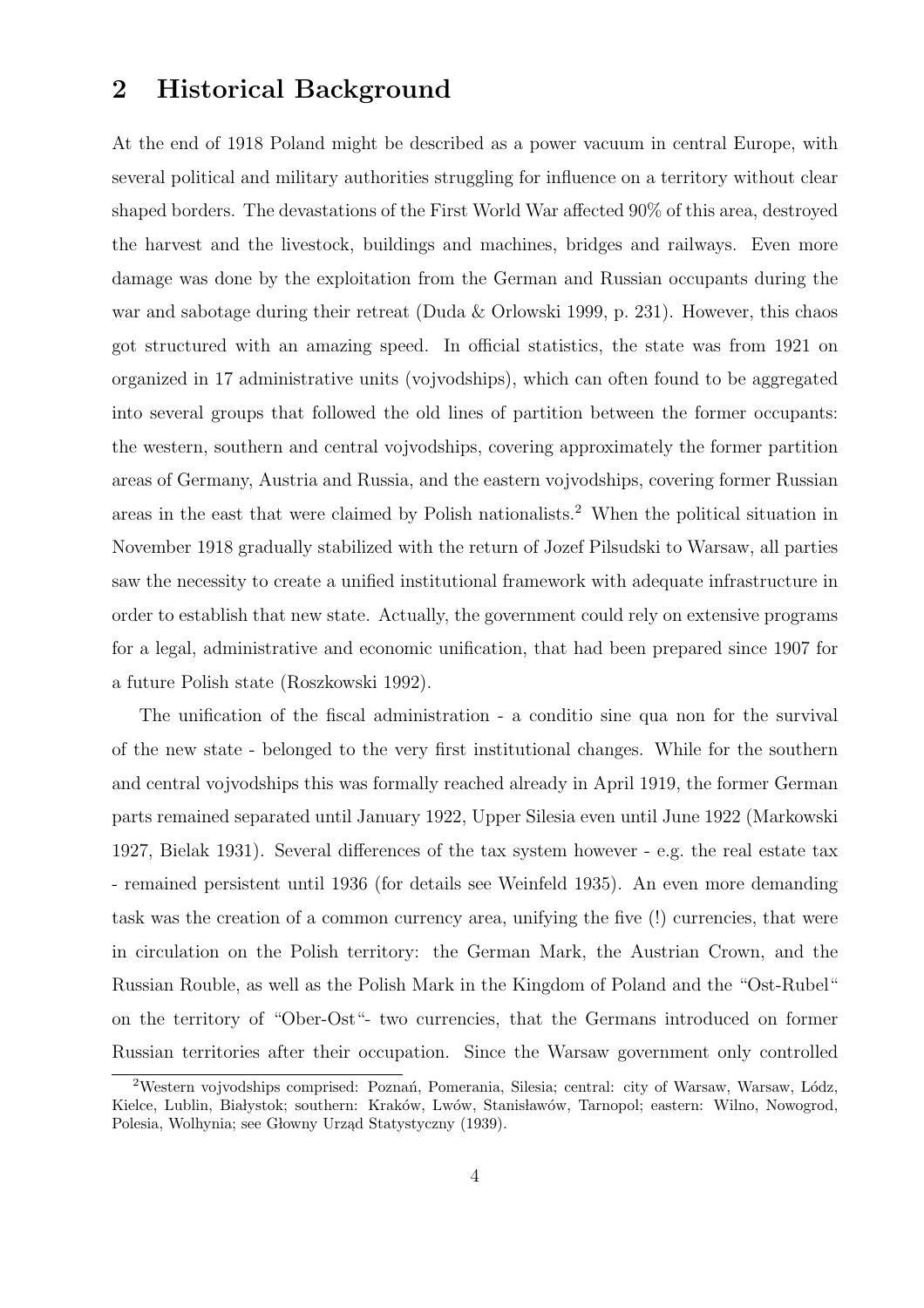| Date of opening | Connection                    | Distance             | Length of the trip  |
|-----------------|-------------------------------|----------------------|---------------------|
|                 |                               |                      | (measured for 1937) |
| 1848            | Warsaw-Kraków via Czestochowa | $ca.364$ km          | $8.00$ hrs          |
| 25/11/1934      | Warsaw-Kraków via Radom       | $ca.320 \mathrm{km}$ | $5.20$ hrs          |
| 1872            | Warsaw-Poznań via Torun       | ca.376 km            | $7.00$ hrs          |
| 1/11/1921       | Warsaw-Poznań via Wrzesnia    | $ca.304 \mathrm{km}$ | $4.45$ hrs          |
| 1857            | Poznań-Kraków via Wroclaw     | $ca.380$ km          | n.a.                |
| 1/11/1926       | Poznań-Kraków via Wielun      | $ca.330 \mathrm{km}$ | n.a.                |
| 1861            | Kraków-Lwów                   | $ca.341 \text{ km}$  | $5.00$ hrs          |
| 1917            | Warsaw-Lwów via Lublin        | $ca.500 \mathrm{km}$ | $8.30$ hrs          |

Table 1. Important railway-connections between main cities and average length of the trip.

Sources: Pisarski (1974, p. 58); Obraz Polski dzisiejszej (1938, p. 223).

the Polish mark, it adopted a stepwise strategy to get rid of the competing banknotes (Landau 1992). Some months after the introduction of the Polish Mark as a parallel currency in the different areas, the other currencies were delegalized. For the central, southern and western vojvodships this was realized already in April 1920, with the exception of Upper Silesia (Nov. 1923) (Zbijewski 1931).

During the first years of reunified Poland however these activities towards market integration were hindered by a system of regulations concerning most commodity goods, as well as factor markets. For the most part this was motivated by the need to furnish supply for the Polish troops, fighting with the Soviet army in the east, but it had also aspects of political logrolling between different groups. Especially the markets for agricultural products (e.g. bread, grain, potato, sugar) and basic commodities (e.g. coal, soap, matches) were affected by a variety of measures that discriminated between regions and social groups. While for instance a common external tariff was introduced in November 1919 and domestic tariff barriers between the different parts of Poland had been removed for the most part already during the First World War, there remained a customs frontier between the former Prussian partition area and the rest (see Kozlowski 1989, p.157 and Landau & Tomaszewski 1999, p.69). After the armistice between Poland and Soviet Russia the polish government launched a program to liquidate the whole system of regulations. The internal customs frontier were removed in mid-1921, and until the end of 1921 most other regulations on the commodity markets had disappeared (Tomaszewski 1966, Kozlowski 1989, p.158.)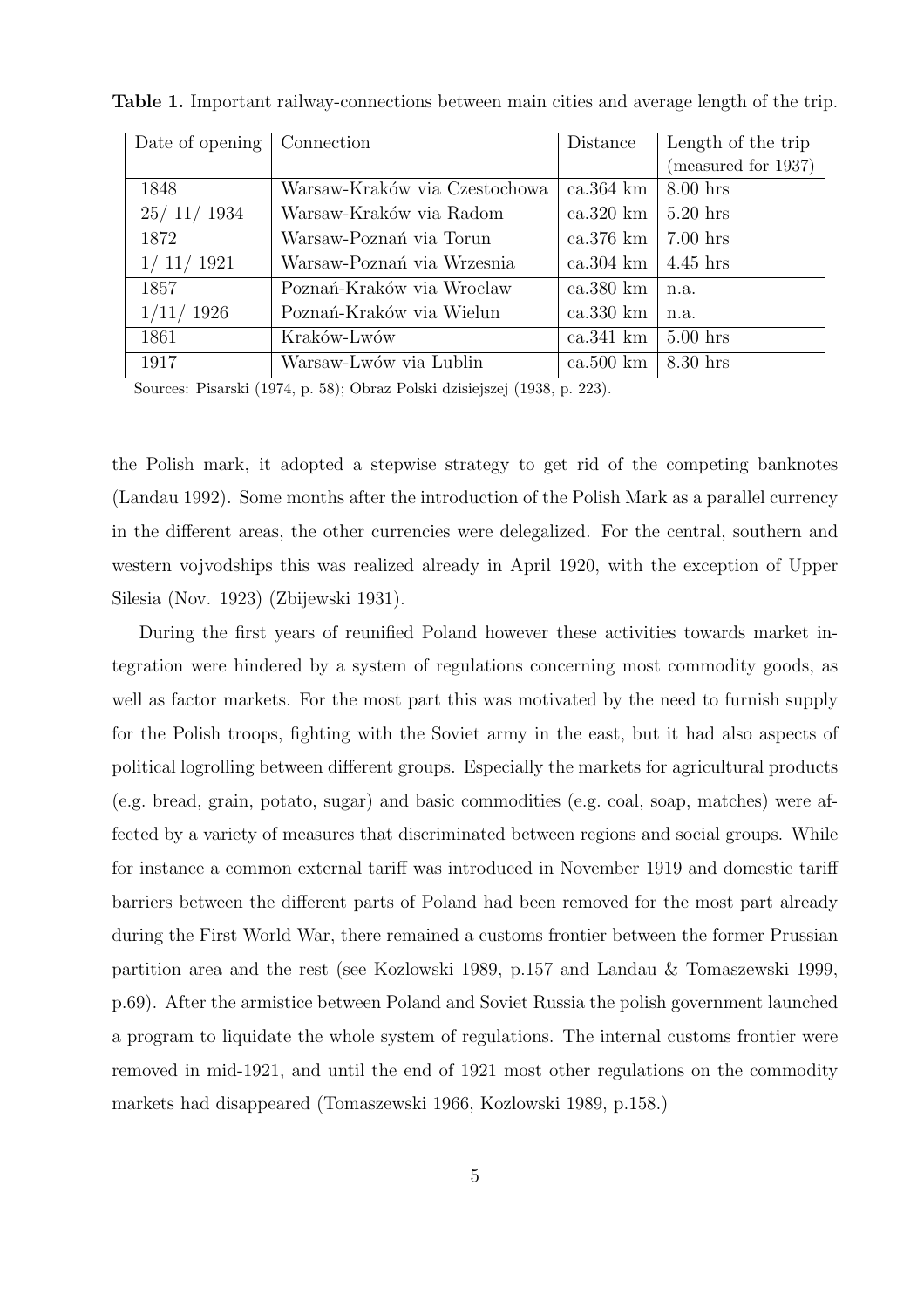The transportation system of the new state in turn apparently profited from the war in the east. After rather spontaneous takeovers of the railway networks in the different areas during the last months of the First World War, already in October 1918 a railway ministry started its work and developed a 10-years plan for the completion and extension of the polish railway network. At the same time the heritage of 129 types of cars and 165 types of engines had to be unified, new kinds of freight cars had to be developed (e.g. refrigerator wagons), the different densities of the network adjusted and the main economic centers of the former partition areas connected (Hummel 1939). The speed of the network and its capacity to transport goods was not only a function of the existence of railway connections themselves, but depended also crucially on the material used. Table 1 gives an overview for the development of important new built railway lines and the changes in speed.

Since nearly all freight transport took place on railways (97,6% in 1925 and 98,7% in 1938)<sup>3</sup> this development in the railway network together with the extensive unification of the institutional framework until the end of 1922 can be expected to have had a strong impact on commodity market integration.

However, as indicated in the introduction it is possible that the impact of these factors on the course of economic integration was completely dominated by another effect, namely by changes in the aggregate price level. Figures 1 and 2 give the food price (FPI) as published from 1921 on by Głowny Urząd Statystyczny (GUS), the Polish Statistical Office. Calculated on the base of price data for 16 food products from 175 Polish cities it is the most complete price index available for interwar Poland. The FPI indicates massive inflation until 1923, followed by a short period of stabilization and a second inflation until the end of 1926. After just two years of stable prices, the index fell by more than 50 points, and stabilized not before mid 1935. What drove the aggregate price level? The discussion will show that the mentioned steps towards an institutional unification of the Polish economy - including the creation of a common currency and an efficient fiscal administration - can be seen as functional of these factors.

<sup>3</sup>See Brzosko (1982, p. 358). This information obviously refers only to that part of transportation, that was comprised in some kind of official statistics, i.e. transport over longer distances. There exists an estimation, that during the period 1934-1936 just 39% of the total Polish wheat surplus (production not consumed by producers themselves) was transported on railways. The rest was mainly shipped on horse-drawn vehicles within a 50km radius which we can drop for the purpose of our investigation (Buczyński 1939, pp. 91ff).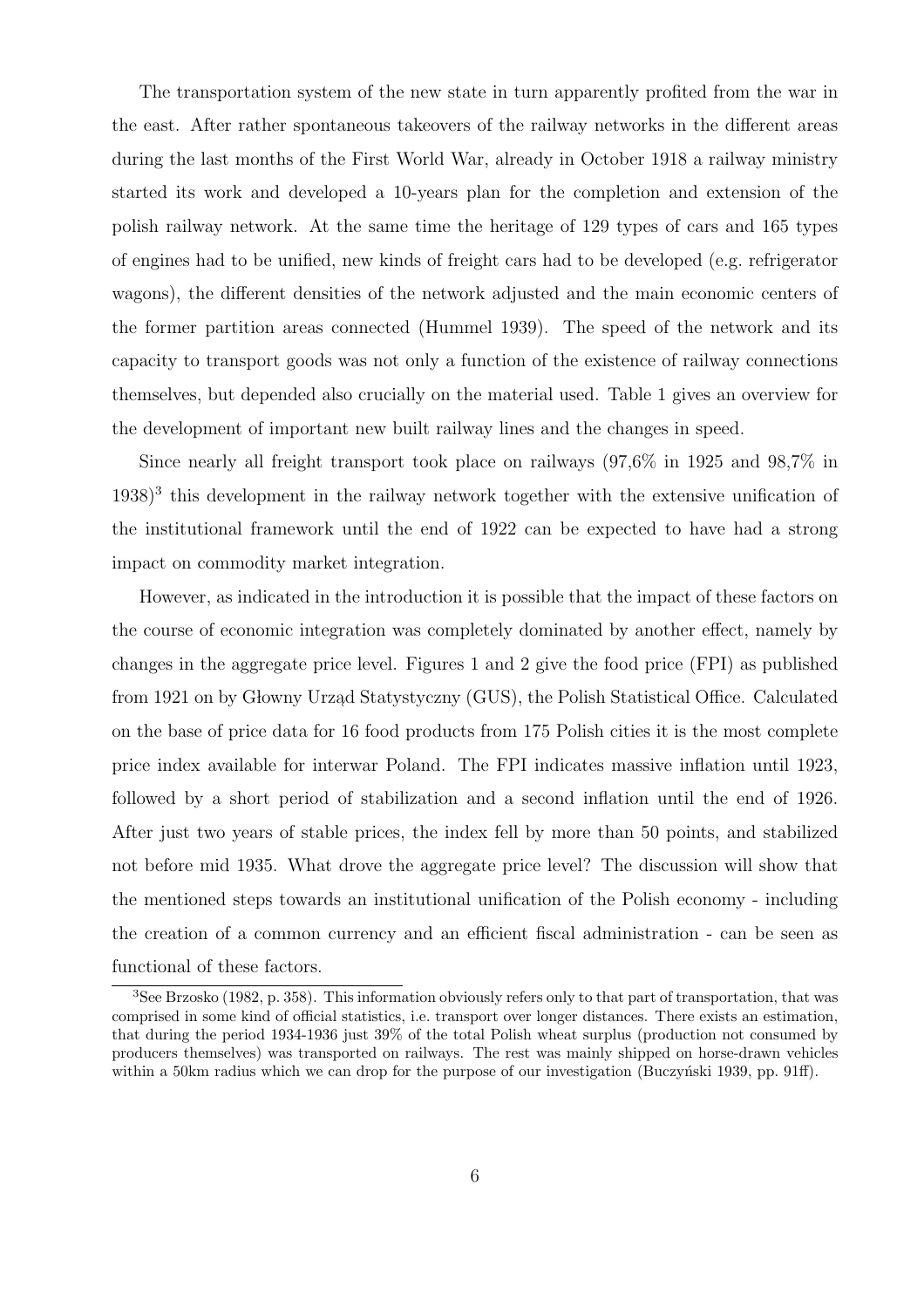

Figure 1. Food price index 1921-1923 (1921=100)

Sources: Głowny Urząd Statystyczny [Polish Statistical Office], Rocznik Statystyczny [Statistical Yearbook] RP 1920/1922 (II), p. 215 and RP 1923, p. 88.



Figure 2. Food price index 1924-1937 (1928=100)

Sources: 1924-1927: own calculations based on Głowny Urząd Statystyczny [Polish Statistical Office], Rocznik Statystyczny [Statistical Yearbook], different years; 1928-1937: Instytut Badania Koniunktur Gospodarczych i Cen [Institute for Business Cycle and Price Research], Koniunktura gospodarcza Polski (zeszczyt specjalny), pp. 22-23.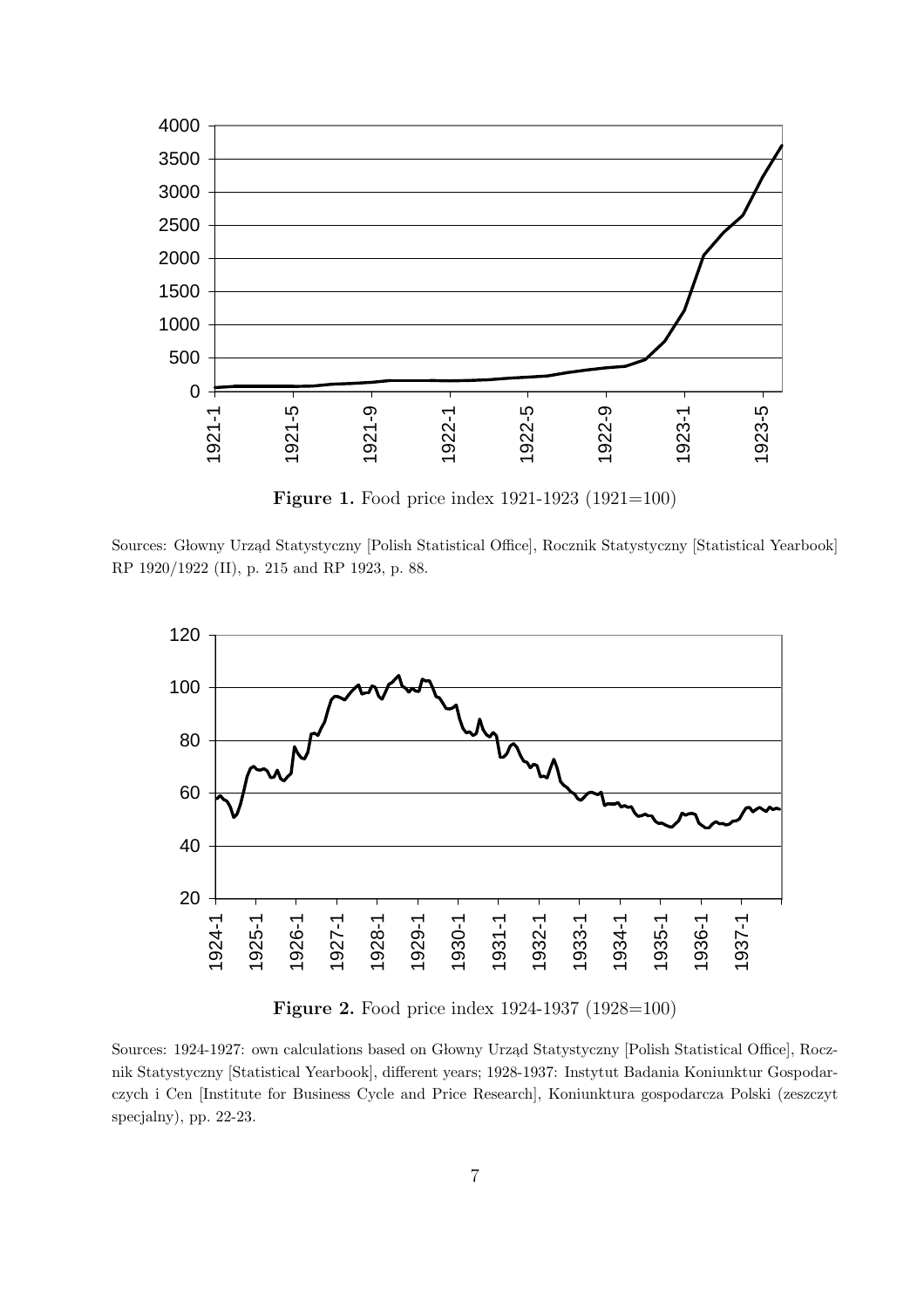| Year | Budget deficit <sup><math>a</math></sup> | Money supply <sup>b</sup> | Nominal exchange rate <sup><math>c</math></sup> |
|------|------------------------------------------|---------------------------|-------------------------------------------------|
|      | Billion Polish mark)                     | (Million Polish mark)     | (Polish mark/USD)                               |
| 1918 |                                          | 1,024                     |                                                 |
| 1919 | 7,503                                    | 5,316                     | 110                                             |
| 1920 | 54,000                                   | 49,316                    | 590                                             |
| 1921 | 116,000                                  | 229,538                   | 2,922                                           |
| 1922 | 445,000                                  | 793,437                   | 17,800                                          |
| 1923 | 33,000,000                               | 125,371,955               | 6,375,000                                       |

Table 2. Budget deficit, money supply, and the nominal exchange rate.

Sources from Landau & Tomaszewski (1999): (a) Kempner (1924); (b and c) Zdziechowski (1925).

Again, a starting point is the war in the east, which required massive revenues and some mechanism to finance them. Since international credit was not yet available, the government had to choose between a "nationalization" of domestic private capital and some mechanism to tax it (Landau & Tomaszewski 1999). The political compromise in 1919 relied on early concessions to the socialists on the one hand (the eight-hour working day was introduced already in November 1918, see Landau 1992) and observing private property rights on the other. As a consequence, the next steps were to create the institutional framework necessary to tax capital and labour: a common currency and a working fiscal administration. As described, these aims were achieved rather quickly. While this was an indisputable success it could not create the necessary revenues to win a war and finance its public infrastructure. But it opened the way for the Polish government to effectively tax money holders by inflation. Table 2 gives some estimations of the budget deficit, of money supply in Polish marks 1918- 1923 and the nominal exchange rate with USD.

As the gains from seigniorage and the devaluation of the budget deficit were wiped out by the costs of hyperinflation, namely a complete breakdown of capital markets, the government of prime minister Wladyslaw Grabski had to stabilize the currency. The definite aim was to link the Polish currency with some foreign currency that had successfully restored the gold standard in order to get access to the international capital market. Indeed, Grabski managed to realize this task by help of a temporary property tax, fixed in Swiss gold francs, and several international loans. Already in mid January 1924 the nominal exchange rate was stabilized and a new currency, the Zloty, was fixed at the parity of the Swiss gold francs, i.e. 1 Zloty= 9/31 gram of pure gold. A new institution, the Bank Polski S.A. was introduced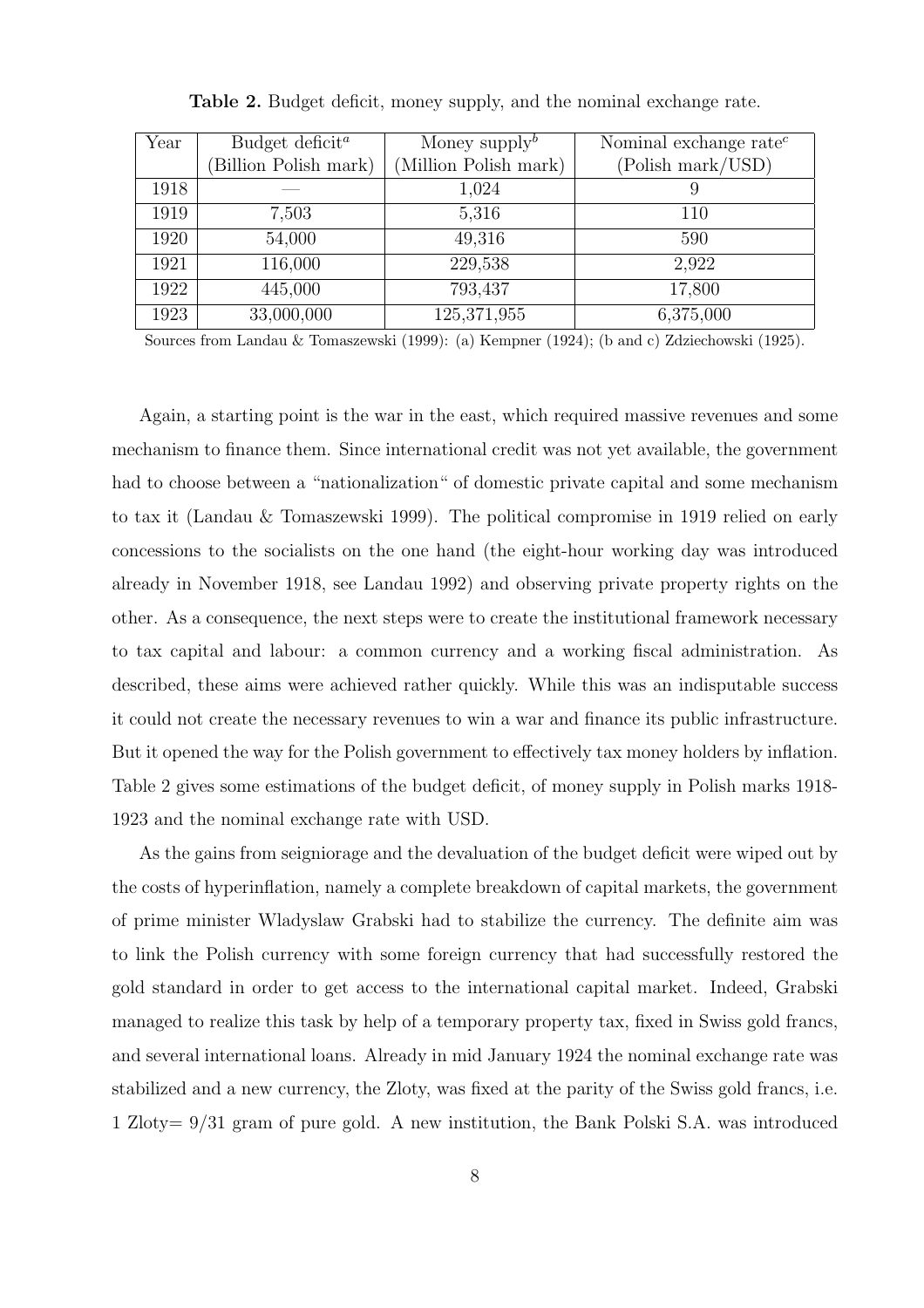with the exclusive right to issue banknotes, while the government kept the right to issue coins (Zbijewski 1931).

However, this currency stabilization gave the government only a short breather. Since the Polish current account, mainly the balance of trade, was negative from its very first statistical registration in 1922, the consequent outflow of capital brought the newly established parity of the Zloty under pressure (see Rocznik Handlu Zagranicznego RP 1922-1925). The problem of a passive balance of trade was intensified by a tariff conflict with Germany that started as the bilateral trade regulations from the Versailles conference ended in January 1925. In this situation, the government was unable to maintain a policy of hard money, and resorted to a mechanism of hidden inflation. In 1925 the government issued paper notes, which were first designed as a substitute for the new Zloty coins and banknotes. When the Bank Polski did not accept these notes in exchange for gold and foreign currency, this resulted in their de facto legalization as a second currency and finally in inflation (see Landau & Tomaszewski 1999, p. 137f.). As a consequence, the Bank Polski had to admit the first of a whole series of devaluations of the Zloty in July 1925 until the exchange rate settled down in May 1926. Formally, only in October 1927 the new parity was fixed at  $1 \text{ Zloty} = 1000/5924,44 \text{ gram of}$ pure gold (see Dziennik Ustaw RP 1927).

From now on the government started to defend the parity at any cost. This was possible since the economic policy stopped to follow a path of democratic trade-off after the coup d'´etat in May 1926, when Jozef Pilsudski installed his authoritarian regime. The new regime launched several programs in order to attract foreign capital to the country. A first success was the stabilization credit of October 1927 over 62 million U.S. dollar and 2 million Pound (Landau & Tomaszewski 1999), followed by some minor credits and an inflow of short term credits till 1929. The improved situation of public finance was in turn used to restore the budget of public enterprises, such as the state railways.

With the onset of the great depression and the dramatic decline of industrial output and aggregate prices, the new policy of hard money was maintained against a growing pressure. Especially the peasants had to suffer, since the decline of agricultural prices was not held in check by cartel agreements, as in the case of industrial prices (see Głowny Urząd Statystyczny 1935). Accordingly, the so-called price scissors squeezed agricultural producers to death. With the exception of some action in the banking sector (Feinstein, Temin & Toniolo 1997),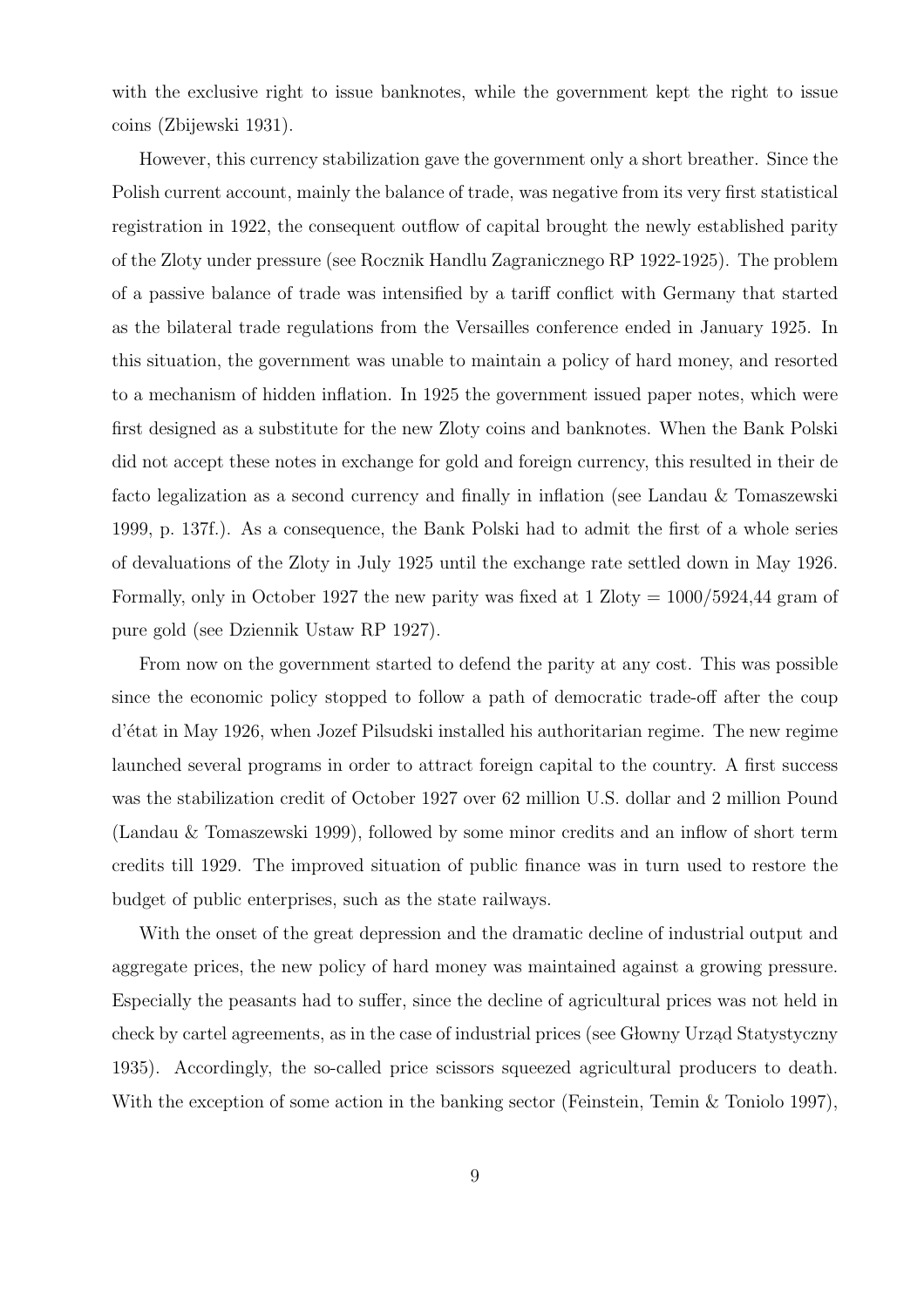and a rather small-scale program of export promotion and supporting purchase of agricultural products in late 1932, the government pursued a tough liberal policy. The main strategy was quite old-fashioned: improve the balance of trade through a coordinated program of lowering domestic industrial prices, which simultaneously should give relieve to agricultural producers but leave the Zloty parity unchanged (see Knakiewicz 1967). Remarkably, Poland left the gold standard only in 1936, together with Switzerland.

As said above, the following sections explore the extent to which the changes in aggregate prices affected the course of economic integration of Poland, compared to the impact of an improved infrastructure, and a unified institutional framework. The prior from the simple reasoning on arbitrage in the introduction would be that the first years of heavy inflationary tendencies should imply a tendency towards economic integration, while the deflation between 1929 and 1936 should show up in domestic disintegration.

# 3 Economic Model Framework and the Polish Wheat Market

As mentioned in the introduction we measure economic integration by the LOP. In line with the transaction cost view it implies that arbitrage processes induces price adjustment whenever the price differences exceed the transaction costs. However, due to these costs arbitrage does not equalize the prices completely but only reduces the price differences to the amount of the transaction costs. We now formalize this explanation more precisely.

Let us consider two market places i and j and let  $N_{ij}$  denote some export level of a good from place  $i$  to  $j$ . Furthermore, assume for a moment that the transaction costs mainly consist of transport costs and take the iceberg-form which is used in the recent literature of economic geography. Accordingly, if  $P_{jt}$  is the price of the good in location j at time t, then  $e^{-\tau}P_{jt}$  is the per-unit revenue when the good is sold in location j where  $\tau$  is a cost parameter. Hence,  $(1 - e^{-\tau})P_{jt}$  are the transport costs which "melt away" a portion of the revenue. Intuitively,  $\tau$  depends positively on the geographical distance between the locations  $i$  and  $j$ . When border effects are present it also differs depending on whether the locations lie in the same partition area or not. Moreover, one can extend the interpretation of  $\tau$  to other kinds of transaction costs than transport costs which may relate to social, cultural and technical issues. Finally, let  $P_{it}$  be the price in location i, then arbitrage from i to j is only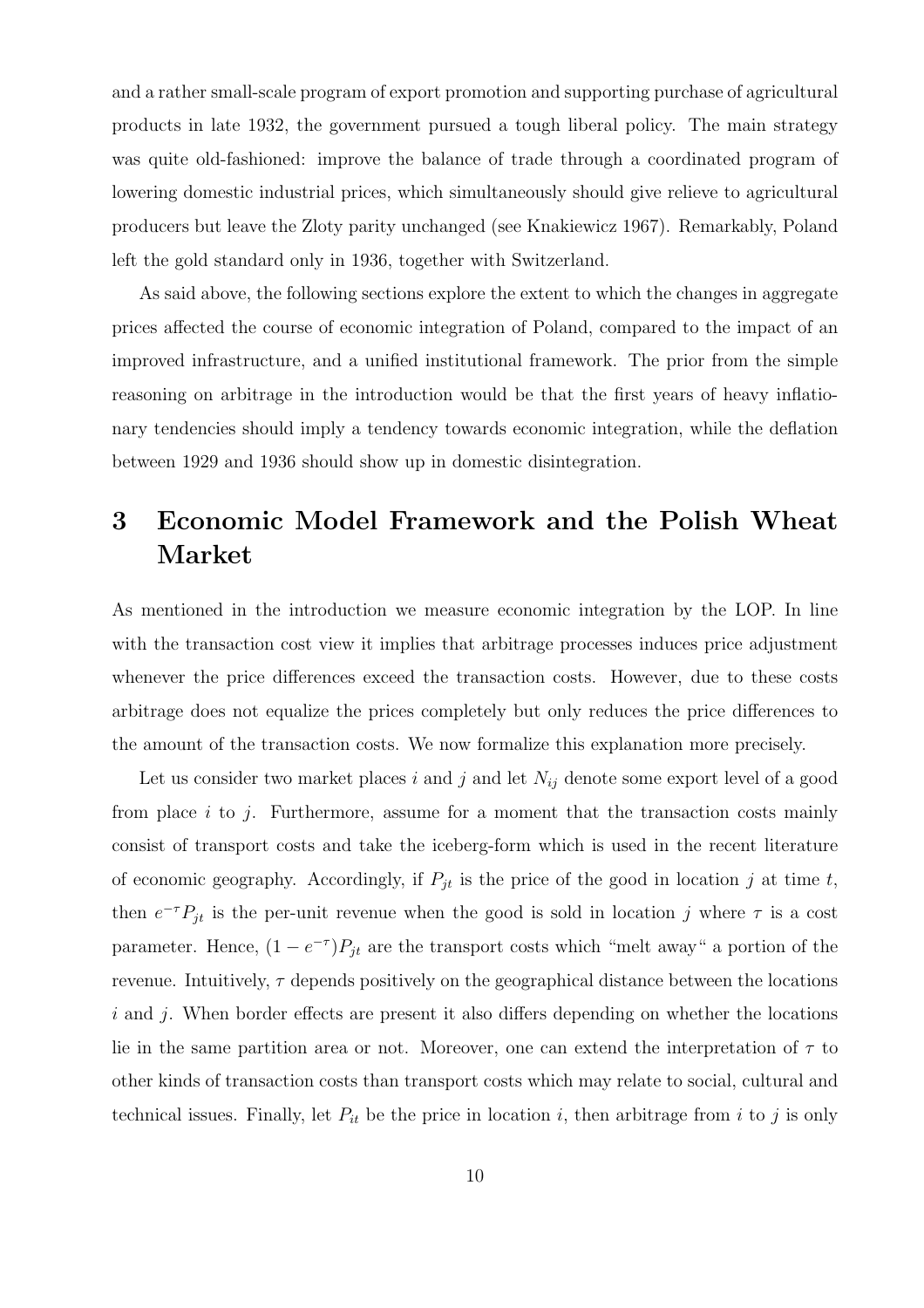profitable if

$$
P_{jt} N_{ij} e^{-\tau} > P_{it} N_{ij}
$$
  
\n
$$
P_{jt} e^{-\tau} > P_{it}
$$
  
\n
$$
P_{jt} / P_{it} > e^{\tau}
$$
  
\n
$$
\log(P_{jt} / P_{it}) > \tau
$$
  
\n
$$
\log(P_{jt}) - \log(P_{it}) = p_{jt} - p_{it} > \tau
$$
 (3.1)

Hence, arbitrage from i to j takes place when the log-price difference  $p_{jt}-p_{it}$  is larger than the cost parameter  $\tau$ . Equivalently, one trades from location j to i only if  $\log(P_{jt}) - \log(P_{it}) =$  $p_{jt} - p_{it} < -\tau$ . Thus, we obtain  $[-\tau; \tau]$  as a band of no arbitrage owing to transaction costs. In other words, within this band no trade occurs in order to reduce price differences between the two markets since transaction costs exceed possible arbitrage profits. Obviously, the size of the band increases with  $\tau$  and may e.g. increase with geographical distance.

Suppose now, that the aggregate price level  $P_t$  changes over time and that the nominal transaction costs are fixed at the same time. Then, exporters should care about real rather than nominal profits. This can be seen by defining the transport costs more precisely as  $(1-e^{-\tau})P_{jt} = (1-e^{-\tau^*/P_t})P_{jt}$ . As long as the nominal cost parameter  $\tau^*$  moves along with the aggregate price level  $P_t$  the real transport costs remain the same in proportional terms and it does not matter whether we consider nominal or real prices. However, if  $\tau^*$  is fixed, the real (proportional) transport costs fall if the aggregate price level increases and they increase if the aggregate price level decreases. Accordingly, we obtain  $[-\tau^*/P_t; \tau^*/P_t]$  as a band of no arbitrage. Hence, the size of the band changes in line with the aggregate price level if  $\tau^*$ is fixed. The band is smaller in times of inflation and larger in times of deflation meaning that inflation fosters and deflation hinders market integration. Thus,  $[-\tau^*/P_t; \tau^*/P_t]$  is the relevant transaction cost band as long as the nominal fixed transport costs caused by the unchanged Polish railway tariffs are a crucial part of the whole transaction costs.

We now comment on the characteristics of the Polish wheat market in relation to our economic model framework. Like for other kinds of grain, the cultivation of wheat was unevenly distributed in Poland. The areas around Poznań and Lwów were excess producers and the main net-exporters of wheat. In contrast, the region around Kraków, the south-west and north east parts of Poland were net-importers. Hence, due to these regional differences in production trade of wheat was necessary and took place. Furthermore, the number of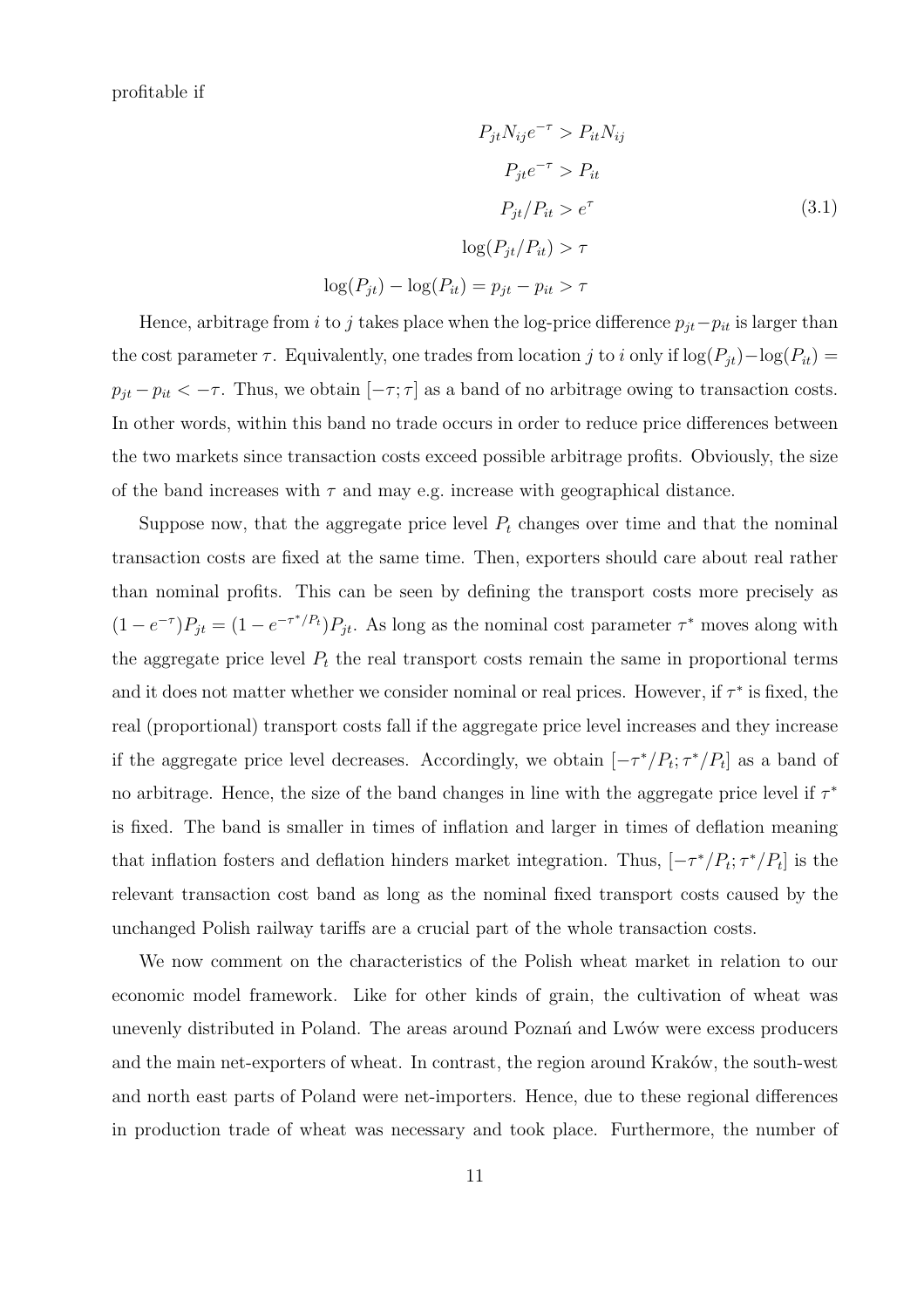grain silos was rather limited and there existed no dense network of silos which limited the ability to store grain over a longer time.

Most of the wheat grinding has been done in small mills. The number of these small mills was rather high and they were evenly spread around the whole country. So, here we can speak of a dense, decentralized network of mills from which the flour was shipped to the cities. Therefore, one may assume that the production stage of flour relied less on freight transport on railways since the distances between the cities and the mills are lower than between the wheat cultivating areas and the mills. Nevertheless, the effect of a changing aggregate price level in the presence of fixed nominal transport costs should be present. This results from the fact that the general price level has still an impact on the millers' and grain traders' ability to exploit spatial price differences in the wheat market.

The description of the historical background has shown that the peasants strongly suffered during the deflationary period. The dramatic fall in the grain prices enforced most of the Polish farmers to sell their grain simply in order to survive. Their financial and technical ability to store grain in large quantities to sell it later at possibly higher prices was clearly limited. The grain traders also suffered from the price decreases. Many went bankrupt and the market concentration increased. These developments created an incentive to establish cartels in order to stop the price fall. However, only with respect to Warsaw there exists some indications that the "Spolka Akcyjna Handlu Ziemioplodami" [Grain Trading Plc.], one of the big trading corporations, tried to organize an agreement in the Warsaw milling industry. But, we do not have direct evidence, whether they succeeded or not (see Srokowski 1939, p. 329 and Sliwa 1935). Nevertheless, we still keep the assumption that the wheat flour ´ prices are the outcome of a competitive market such that arbitrage can adjust the prices.

### 4 Econometric Framework and Methods

The LOP taking transaction costs into account is usually translated into a threshold cointegration model (see Lo  $\&$  Zivot 2001). If the strict LOP holds, then the prices of the same good do not differ lastingly at two spatially separated market places which implies that the two price series should be cointegrated: whenever the prices deviate from each other adjustment processes ensure that they turn back to the price parity equilibrium. Since we use variables in logarithms according to our economic model framework, the LOP suggests that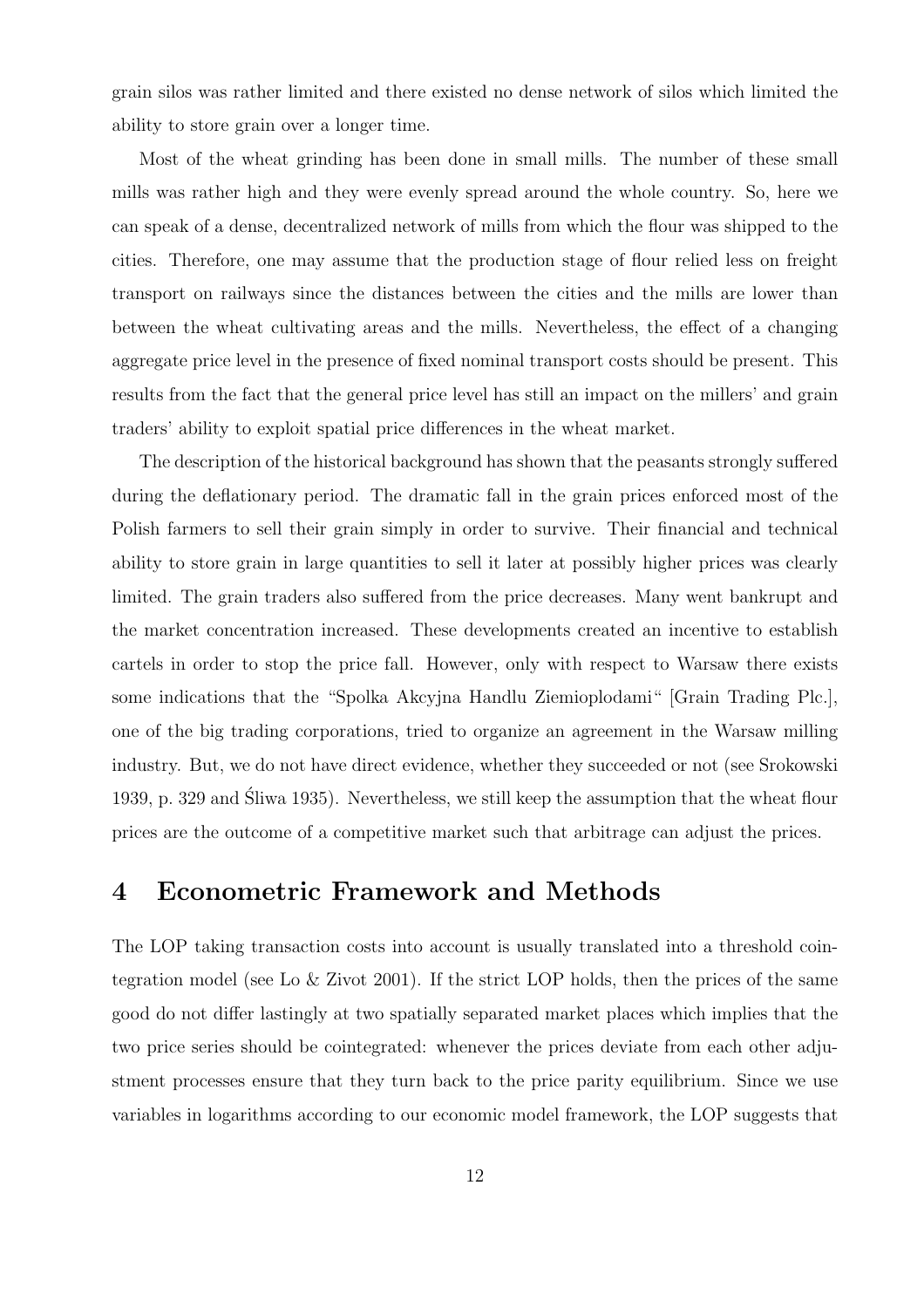the log-price series are cointegrated with a cointegrating vector  $(1, -1)$ . In other words, the log-price difference forms a stationary relationship.

However, arbitrage does not occur if the price difference is smaller than the transaction costs. Accordingly, the prices do not adjust within the band of no arbitrage so that the log-prices are not cointegrated. By contrast, outside the band we expect adjustment and, thus, cointegration. These considerations lead to a threshold cointegration model. Referring to the log-price series  $p_{1,t}$  and  $p_{2,t}$ , the transaction cost view of the LOP implies the following symmetric three-regime BAND-threshold autoregressive (BAND-TAR (3)) model:<sup>4</sup>

$$
\Delta z_t = \begin{cases} \phi(z_{t-1} - \tau) + \eta_t, & \text{if } z_{t-1} > \tau, \\ \eta_t, & \text{if } -\tau \le z_{t-1} \le \tau, \\ \phi(z_{t-1} + \tau) + \eta_t, & \text{if } z_{t-1} < -\tau, \end{cases}
$$
(4.2)

where  $z_t = p_{1,t} - p_{2,t}$  is the log-price difference at time t and  $\eta_t \sim$  i.i.d.  $(0, \sigma)$ . The symmetric threshold band or regime  $[-\tau, \tau]$  relates to the band of no arbitrage. Hence,  $z_t$  behaves like a random walk within this regime. Its limits are described by the so-called thresholds which coincide with the transport cost parameter and are also labelled as  $\tau$ . In contrast, in the outer regimes, for which we have  $|z_t| > \tau$ , economic forces push the prices together implying  $-2 < \phi < 0$ . This BAND-TAR(3) model imposes the restrictions  $\mu_3 = -\phi\tau$  and  $\mu_1 = \phi\tau$  on the constants in the outer regimes which guarantee that the prices only adjust to the edge of the transaction band. Moreover, the transaction cost view suggests symmetry regarding the adjustment coefficient  $\phi$  and the threshold  $\tau$  since arbitrage should be induced in the same way no matter where the prices are higher. If these restrictions are not imposed we obtain the more general TAR(3) model

$$
\Delta z_t = \begin{cases} \phi_3 z_{t-1} + \mu_3 + \eta_t, & \text{if } z_{t-1} > \tau_3, \\ \phi_2 z_{t-1} + \mu_2 + \eta_t, & \text{if } \tau_1 \le z_{t-1} \le \tau_3, \\ \phi_1 z_{t-1} + \mu_1 + \eta_t, & \text{if } z_{t-1} < \tau_1, \end{cases}
$$
(4.3)

of which (4.2) is a special case. It is also possible to incorporate lags of  $\Delta z_t$  into (4.3).

 $\overline{a}$ 

Note, that (4.2) is a univariate model with respect to the log-price difference  $z_t = p_{1,t} - p_{2,t}$ which is the cointegrating residual regarding the cointegrating vector  $(1, -1)$ . Lo & Zivot

<sup>&</sup>lt;sup>4</sup>For a more general discussion of threshold models see Lo & Zivot (2001) and Balke & Fomby (1997).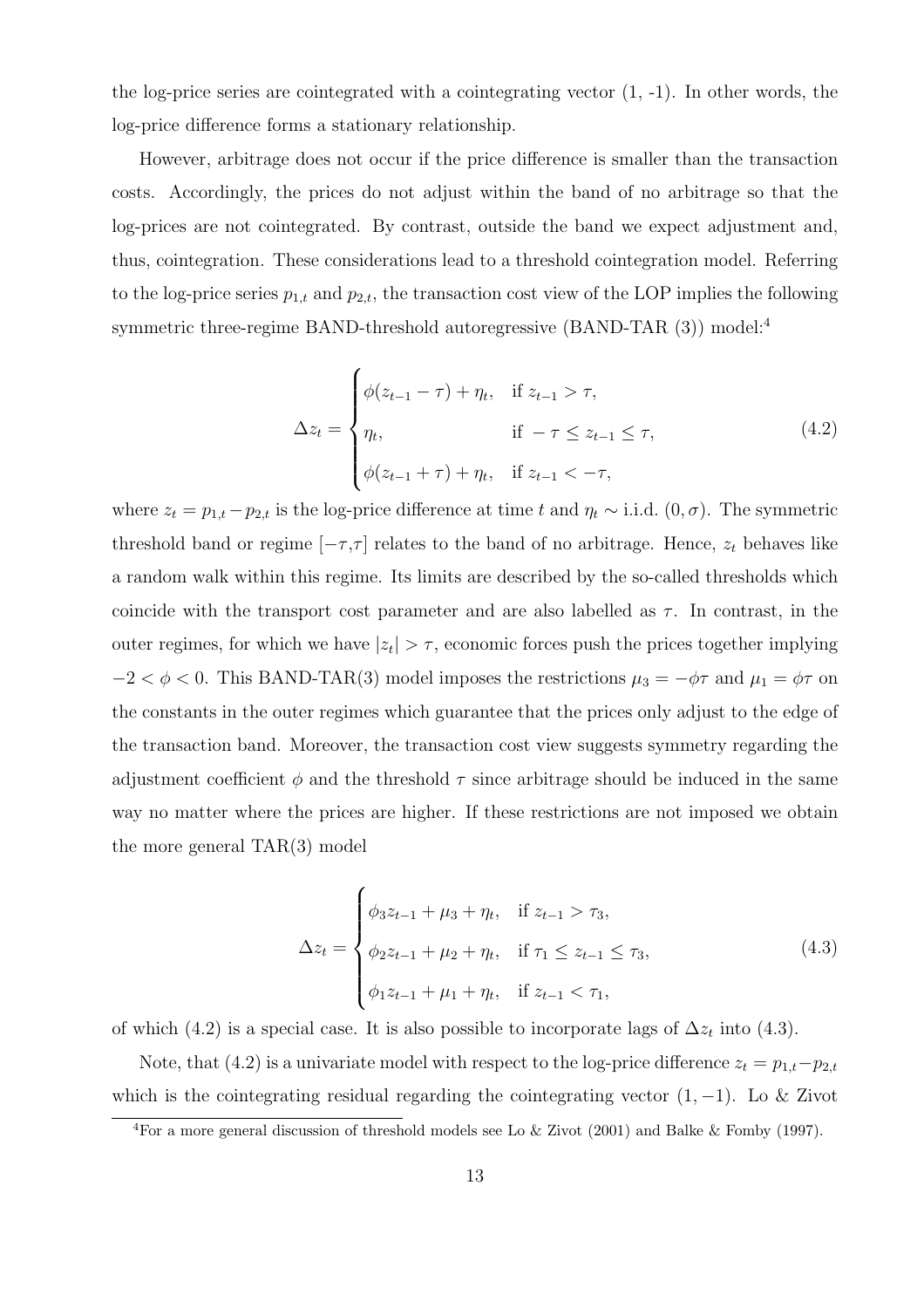(2001) propose to use a BAND-threshold vector error correction model (BAND-TVECM) instead of a univariate BAND-TAR model. A BAND-TVECM describes the whole dynamics regarding the time series and allows for asymmetries in the adjustment of individual prices to disequilibria. Lo & Zivot (2001) evaluate the relative performance of multivariate and univariate procedures within a threshold cointegration analysis by means of an extensive Monte Carlo study. However, their results do not indicate a general advantage for multivariate procedures. Therefore, we follow a pragmatic approach and apply both univariate and multivariate methods whenever there are reasonable procedures available that may help in answering our questions of interest. We will refer to the results of Lo & Zivot (2001) in the following when explaining the different econometric procedures we have used.

So far we have just considered the simple log-price difference  $z_t$ . The presentation of the data in the next section will show that the single series may be characterized by a broken linear trend due to the succession of an inflationary and a deflationary period. Furthermore, the price series may have different levels. The question is whether these deterministic components affect the log-price differences in the sense that we have to include them into the price relationship in order to obtain stationarity. We can still work with the log-price differences as long as the single contain the same deterministics, i.e. the magnitudes of the constants, the linear trends and also of broken components are the same. Then, they cancel out when subtracting the series. But if the deterministics differ between the series, then we have to consider the extended relationship  $z_t^* = p_{1,t} - p_{2,t} + \psi d_t$  instead of  $z_t$  where the relevant deterministic terms are collected in  $d_t$ .

The inclusion of deterministic components has important economic interpretations. For example, a constant in  $z_t^*$  means that the prices in one city are significantly larger than in the other one. Such systematic differences could be due to different local selling and buying costs which in turn may be caused e.g. by different wage and rent costs. This indicates that certain markets, like e.g. the labor market, are not perfectly integrated on a national or regional level or are characterized by rather high transaction costs. Even if the wheat flour market we look at is integrated, the existence of transaction costs in these other markets prevents economic agents from avoiding the more expensive market places completely. Therefore, we may observe systematic higher prices in one of the respective locations. The discussion is rather important since we use retail prices in cities which may be quite strongly affected by regionally differing cost components like wages and rents.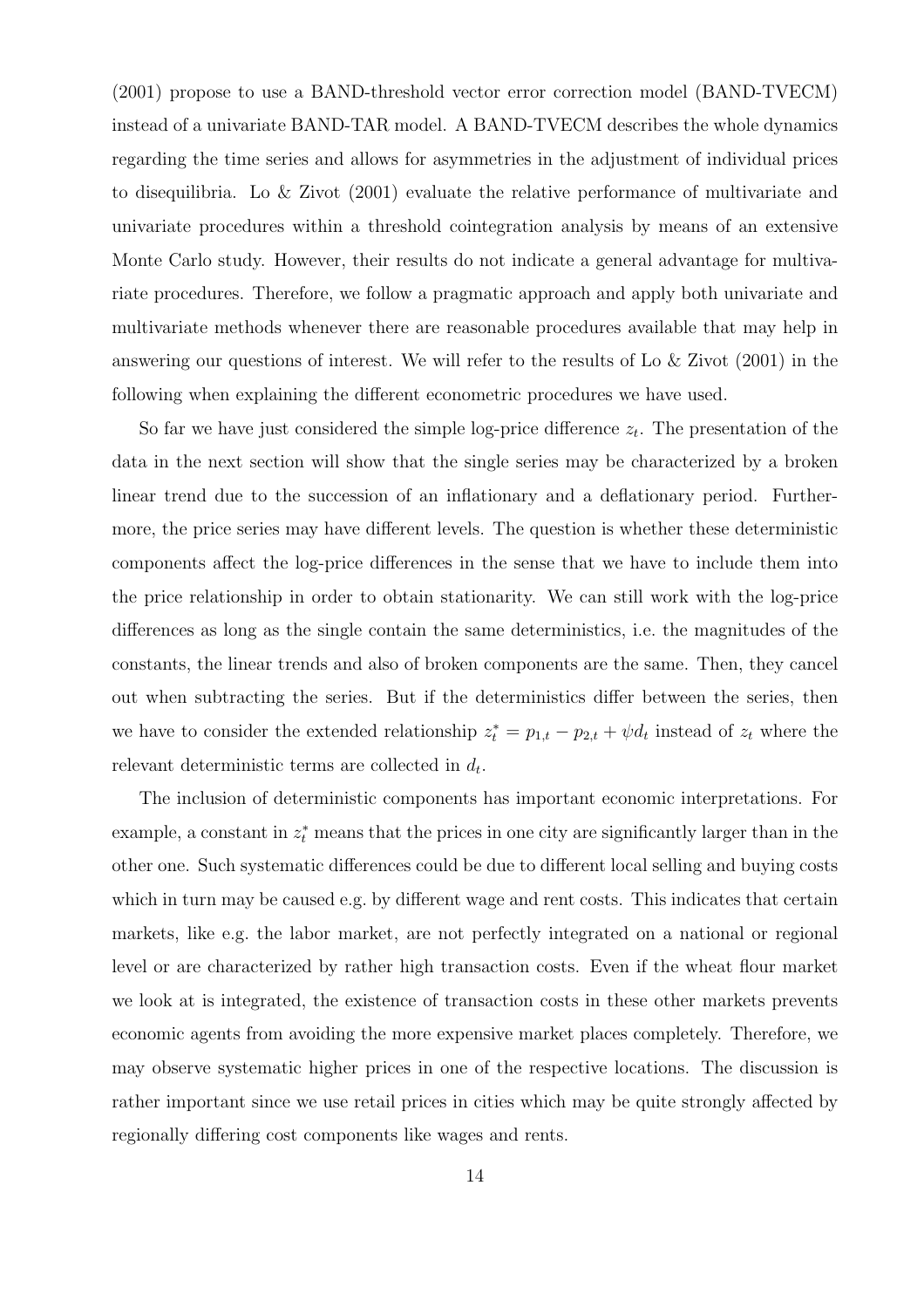If a trend enters the cointegrating relationship the systematic price differences increase over time. Accordingly, a broken deterministic component suggests that the change from inflation to deflation caused a shift in the price pattern possibly due to the impact of the changing aggregate price level on market integration or cost levels. Hence, deterministic terms in the log-price relationship indicate a general lack of market integration. Therefore, we address this issue in the empirical analysis although we are not able to asses to which extend the deterministic price differences have to be attributed to the characteristics of the wheat flour market. In any case, by allowing for deterministic terms we consider a relative version of the LOP in the sense that adjustments still occurs, but only in line with the extended price relationship and not towards the the price parity. Note, that the discussed systematic price differences have to be distinguished from the effects of transaction costs which prevent arbitrage from equalizing the prices completely. Transaction costs refer to the occurrence of adjustment but the systematic price differences affect the equilibrium toward which adjustment takes place.

As mentioned in the introduction we perform the threshold cointegration analysis in three steps according to Lo & Zivot (2001) and Balke & Fomby (1997). First we test for cointegration, then for threshold nonlinearity, and finally the threshold models are estimated provided that we found cointegration and nonlinearity.

To test for cointegration we apply a generalization of the multivariate Johansen testing procedure which allows for broken linear trends and levels. This generalization has been proposed by Johansen, Mosconi & Nielsen (2000). It does not only enables us to test for cointegration in a more general setup of deterministic terms but also allows us to test whether certain deterministic components are present and to which extent they affect the price cointegration relationship according to the foregoing discussion. Additionally, we can test within the Johansen procedure whether the cointegrating vector can be restricted to  $(1, -1)$ so that the log-price difference is in fact the relevant quantity for price adjustment. This information is also important for the further econometric analysis since some of the procedures require a known cointegrating vector.

Assuming one break in the deterministic terms at time  $t = T_1$ , the Johansen procedure is based on a maximum likelihood estimation of the linear  $n$ -dimensional VECM model

$$
\Delta y_t = \alpha(\beta' y_{t-1} - \theta_1(t-1)D_{1,t} - \theta_2(t-1)D_{2,t}) + \nu_1 D_{1,t} + \nu_2 D_{2,t} + \gamma_2 d_{2,t} + \varepsilon_t,
$$
  
\n
$$
t = p + 1, p + 2, ..., T,
$$
\n(4.4)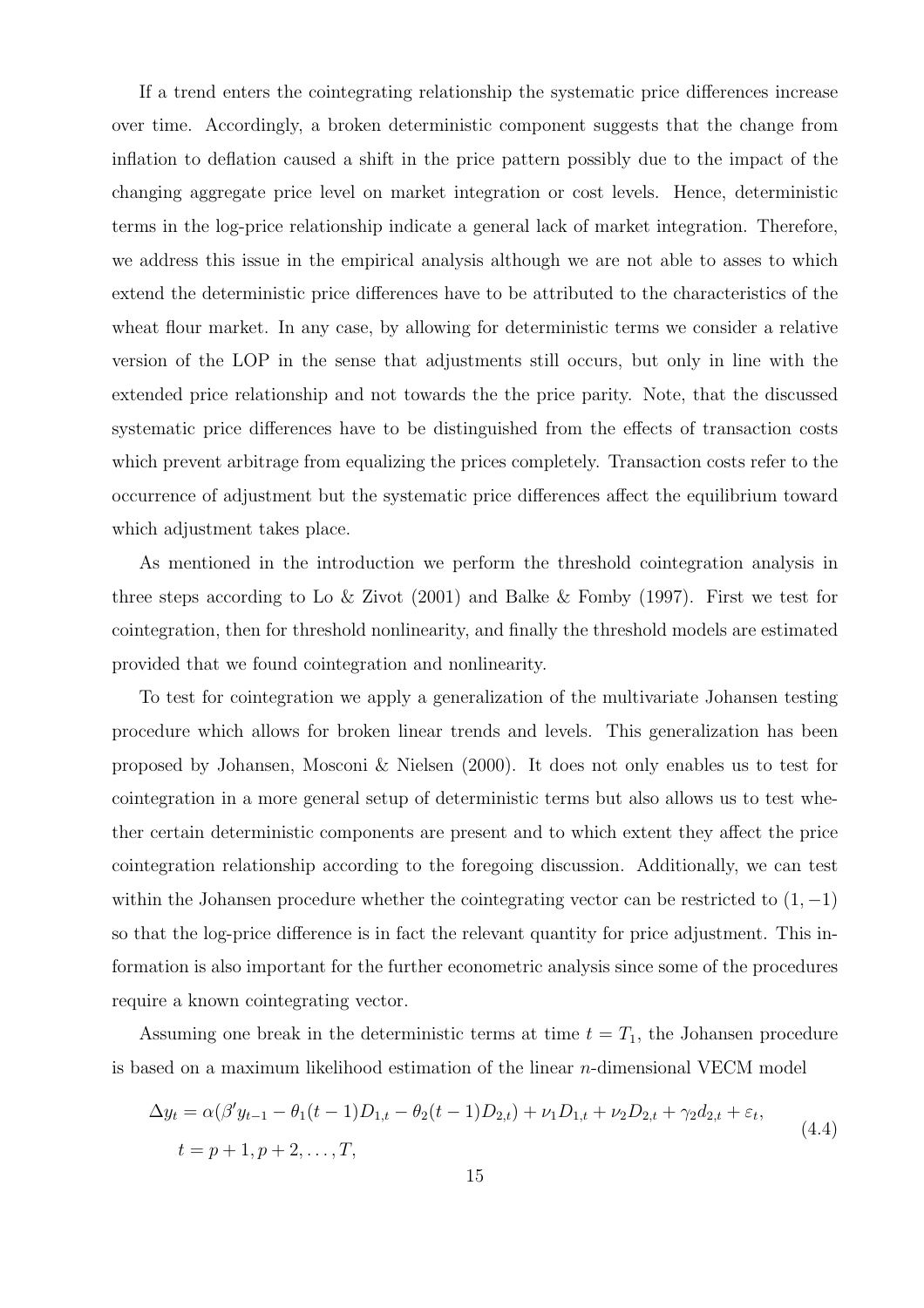where  $D_{1,t}$  is one for all observations before  $T_1$  and zero otherwise,  $D_{2,t} = 1 - D_{1,t}$ ,  $d_{2,t}$  is one for  $t = T_1$  and zero otherwise. Hence, these variables describe the two regimes before and after the break in the deterministic components. Moreover,  $\theta_1$ ,  $\theta_2$ ,  $\nu_1$  and  $\nu_2$  are  $(n \times 1)$ parameter vectors related to the linear trends and constants of the two regimes, and  $\varepsilon_t \sim$  $N(0, \Omega)$ . The Johansen procedure tests for the rank r of the matrix  $\Pi = \alpha \beta'$ , where  $\alpha$   $(n \times r)$ is the matrix of adjustment coefficients and the matrix  $\beta$  ( $n \times r$ ) contains the coefficients of the cointegrating vectors related to the variables  $y_t$ . Hence, the rank r determines the number of cointegration relations. The pair of hypotheses is  $H_0(r_0): \text{rk}(\Pi) = r_0 \text{ vs. } H_1(r_0): \text{rk}(\Pi) > r_0$ . We expect a cointegrating rank of one since the LOP implies a cointegrating relationship between the log-prices. Critical values of the test can be computed by using a response surface given in Johansen et al. (2000). To simplify the exposition we have ignored any short-run dynamics, i.e. no lags of  $\Delta y_t$  and  $d_{2,t}$  are considered.

In (4.4) the trends are included in the cointegration relations whereas the constants are not. This is the appropriate model representation if different linear trends exist in the two regimes and if a quadratic trend is ruled out. Provided we found a cointegrating rank of one, we can perform restriction tests on the corresponding parameters  $\theta_1$ ,  $\theta_2$ ,  $\nu_1$ , and  $\nu_2$  to study which deterministic terms are present and enter the cointegrating relationship. Similarly, we test whether  $\beta$  can be restricted to  $(1, -1)$ . All these restriction tests are asymptotically  $\chi^2(k)$  distributed where k refers to the number of restrictions tested. More details on these tests and the Johansen procedure can be found in Johansen et al. (2000) and Johansen (1995). We will be more precise on the sequence of tests when we describe the empirical results in the next section.

Since the Johansen test is a linear cointegration test it may have low power if threshold cointegration is the appropriate alternative. Therefore, we also use a procedure by Berben & van Dijk (1999) (BVD test) which tests the null of a unit root against a stationary two-regime TAR model. The test has a sup-F-type form comparing the sum of squared residuals under the null and the alternative hypothesis. Since the threshold parameter is not identified under the null hypothesis of linearity critical values have to be determined by bootstrap methods for each single case.

Because the BVD test is a unit root test we apply it to the residuals of the cointegrating relationship assuming a known vector  $(1, -1)$ . In case of an estimated vector the asymptotic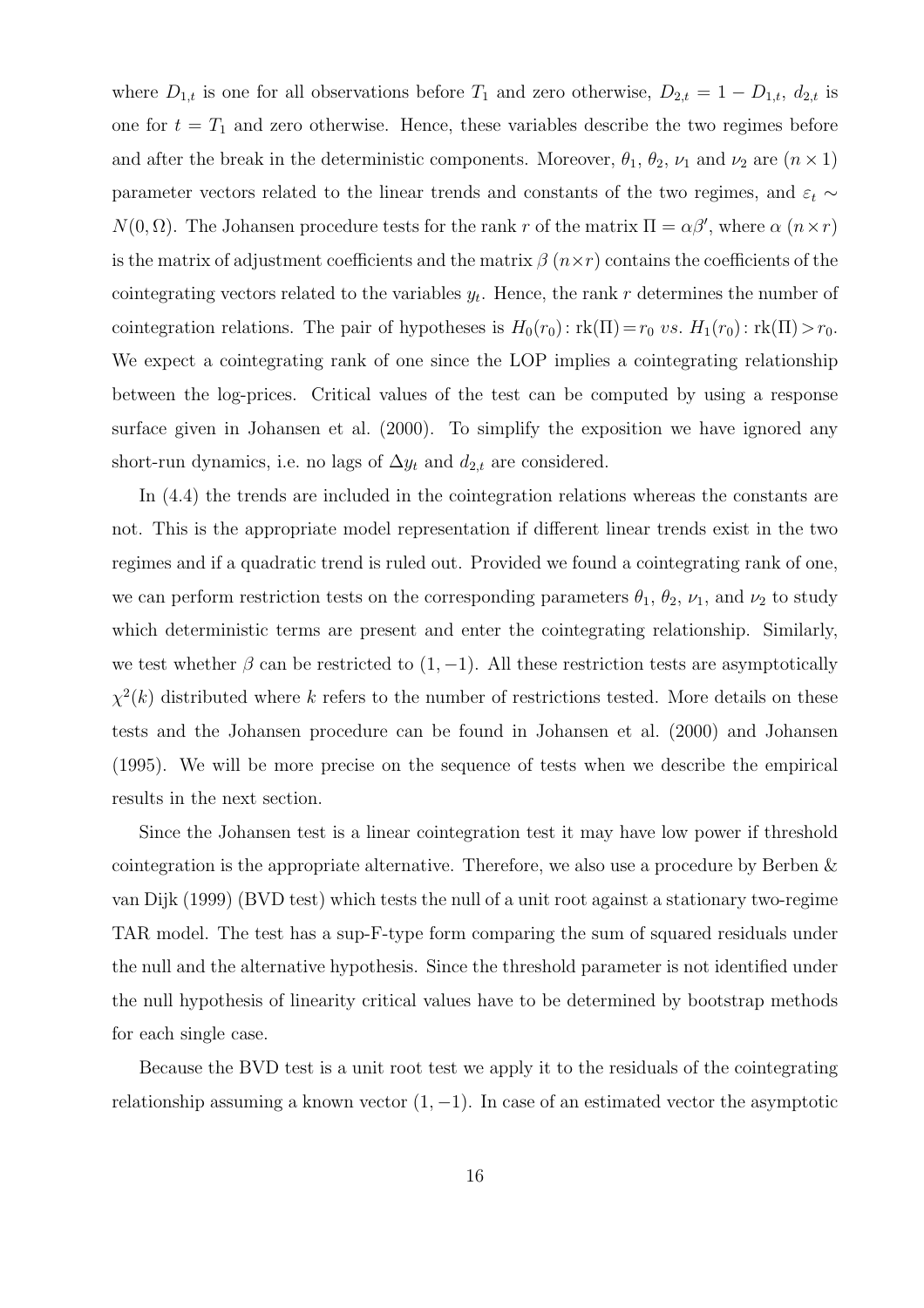distribution of the test statistic may not hold. Note, that we can only pretend to know the vector even if the respective Johansen restriction test does not reject the vector  $(1, -1)$ . Nevertheless, we use the test because it has the highest small sample power in the Monte Carlo study by Lo & Zivot (2001) and is clearly superior to the unit root test by Enders & Granger (1998) which is based on a biased estimate of the threshold under the alternative.<sup>5</sup> Although the BVD test is designed for two-regime TAR alternatives the high power was obtained for three-regime TAR data generating processes (DGPs). Lo & Zivot (2001) explain this outcome by results of Bai (1997) which say that the threshold estimate from a two-regime model is consistent for one of the two thresholds in a three regime model.

If cointegration is found the next step is to test whether the dynamics of the data can be described by a threshold model. Rejection of the null hypothesis by the BVD test would already suggest threshold effects according to the alternative hypothesis. However, the BVD test may also have power against linear cointegration and we want to test for three-regime threshold dynamics as well. Therefore we apply explicit threshold nonlinearity tests.

We first use the univariate and multivariate tests suggested by Tsay (1989, 1998). The idea of these procedures is to arrange the data according to the value of the threshold variable (in our case  $z_{t-1}$ ) and to perform an autoregression based on these arranged data. The rearrangement does not change the dynamic relationship between the dependent variable and its lags but if the data follow a threshold model, the thresholds translate to structural breaks in the arranged data. The statistics testing for these breaks are asymptotically  $F$  (univariate test) and  $\chi^2$  (multivariate test) distributed. The advantage of the Tsay tests is that they are independent of the threshold alternative. However, testing against a specific threshold alternative may result in more small sample power if it is the appropriate alternative. Based on nested hypotheses Hansen (1997, 1999) proposes to test the null of a univariate linear AR model against a stationary two-regime TAR model and a three regime TAR model respectively. The procedures have a sup-F-type form like the BVD test and critical values have to be computed by bootstrap methods as well. We use the bootstrap for homoscedastic error terms. In line with the argumentation for the BVD test both versions testing against two- and three-regime alternatives have comparable small sample power in the simulation study of Lo & Zivot (2001).

<sup>&</sup>lt;sup>5</sup>Enders & Siklos (2001) have found that their cointegration test allowing for an unknown cointegrating vector has rather low power for the TAR model. Therefore, we do not apply their procedure.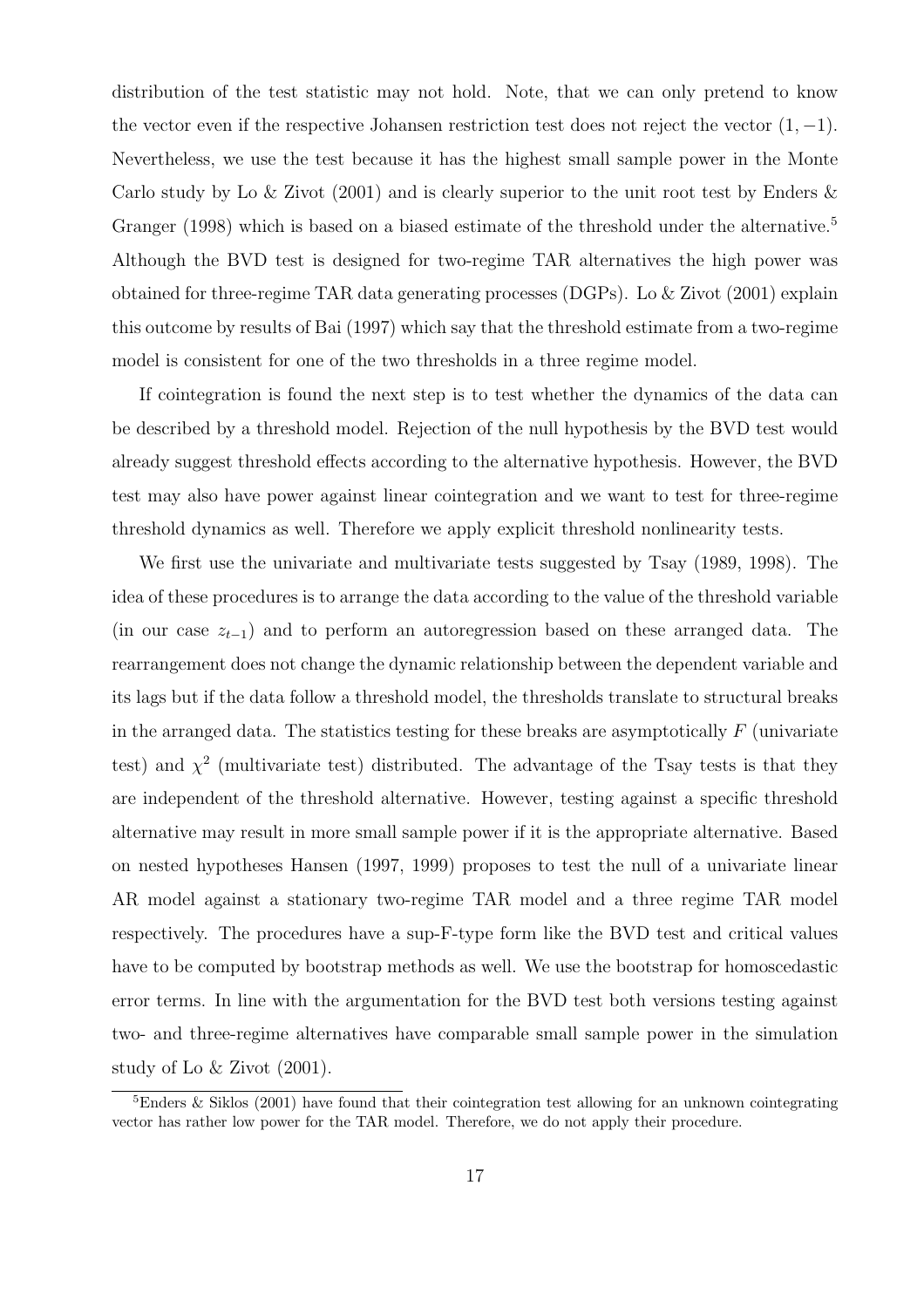As pointed out by Hansen & Seo (2001) the univariate tests of Tsay (1989) and Hansen (1997, 1999) are only known to be valid if the cointegrating vector is known. The corresponding arguments regarding the BVD test made above apply here again. That is why, we also use the multivariate SupLM test by Hansen & Seo (2001) which allows for an unknown cointegrating vector. However, the results of their procedure do not give additional insights. Therefore we do not comment on this test here in detail.

If the tests indicate threshold nonlinearity one can proceed to estimate the threshold models. A reasonable strategy would be to estimate first the unrestricted model (4.3) for the cointegrating residual  $z_t$  and then to test for the restrictions on the model parameters implied by the transaction cost view. Unfortunately, the results of Lo & Zivot (2001) demonstrate that possible Wald and LR restriction tests are heavily size distorted in small samples even for simple processes and rather large sample sizes. Therefore, Lo & Zivot (2001) conclude that these procedures are essentially useless. So, we are left with simply comparing the estimation results of the unrestricted and restricted threshold models (4.3) and (4.2).

We estimate TAR models via sequential conditional least squares methods. First, a two-regime model is estimated. For that purpose the possible values for the threshold are restricted to the values of threshold variable  $z_{t-1}$ . Then, the model is estimated for each possible threshold value and the value minimizing the respective sum of squared residuals (SSR) is taken as the estimate. Afterwards, a three-regime model is estimated in the same way given the first threshold estimate which is consistent for one of two thresholds (see Bai 1997). The pair of threshold values minimizing the SSR are taken as the estimates and the estimates of the other parameters are automatically obtained by applying the threshold estimates. Within the estimation procedure it is assured that each regime contains a minimum number of observations. Following the literature, we let the minimum number to be equal to 10% of the total number of observations. The reader is referred to Hansen (1999) and Lo & Zivot (2001) for more details on the estimation of TAR models.

Finally, we describe how we evaluate the effects of the old borders and the changing aggregate price level within the econometric framework introduced.

To analyze the impact of the former partition borders we can distinguish between the four within-border city pairs Warsaw-Lodz, Warsaw-Wilno, Wilno-Lodz (all former Russian part) and Kraków-Lwów (Austrian part) and the remaining eleven across-border pairs. If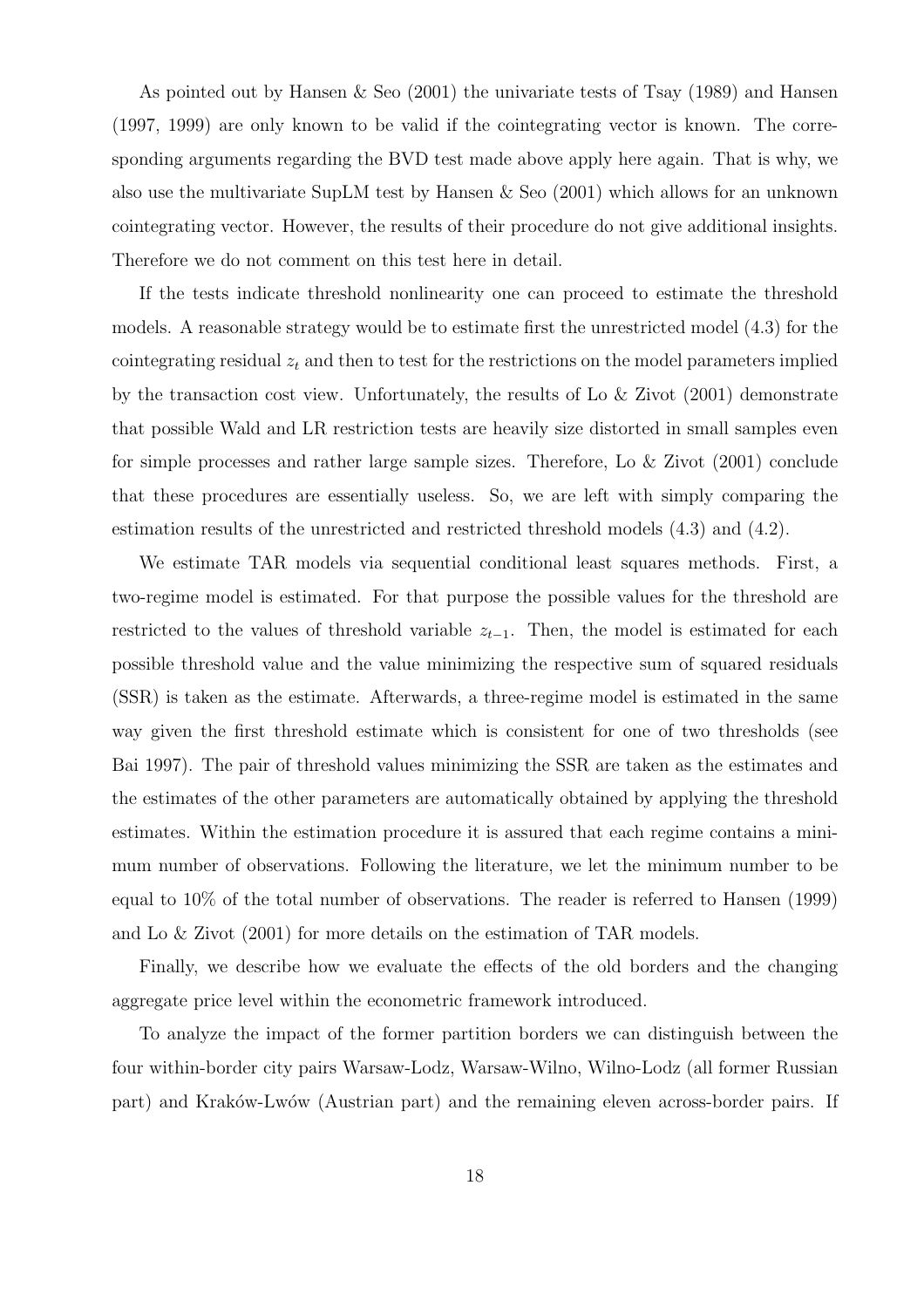their exist systematic border effects we first expect to find less evidence for cointegration between the flour prices of the across-border compared to the within-border pairs. Less evidence refers both to a relatively lower number of cointegrated pairs and to the significance level of the respective test statistics. Obviously, a weaker indication of cointegration means that the old borders hinder price adjustment. Secondly, the adjustment coefficient  $\phi$  of the outer regimes in (4.2) should be higher for across-border pairs if the former borders matter. Finally, in case of borders effects, the sizes of the threshold bands for acrossborder pairs should be larger than for within-border pairs when corrected for the distance between the cities. As mentioned, inference about the model parameters is heavily size distorted in small samples. Therefore we cannot base the comparison of the estimates for  $\phi$  on reliable test procedures. The same applies regarding the size of the threshold band because no corresponding asymptotic theory for threshold estimates has been derived in the three-regime framework.<sup>6</sup>

In the previous section we have explained that  $[-\tau^*/P_t; \tau^*/P_t]$  is the relevant band of no arbitrage when taking account of the aggregate price level  $P_t$  and the nominal transport cost parameter  $\tau^*$ . If the nominal fixed railway costs are the main part of the whole transaction costs, the band of no arbitrage changes with the aggregate price level since  $\tau^*$  is fixed. This, however, means that we are supposed to have a changing threshold band, i.e. a model with thresholds changing over time. Unfortunately, the TAR approach assumes fixed thresholds. Therefore, we suggest to use the log-price series multiplied with the aggregate price level  $P_t$ , i.e. the series  $p_{1t}P_t$  and  $p_{2t}P_t$ , instead of the simple log-prices in order to generate a TAR model with a stable threshold band.

To see this, remember that in line with the band  $[-\tau^*/P_t; \tau^*/P_t]$  no adjustment in the log-prices takes place whenever  $|z_{t-1} = p_{1,t-1} - p_{2,t-1}| < \tau^*/P_t$ . Instead of comparing the threshold variable  $z_{t-1}$  with  $\tau^*/P_t$  we multiply  $z_{t-1}$  by  $P_t$  and compare the new threshold variable  $z_{t-1}P_t$  with  $\tau^*$  which, by assumption, is fixed. Hence, instead of building threshold models with respect to  $p_{1,t}$  and  $p_{2,t}$  we consider  $p_{1t}P_t$  and  $p_{2t}P_t$ .<sup>7</sup>

 $6$ Only for two-regime TAR models Hansen (1997) has suggested a likelihood ratio statistic for testing hypothesis concerning the threshold with an asymptotic distribution free of nuisance parameters.

<sup>&</sup>lt;sup>7</sup>If the nominal fixed costs are a only a minor part of the whole transaction costs, then  $\tau^*$  changes over time; but, depending on the share of the fixed costs, not as strong as the aggregate price level  $P_t$ . Thus, we obtain a TAR model with changing thresholds for both the adjusted and the simple log-prices.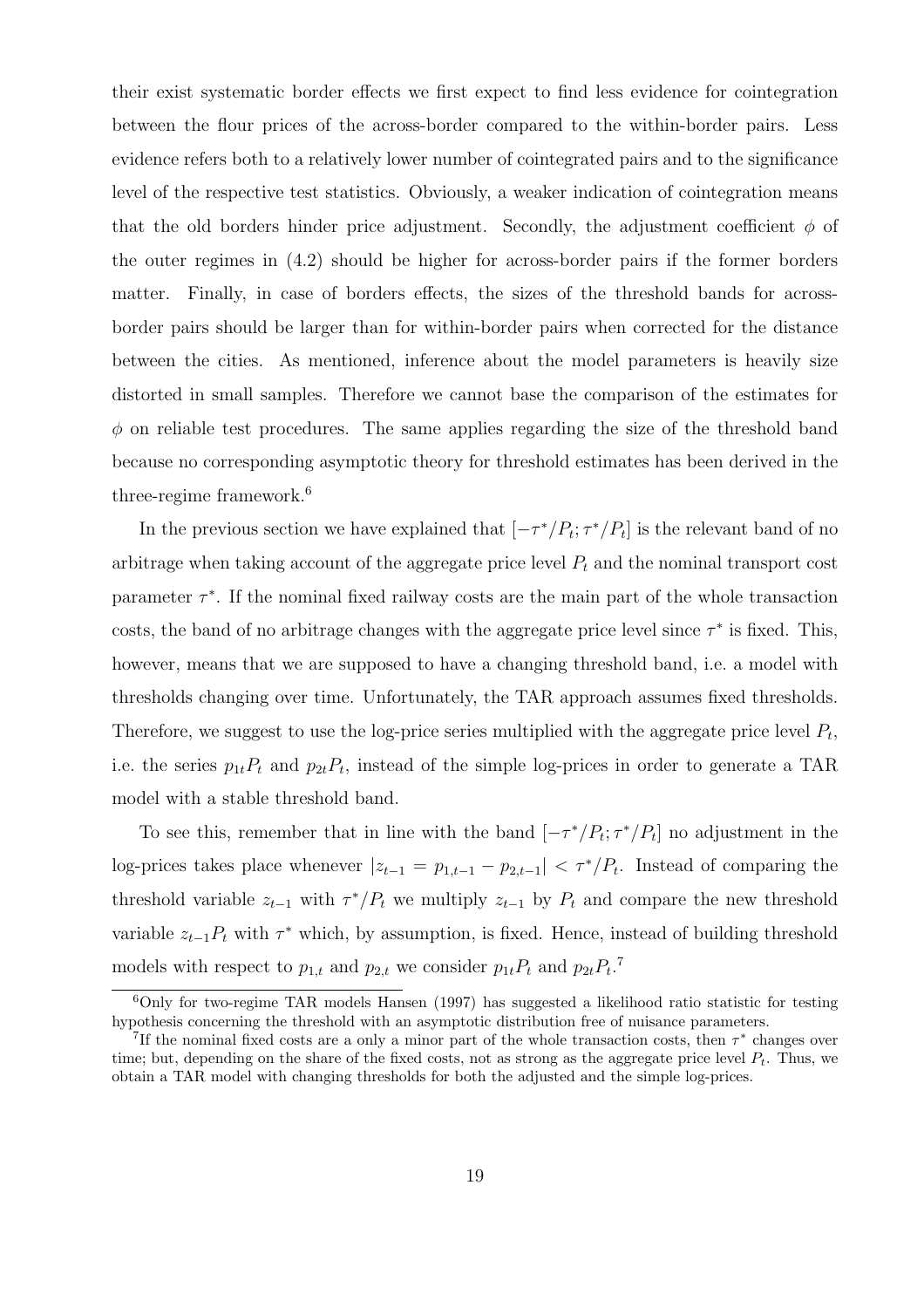Intuitively, the changing thresholds are modelled by the multiplicative transformation through the fact that disequilibria between  $p_{1,t}$  and  $p_{2,t}$  are scaled by the price level. In times of high values of  $P_t$  (during inflation) price differences are inflated in relative terms. Hence, a certain observation is more likely to lie in one of the outer regimes so that adjustment according to the parameter  $\phi$  in (4.2) takes place. If the observation belongs already to the outer regimes, adjustment is stronger due to the inflated price differences. This simulates the smaller threshold band in times of increasing price levels and corresponds to the fostering power of inflation with respect to market integration in case of nominal fixed transaction costs. An opposite explanation can be given for a falling aggregate price level which deflated the price differences in relative terms.

To figure out whether the aggregate price level plays the assumed role in the integration process we propose to run the threshold analysis for both the simple log-price and price level adjusted series. Concerning the cointegration analysis we expect stronger evidence for cointegration using the adjusted series since the Johansen and BVD tests should have more small sample power if they are applied to data following a model with fixed thresholds. This can be assumed because the tests' alternative hypotheses are closer to a framework of stable thresholds.

When applying the threshold nonlinearity tests of Tsay (1989, 1998) we assume to obtain similar results since these tests are independent of the specific threshold structure. In fact, changing thresholds translate to multiple breaks in the arranged autoregression. Therefore, the Tsay tests should not have lower power when using the simple log-price series in contrast to the Hansen tests which consider a specific TAR model with fixed thresholds under the alternative. Note, that the BAND-TAR $(3)$  model implied by the LOP is nested in an unrestricted TAR(3) model. Therefore, we assume that especially the Hansen test with this TAR(3) alternative should reject the null of linearity more easily when the adjusted series are used. With respect to the estimation of the threshold models we expect much higher estimation uncertainty, i.e. higher standard errors of the estimated parameters, when using the unadjusted log-prices. Furthermore, the estimated parameters should be less in line with the model restrictions implied by the transaction cost view of the LOP. As for the analysis of the border effects the evaluation of the model estimates cannot be based on reliable testing procedures.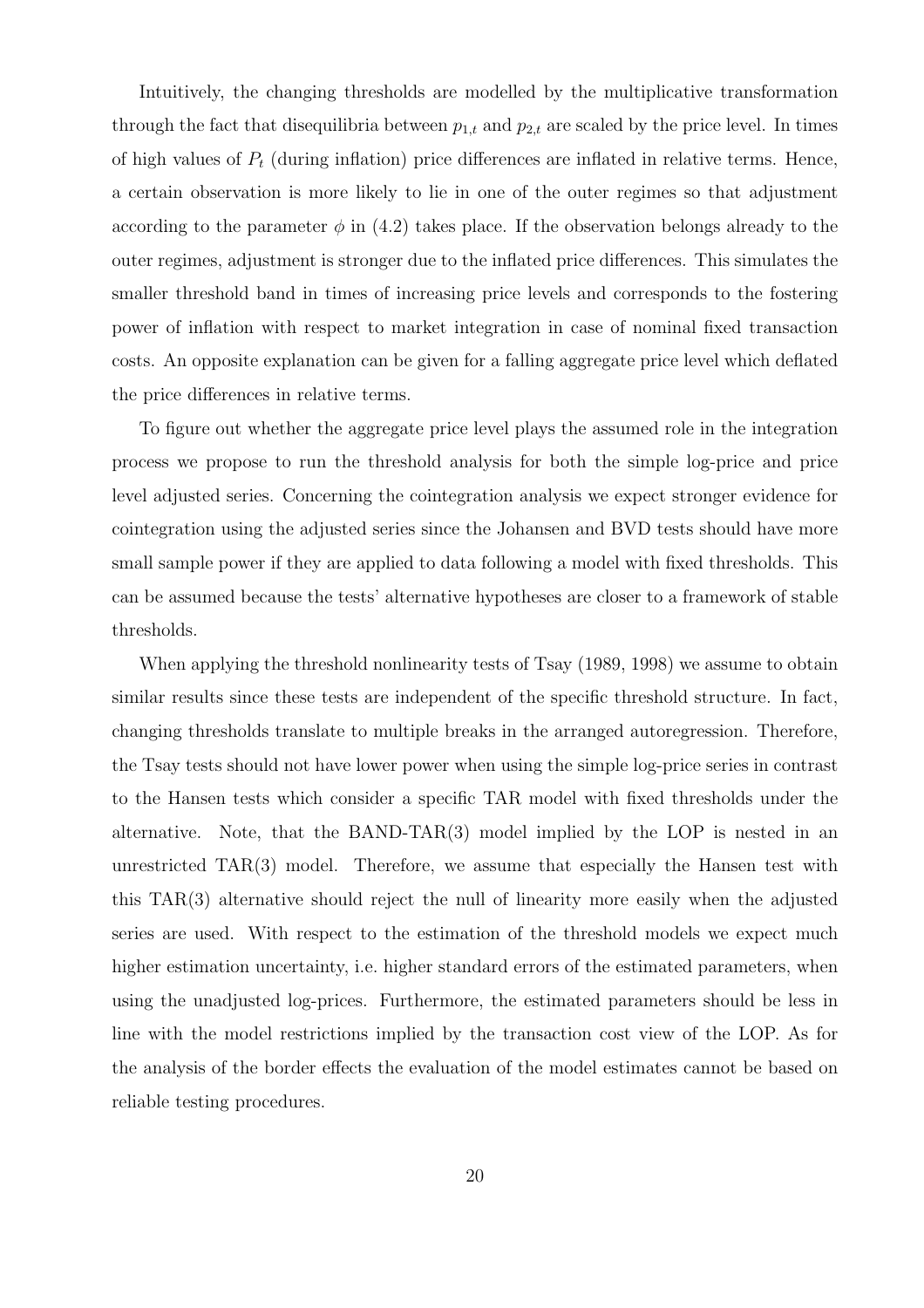### 5 Empirical Results

#### 5.1 Data and Preliminary Analysis

We use monthly retail prices per kg of wheat flour expressed in Groszy  $(= 0.01 \text{ Zloty})$  from 1924:01-1937:04, so we have 160 observations. The start and ending dates are determined by data availability. The prices were reported to the GUS in the last week of the respective month. The data are taken from the GUS' publications Rocznik Statystyczny [Statistical Yearbook] and *Statystyka Cen* [Price Statistics], and from Koniunktura gospodarcza Polski which is a publication of Instytut Badania Koniunktur Gospodarczych i Cen [Institute for Business Cycle and Price Research].

The log-price series named *logwar*, *logwil*, *loglodz*, *logpos*, *logkrak*, and *loglwow* are shown in Figure 3. We clearly see a price increase until 1927 followed by a short period of stabilization. Then, starting from 1929 on, in line with the great depression, the prices fell dramatically until 1936 interrupted by a an increase in 1933. Finally, in 1937 prices went up again. The general movement of all time series is similar. However, they may have a different level. For example, the prices in Lwów seem to be the lowest ones for most of the observations.

Furthermore, we use the food-price index (FPI) (1928=100) to perform the adjustment of the log-prices in order to consider the effects of the changing aggregate price level. As mentioned in Section 2 the FPI is the most complete price index available for interwar Poland on a monthly basis. Obviously, we would prefer to use a more general price index to capture the development of the aggregate price level. In this connection, one has to note that the FPI overestimates the deflation in the 1930s since the prices of non-agricultural goods fell less owing to cartel agreements. Moreover, the share of wheat in the FPI, which was slightly less than 5%, is much larger than in a more general consumer price index.

Figure 4 displays the development of the FPI-adjusted log-price series *fpiwar*, *fpiwil*,  $fpidoz, fpipos, fpikrak,$  and  $fpiwów$  which are obtained by multiplying the log-price series with the FPI for each period  $t$ . In the following these series are named as  $fpi$ -series. Obviously, they move rather similar and their general pattern is comparable to the FPI itself which is shown in Figure 2. Clearly, the upward and downward movement in the adjusted prices is much stronger than for the log-prices. Thus, broken deterministic components are likely to be more relevant for the former set of series.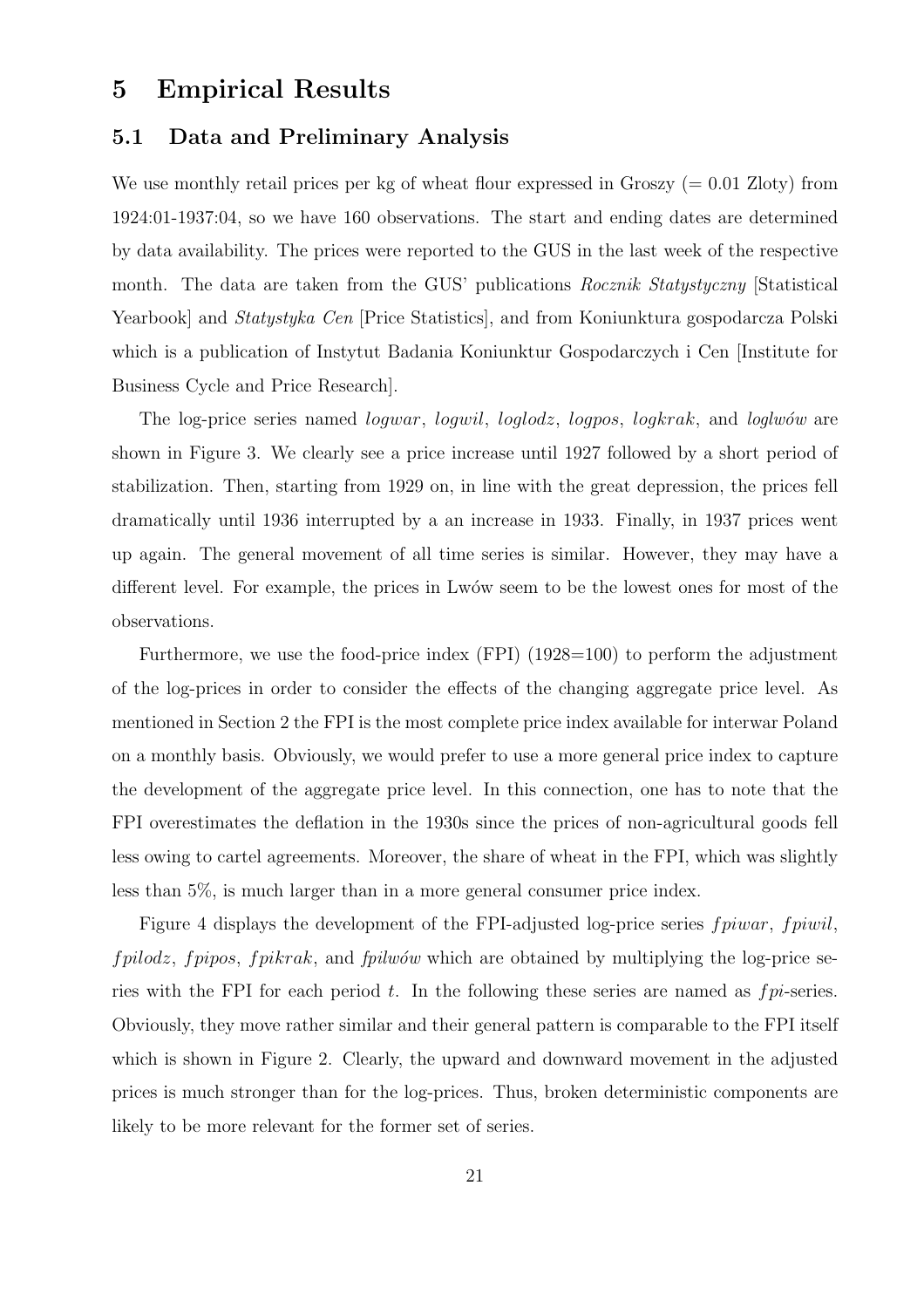

Figure 3. Food price index 1921-1923 (1921=100)



Figure 4. Food price index 1924-1937 (1928=100)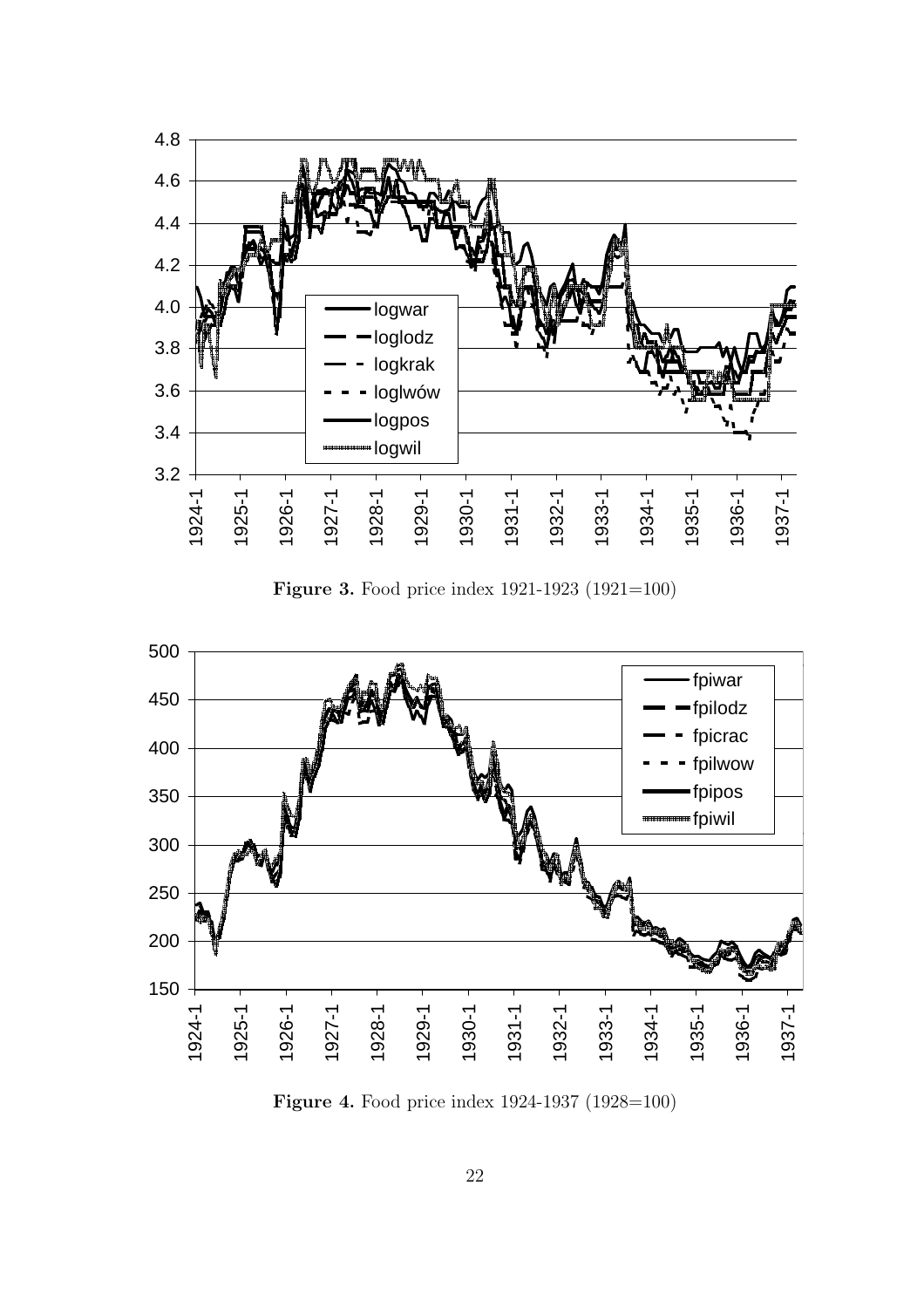The results presented in the following are obtained by using different econometric software packages and computer programs. The unit root analysis has been done with EViews 4.1 and the cointegration analysis with PcFiml 9.10 (see Doornik & Hendry 1997). To compute the BVD and Tsay nonlinearity test statistics and their p-values and to perform the estimation of the BAND-TAR model (4.2) we use own GAUSS programs. We have applied GAUSS programs from Bruce Hansen's web page (http://www.ssc.wisc.edu/∼bhansen/progs/ progs threshold.html) to compute the test statistics for the procedures by Hansen (1997, 1999) and their respective bootstrap p-values as well as to estimate the unrestricted TAR model (4.3).

Before continuing with the empirical analysis we want to comment on seasonality effects. This issue is rather important since different seasonal patterns in the price series would raise doubts about market integration. First, we apply a test by Canova & Hansen (1995) to analyse whether deterministic or stochastic seasonality is present. The test clearly suggests that seasonality is deterministic for all series. Then, we proceed to estimate univariate AR models including seasonal dummies for the first differences of the *log* and *fpi*-series in order to test for significance of these dummy variables. Regarding the log-prices the dummy variables are jointly significant only for Warsaw (10% level). This surprising result may be due to the fact that flour can be gained from both summer and winter wheat which have the same degree of grinding. Therefore, they can be regarded as perfect substitutes. Hence, only smaller storage capacities are required to eliminate seasonal price differences. Accordingly, the log-price differences of all 15 city pairs are not affected by deterministic seasonality.

However, the FPI has a significant seasonal pattern and this carries over to the  $fpi$ -series owing to the multiplication with the FPI. But only the dummy variables representing the months January and August are significant. Nevertheless, the price differences for the pairs fpiwil-fpilodz, fpiwar-fpilodz, and fpilodz-fpicrac contain significant seasonal effects. As a response, we also allow for seasonal dummies in the unit-root and cointegration analyses and adjust the fpi-series by regressing the cointegrating residuals on seasonal dummies before we estimate the threshold models. This modelling approach has not changed the general findings. For this reason and because we do not know whether the nonlinearity tests are still valid if seasonal dummies are added we only present the results obtained without the dummy variables. Finally, it seems that different seasonal patterns are mainly due to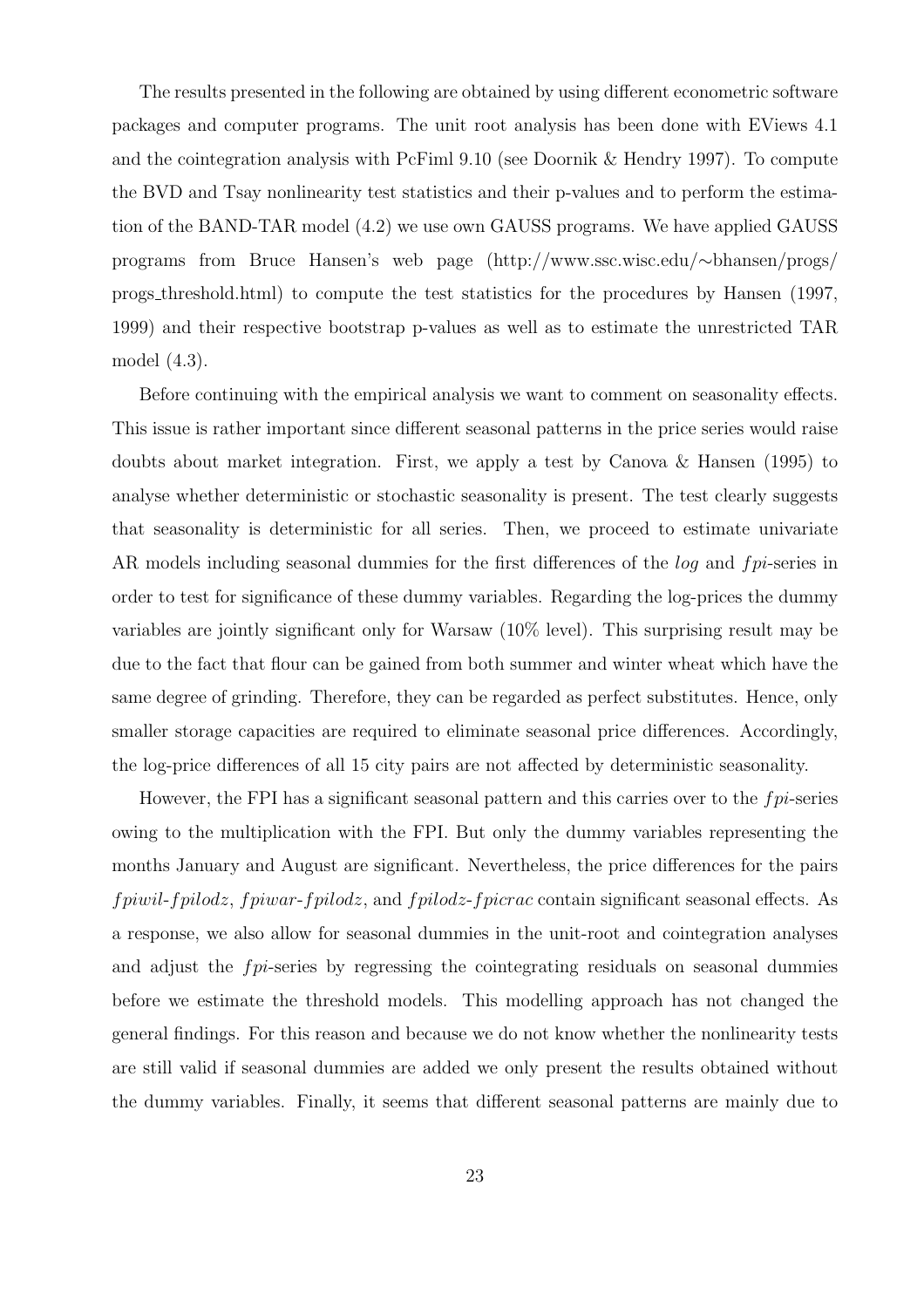|                    | Level Series | First          |            | Level Series | First           |
|--------------------|--------------|----------------|------------|--------------|-----------------|
|                    |              | Differences    |            |              | Differences     |
| fpiwar             | $-2.30(2)$   | $-9.86(1)$ *** | logwar     | $-2.26(3)$   | $-8.61(2)$ ***  |
| fpiwil             | $-2.58(1)$   | $-9.36(1)$ *** | logwil     | $-2.97(0)$   | $-13.80(0)$ *** |
| $f$ pipos          | $-2.53(5)$   | $-5.48(4)$ *** | logpos     | $-3.64(1)$   | $-9.36(1)$ ***  |
| fpidodz            | $-2.47(5)$   | $-5.32(4)$ *** | loglodz    | $-3.39(1)$   | $-8.71(1)$ ***  |
| fpicrac            | $-1.94(3)$   | $-7.50(3)$ *** | logcrac    | $-2.55(0)$   | $-12.25(0)$ *** |
| $fpi w \acute{o}w$ | $-2.41(2)$   | $-9.72(1)$ *** | $loglw$ ów | $-3.20(0)$   | $-13.23(0)$ *** |

Table 3. Unit Root Test statistics

Note: The statistics refer to Model A (level series) and C (first differences) in Perron (1989). The number of lagged differences included in the unit-root regressions is stated in parentheses, ∗∗∗ denotes significance at the 1% level. Critical values are  $-4.22\,(5\%)$  and  $-4.81\,(1\%)$  for the level series and for the first differences are −3.74 (5%) and −4.34 (1%). They are taken from the Tables IV.B and VI.B in Perron (1989) respectively and relate to the relative break point  $\lambda = 65/160 = 0.4$ .

data transformation. Therefore, we do not relate them to a lack of market integration.

In Table 3 the results of the unit root analysis are summarized. Since the price series may exhibit a break in the trend and the level we apply the unit root test by Perron (1989) with corrections in Perron & Vogelsang (1993). This procedure is a generalization of the ADF unit root test which allows for breaks in the deterministic components. For the level series we use the variant with a break in the linear trend and the constant (Model C in Perron (1989)) and for the first differences the version with a break in the constant only (Model A in Perron (1989)). As the break date we choose the observation May 1929 since from this month on the FPI started to fall so that May 1929 is the turning point from the inflationary to the deflationary period. A Chow breakpoint test confirmed this break date. Accordingly, we have 64 and 96 observations for the two periods respectively. Obviously, all time series can be regarded as integrated of order one since the null hypothesis of a unit root is not rejected for the level series but rejected for the first differences.

#### 5.2 Results of Cointegration Analysis

The results of the generalized Johansen procedure for the fpi-series are given in Table 4. The misspecification test for vector autocorrelation described in Doornik & Hendry (1997) suggests no significant autocorrelation for the corresponding vector autocorrelation (VAR) models. We see that all city pairs have a cointegrating rank of one but the pairs  $fpiwar -$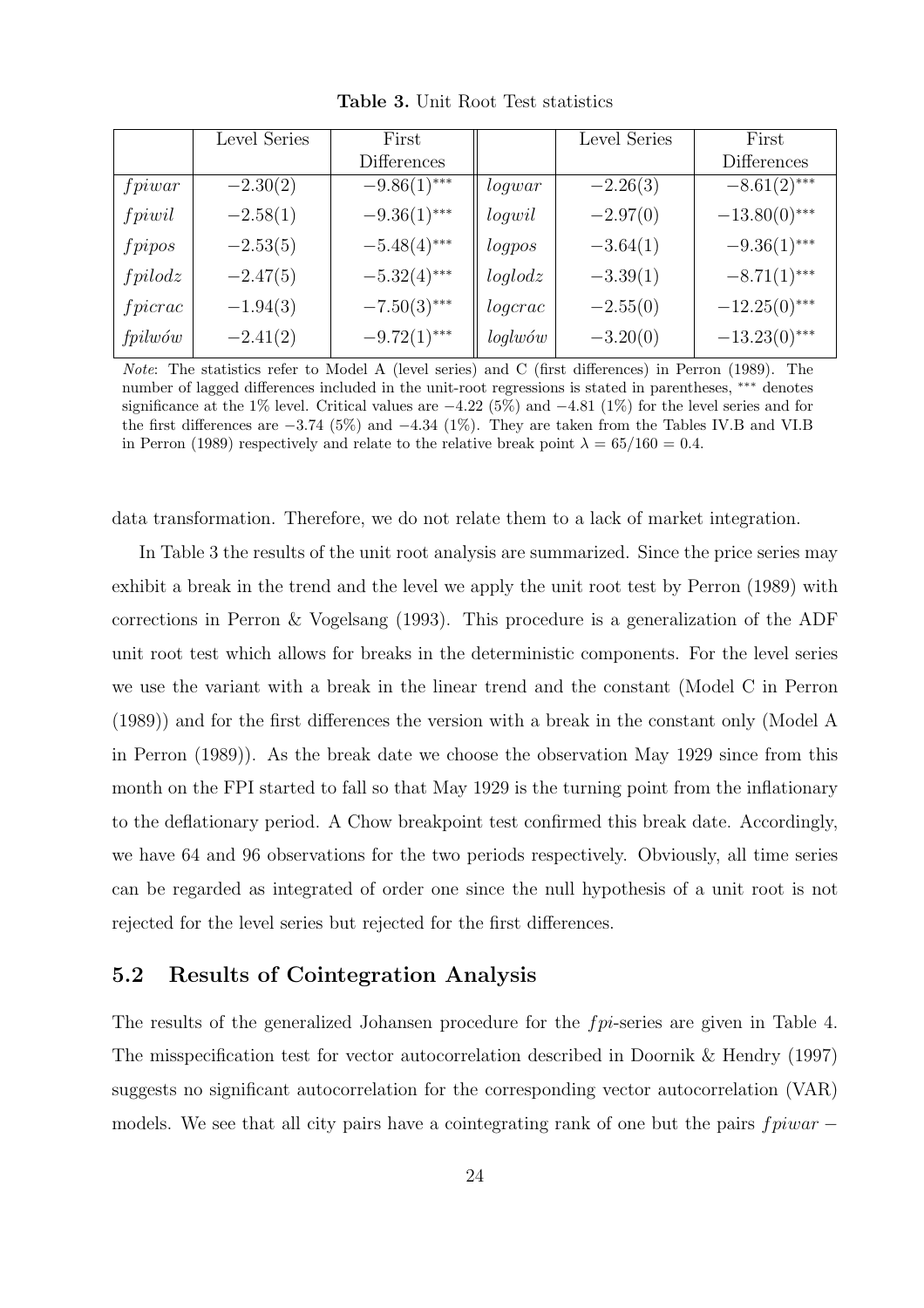fpipos and fpiwar – fpikrak cointegrate at a 10% level only. In a next step, we test whether the cointegrating vector  $\beta$  can be restricted to (1, -1). The results in the 4th column of Table 4 show that this assumption cannot be rejected for almost all of the city pairs applying a 5% significance level. Hence, we can conclude that the price differences of the respective city pairs form a stationary relationships as the LOP implies.

But which deterministic terms enter this relationship? To answer this question we have first tested whether the trend coefficients  $\theta_1$  and  $\theta_2$  in the cointegrating relationship can be both set to zero. With the exception of  $fpidodz - fpilwów$  this restriction is not rejected. Then, we checked whether linear trends can be completely excluded from the model implying that the constants can be restricted to the cointegrating relationship. Technically, this restriction translates to the hypotheses  $\nu_i = \Pi \mu_i$  ( $i = 1, 2$ ). This is rejected for 8 of the 15 city pairs and we have borderline cases close to the 10% significance level for most of the other pairs. Furthermore, when testing separately for the inflationary or deflationary periods we find that a linear trend is present in at least one of the periods. Additionally, we figure out that the trend components for both periods are different for all city pairs. Therefore, we proceed with the assumption that the VECMs for all pairs contain a broken linear trend. However, the trend components do not enter the cointegrating relations since the price differences eliminate them, i.e. the broken trend is orthogonal to the cointegration space. Only for the pair Lodz-Lwów a broken trend is present in the cointegrating relation.

The fact that the trend components are orthogonal to the cointegrating space requires that the constants are outside the cointegrating relationship in order to generate a broken linear trend in the level of the data.<sup>8</sup> In general it is possible to decompose (the parameter of) the constant into parts inside and outside the cointegrating relationship (compare Johansen (1994, 1995) for a more precise definition). However, we cannot test for significance of the component inside the relationship since it is not identified. Therefore, we just state the means of the price differences. Since the restriction tests suggest broken components we present the means for both the inflationary and deflationary period. Obviously, the means of most of the pairs differ between the periods. Relating the largest observed constant of 13.10 to the average value of all  $fpi$ -series in the sample, which is 301, it follows that the systematic

<sup>8</sup>Note, that the VECM (4.4) is written in first differences so that an unrestricted constant can generate a linear trend in the data. Accordingly, a linear trend is ruled out if a constant is restricted to the cointegrating relation which is stated in levels.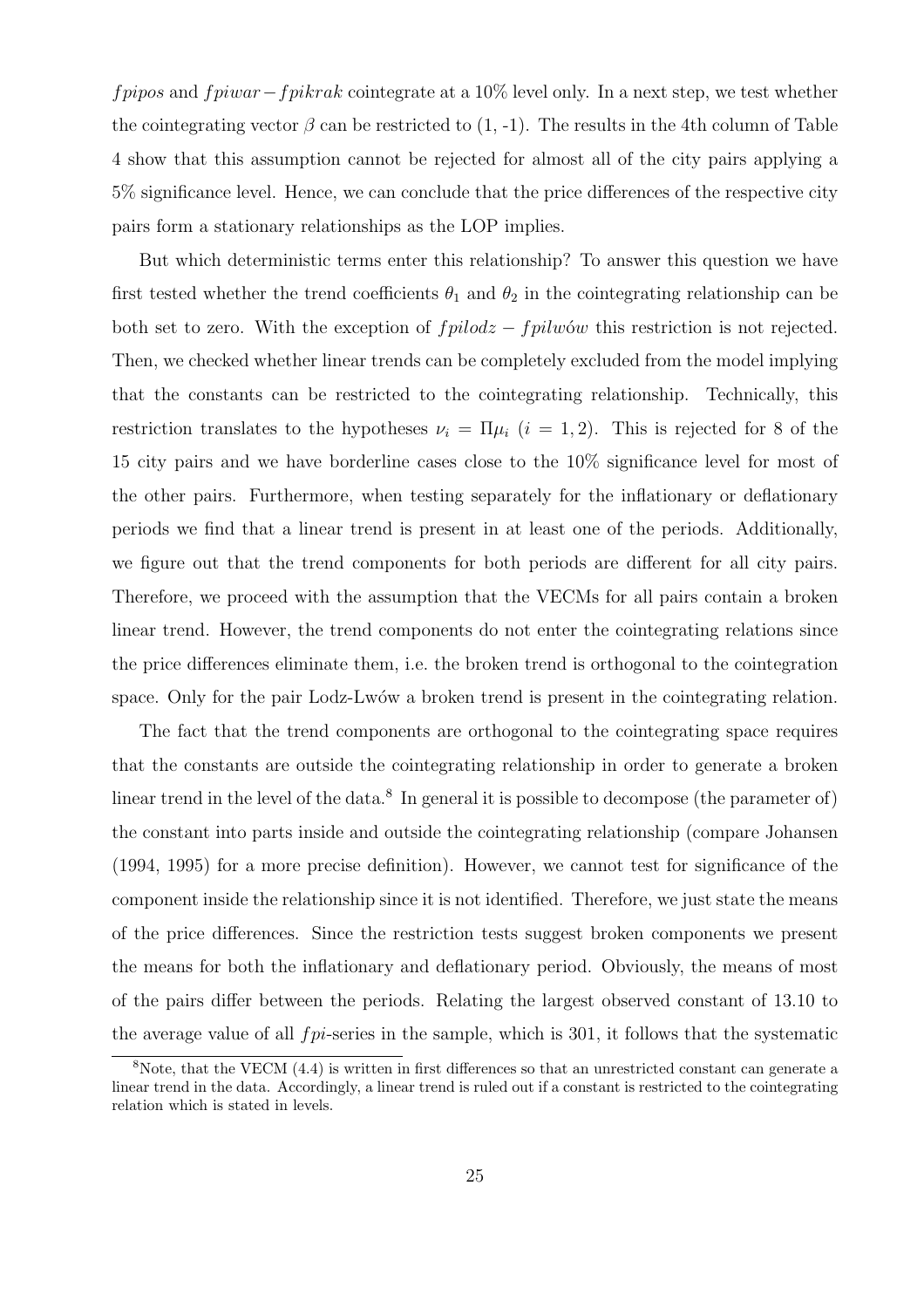| mean of price-diff.       | 1929:05-<br>1924:01- | 1937:04<br>1929:04 | 4.82<br>$-5.42$             |             | 8.62<br>4.47                |             | 9.49<br>7.68                 |              | 6.80<br>2.41<br>२           |              | 14.97<br>4.71          |             | 3.80<br>9.83             |              | 4.67<br>13.10             |             | 1.98<br>7.83      |                              | 10.15<br>10.13        |
|---------------------------|----------------------|--------------------|-----------------------------|-------------|-----------------------------|-------------|------------------------------|--------------|-----------------------------|--------------|------------------------|-------------|--------------------------|--------------|---------------------------|-------------|-------------------|------------------------------|-----------------------|
| $(\nu_1 : \nu_2) =$       | $\Pi(\mu_1:\mu_2)$   | p-value            | $0.032***$                  |             | 0.112                       |             | $0.028***$                   |              | 0.226                       |              | $0.057*$               |             | 0.222                    |              | $0.090*$                  |             | 0.171             |                              | 0.120                 |
| $\theta_1 = \theta_2 = 0$ | $\chi^2(2)$          | p-value            | 0.474                       |             | 0.463                       |             | 0.224                        |              | 0.847                       |              | 0.638                  |             | 0.680                    |              | 1670                      |             | 0.929             |                              | 0.630                 |
| $\beta = (1, -1)$         | $\chi^2(1)$          | p-value            | 0.466                       |             | 0.120                       |             | 0.434                        |              | 0.231                       |              | $0.075*$               |             | $0.022**$                |              | 0.195                     |             | $0.055*$          |                              | $0.030**$             |
| Test statistic            |                      | (p-value)          | $52.42(0.000)$ ***          | 9.72(0.362) | $34.41(0.057)$ <sup>*</sup> | 8.17(0.508) | $42.02(0.007)$ ***           | 10.29(0.316) | $32.92(0.081)$ <sup>*</sup> | 11.71(0.219) | $43.32(0.005)$ ***     | 9.98(0.340) | $44.77(0.003)$ ***       | 10.34(0.312) | $40.45(0.012)$ **         | 9.46(0.385) | $39.12(0.017)$ ** | 9.39(0.391)                  | $38.45(0.020)$ **     |
| $H_0(r_0)$                |                      |                    | $r_0 =$                     | $r_0 =$     | $r_0 =$                     | $r_0 =$     | $r_0 =$                      | $r_0 =$      | $r_0 =$                     | $r_0 =$      | $r_0 =$                | $r_0 =$     | $r_0 =$                  | $r_0 =$      | $r_0 =$                   | $r_0 =$     | $r_0 =$           | $r_0 =$                      | $r_0 =$               |
| $AR(1-5)$                 | $F(20, 290 - 8k)$    | p-value            | 0.101                       |             | 0.097                       |             | 0.178                        |              | 0.190                       |              | 0.108                  |             | 0.153                    |              | 0.110                     |             | 0.277             |                              | 0.109                 |
| $City$ pair $(k)$         |                      |                    | $f$ piwar — $f$ piwil $(1)$ |             | $f$ piwar – $f$ pipos $(3)$ |             | $f$ piwar — $f$ pilod $z(1)$ |              | $f$ pi $war-fpikrak$ (2)    |              | $fpiwar - fpilawow(1)$ |             | $f$ pi $wil-fpipos\ (2)$ |              | $f$ pi $wil-fpilodz\ (2)$ |             |                   | $f$ piwil – $f$ pikrak $(2)$ | $fpiwil - fpilwów(2)$ |

Table 4. Results of Generalized Johansen Procedure for  $fp$ -series **Table 4.** Results of Generalized Johansen Procedure for  $fp$ -series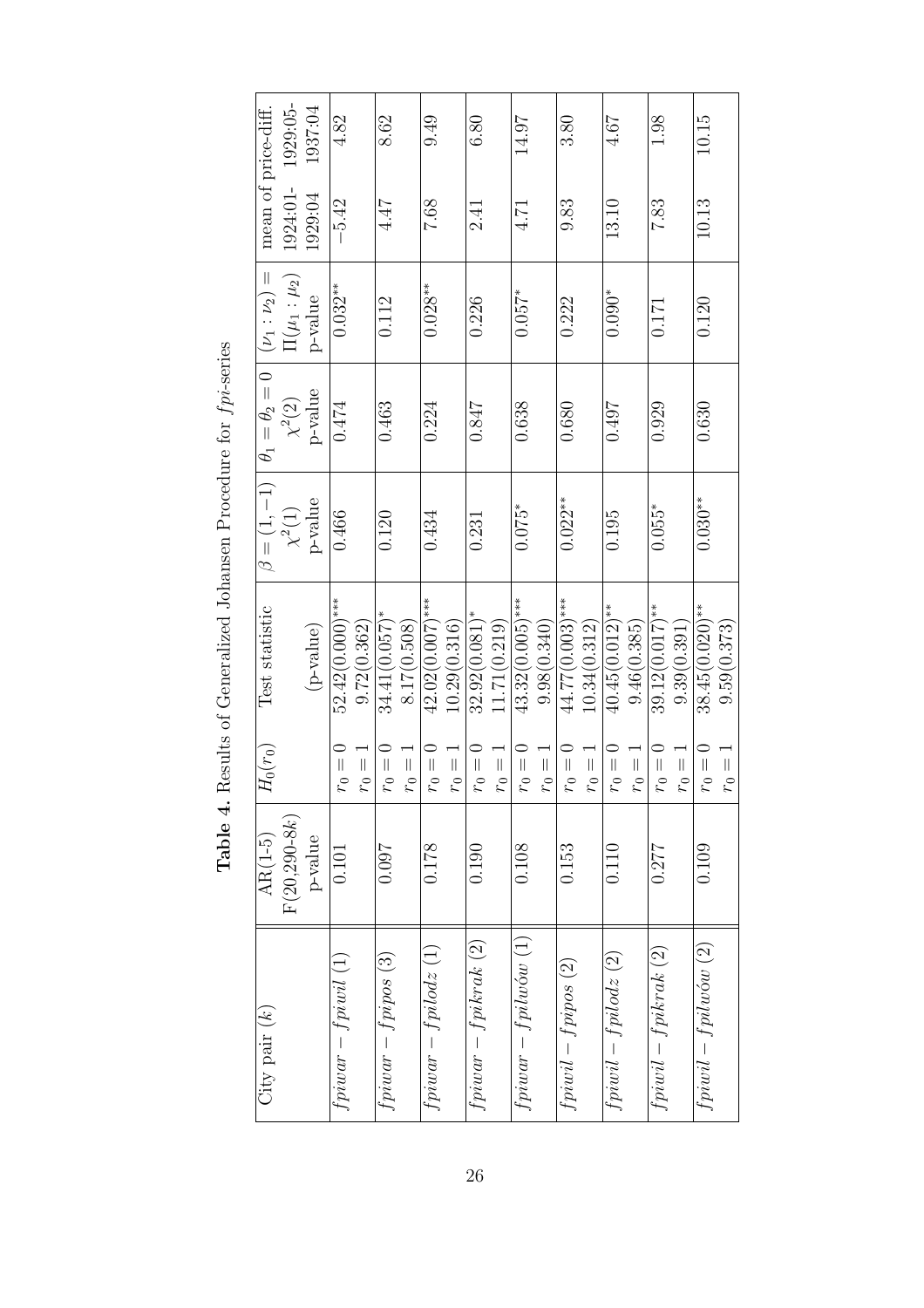| City pair $(k)$                                                                                                                                            | $AR(1-5)$         | $H_0(r_0)$ | Test statistic                                                                                       | $\beta = (1, -1)$ | $\theta_1=\theta_2=0$ | $(\nu_1 : \nu_2) =$       | mean of price-diff. |          |
|------------------------------------------------------------------------------------------------------------------------------------------------------------|-------------------|------------|------------------------------------------------------------------------------------------------------|-------------------|-----------------------|---------------------------|---------------------|----------|
|                                                                                                                                                            | $F(20, 290 - 8k)$ |            |                                                                                                      | $\chi^2(1)$       | $\chi^2(2)$           | $\mathbb{I}(\mu_1:\mu_2)$ | 1924:01-            | 1929:05- |
|                                                                                                                                                            | $p$ -value        |            | (p-value)                                                                                            | p-value           | p-value               | p-value                   | 1929:04             | 1937:04  |
| $f$ pipos – $f$ pilodz $(3)$                                                                                                                               | 0.110             | $r_0 = 0$  | $51.10(0.000)$ ***                                                                                   | 0.321             | 0.122                 | $0.020**$                 | 3.27                | 78.0     |
|                                                                                                                                                            |                   | $r_0 = 1$  | 12.06(0.199)                                                                                         |                   |                       |                           |                     |          |
| $fpipos-fpikrak(3)$                                                                                                                                        | 0.085             | $r_0=0$    | $44.20(0.004)$ ***                                                                                   | 0.430             | 0.716                 | 0.114                     | $-2.00$             | $-1.82$  |
|                                                                                                                                                            |                   | $r_0 = 1$  | 11.74(0.217)                                                                                         |                   |                       |                           |                     |          |
| $f$ pipos – $f$ pilwów (3)                                                                                                                                 | 0.181             | $r_0 = 0$  | $36.31(0.036)$ **                                                                                    | 0.894             | 0.456                 | 0.117                     | 0.30                | 6.35     |
|                                                                                                                                                            |                   | $r_0 =$    | 11.98(0.203)                                                                                         |                   |                       |                           |                     |          |
| $fpidodz - fpikrak (1)$                                                                                                                                    | 180.0             | $r_0=0$    | $53.63(0.000)$ ***                                                                                   | 0.446             | 0.159                 | $0.016**$                 | $-5.27$             | $-2.69$  |
|                                                                                                                                                            |                   | $r_0 =$    | 10.25(0.324)                                                                                         |                   |                       |                           |                     |          |
| $fpidodz - fpilwów(1)$                                                                                                                                     | 0.219             | $r_0=0$    | $47.85(0.001)$ ***                                                                                   | 0.142             | $0.032***$            | $0.005***$                | $-2.97$             | 5.48     |
|                                                                                                                                                            |                   | $r_0 =$    | 10.19(0.324)                                                                                         |                   |                       |                           |                     |          |
| $f$ pikr $ak-fpilw$ ó $w(1)$                                                                                                                               | 0.132             | $r_0=0$    | $46.87(0.002)$ ***                                                                                   | 0.304             | 0.209                 | $0.017**$                 | 2.30                | 8.17     |
|                                                                                                                                                            |                   | $r_0 = 1$  | 10.40(0.307)                                                                                         |                   |                       |                           |                     |          |
| Note: The number of lagged differences of the                                                                                                              |                   |            | respective VAR is stated in parentheses behind the city pair. $AR(1-5)$ represents the p-value for a |                   |                       |                           |                     |          |
| misspecification test against vector autocorrelation for lags from one to five (see Doornik & Hendry 1997). The p-values for the cointegration test        |                   |            |                                                                                                      |                   |                       |                           |                     |          |
| statistics are obtained from the response surface given in Johansen et al. (2000) for a relative break point $\lambda = 65/160 = 0.4$ . ***, **, ** denote |                   |            |                                                                                                      |                   |                       |                           |                     |          |
| significance at the 1%, 5%, and 10% level respectively.                                                                                                    |                   |            |                                                                                                      |                   |                       |                           |                     |          |

Table 4. cont'd. Results of Generalized Johansen Procedure for  $fp$ -series Table 4. cont'd. Results of Generalized Johansen Procedure for  $fpi$ -series

27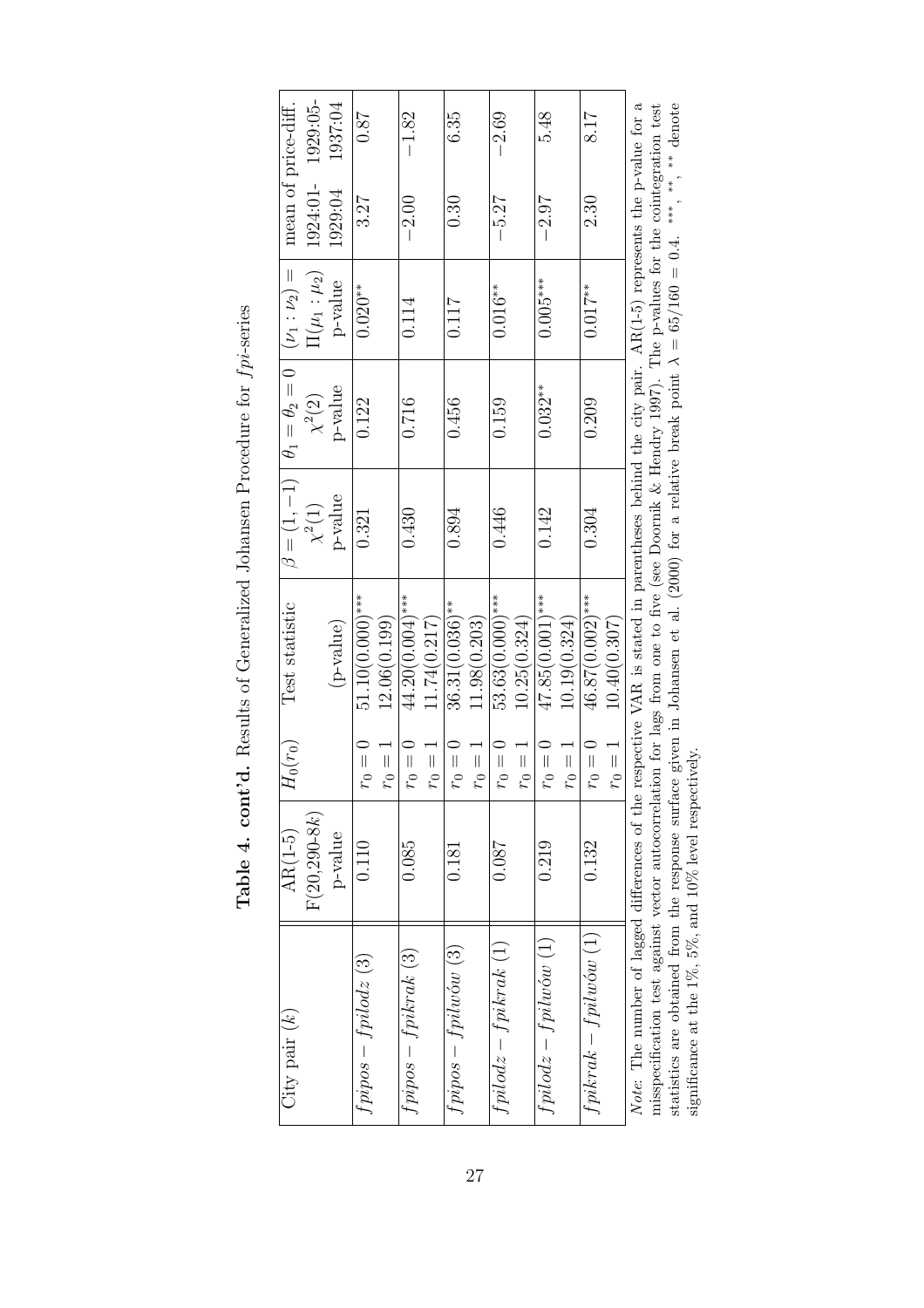price differences between two cities can amount up to more than 4% of this average. Since the series are transformed in a nonlinear way it is not trivial to translate this figure to the original price data. Nevertheless, we think that broken constants are relevant for most of the price relationships.

Summarizing, we can conclude that there is evidence for the validity of a relative version of the LOP since the price differences adjust appropriately to price disequilibria. However, the price differences seem not eliminate the deterministic terms in the cointegrating relations. Furthermore, no systematic differences between the across-border and within-border pairs can be observed, although the two pairs for which we found cointegration only at the 10% level are across-border pairs.

The results for the log-series are summarized in Table 5. As for the fpi-series we find strong evidence for cointegration with respect to the price-differences. The evidence seems to be even slightly stronger in contrast to our prior about the effect of a changing aggregate price level in the presence of nominal fixed transaction costs. With the exception of five city pairs, always including Lodz or Lwów, we can exclude the trend from the cointegrating relationship and also from the whole model. Thus, it seems that the series of these pairs are not affected by a trend at all.<sup>9</sup> However, the constants in the cointegration relations cannot be restricted to zero with the exception of logpos − logcrac. But the constants are the same for both periods except for the pairs including Warsaw for which the restricted constants differ. The same applies with respect to the pairs including trend components in the price-relationship. For *logwar* − *loglodz* and *logwar* − *loglw*<sub>ow</sub> the trend is broken and for the other three pairs the trend is the same for both the inflationary and deflationary period. The latter results regarding the deterministic terms are not reported here in detail. We only state the values and standard errors of the restricted constants and the simple mean of the log-price differences in case of unrestricted constants in the last column of Table 5. The largest reported mean of 0.137 is equal  $3.3\%$  of the average value of all *log-series*.

Finally, we apply the unit root test by Berben & van Dijk  $(1999)$  to the price-differences for both the *fpi*- and *log*-series since a cointegrating vector  $(1, -1)$  has not been rejected

<sup>&</sup>lt;sup>9</sup>This result is somewhat surprising with respect to *logwil–loglodz*, *logpos–loglodz*, and *logpos–loglw*ów. If a trend is caused by the Lodz and Lwów series, as the outcomes of the restriction tests regarding  $\theta_1 = \theta_2 = 0$ suggest, then also these pairs should require the inclusion of a linear trend into the model. However, the p-values with respect to logwil − loglodz and logpos − loglodz are borderline cases (compare 6th column). Probably, the tests may suffer from low small sample power.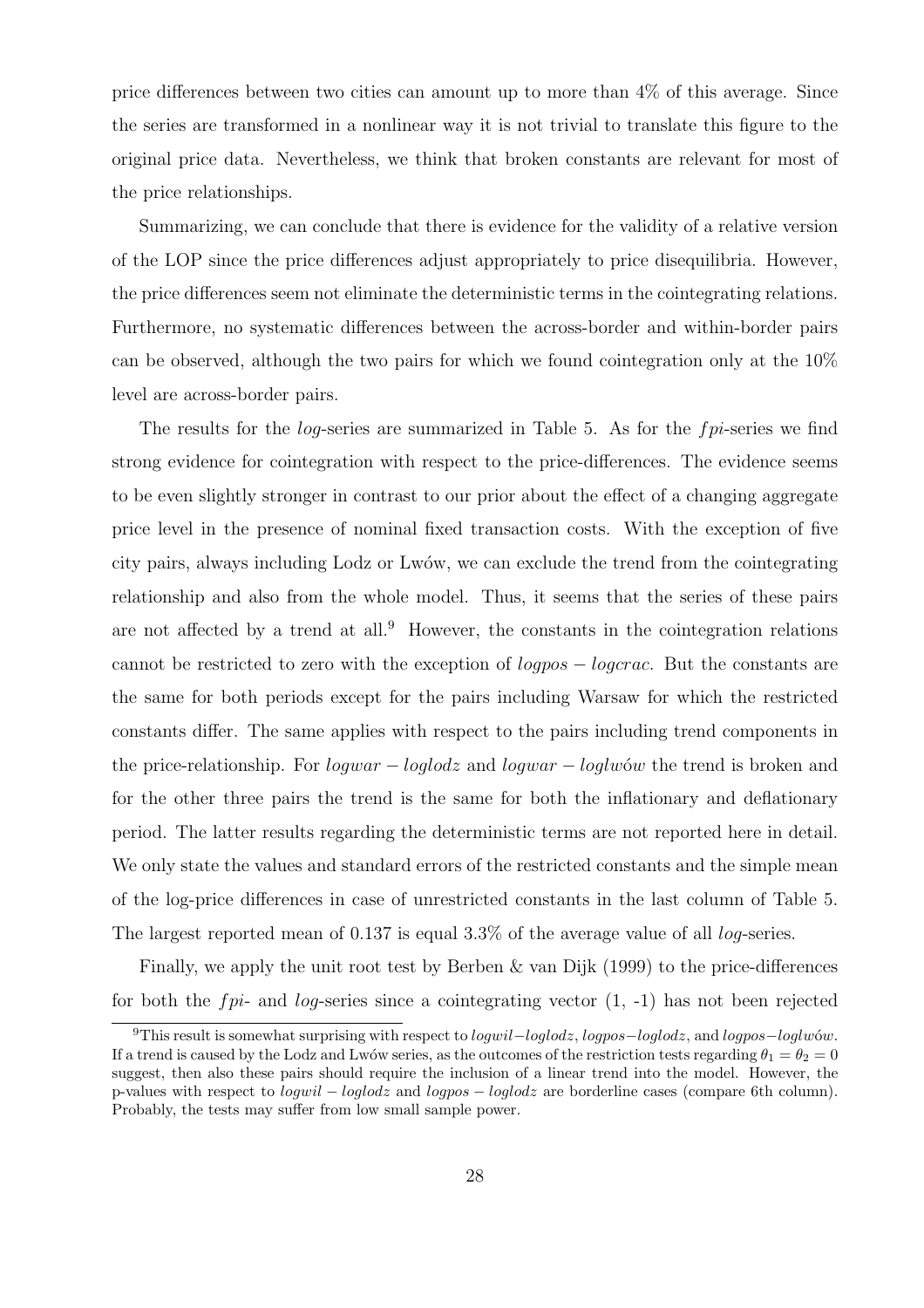| $City$ pair $(k)$               | $AR(1-5)$         | $H_0(r_0)$                     | Test statistic     |                                  | $\theta_1 = \theta_2 = 0$ | $(\nu_1 : \nu_2) =$ | mean of price-diff. |          |
|---------------------------------|-------------------|--------------------------------|--------------------|----------------------------------|---------------------------|---------------------|---------------------|----------|
|                                 | $F(20, 290 - 8k)$ |                                |                    | $\beta = (1, -1)$<br>$\chi^2(1)$ | $\chi^2(2)$               | $\Pi(\mu_1:\mu_2)$  | 1924:01-            | 1929:05- |
|                                 | p-value           |                                | (p-value)          | $p$ -value                       | p-value                   | p-value             | 1929:04             | 1937:04  |
| $logwar - logwil$ $(1)$         | 0.225             | $r_0 =$                        | $48.72(0.001)$ *** | $0.066*$                         | 0.921                     | 0.791               | $-0.072$            | 0.095    |
|                                 |                   | $r_0 =$ .                      | 7.13(0.612)        |                                  |                           |                     | (0.027)             | (0.022)  |
| $loguur - logpos(2)$            | 0.134             | $r_0 =$                        | $40.72(0.011)$ **  | 0.941                            | 0.718                     | 0.847               | 0.137               | 0.034    |
|                                 |                   | $= 0.1$                        | 11.41(0.233)       |                                  |                           |                     | (0.016)             | (0.020)  |
| $logwar - loglodz(1)$           | 0.111             | $r_0 =$                        | $50.04(0.001)$ *** | 0.186                            | $0.009***$                | $0.033***$          | 780.0               | 0.138    |
|                                 |                   | $= 0,$                         | 11.04(0.260)       |                                  |                           |                     |                     |          |
| $logwar - logkrak(1)$           | 0.501             | $r_0 =$                        | $49.27(0.001)$ *** | 0.614                            | 0.315                     | 0.373               | 0.026               | 0.096    |
|                                 |                   | $= 0,$                         | 10.29(0.311)       |                                  |                           |                     | (0.019)             | (0.015)  |
| $logwar - loglw\acute{o}w\ (1)$ | 0.562             | $r_0 =$                        | $49.61(0.001)$ *** | 0.962                            | $0.030***$                | $0.076*$            | 0.048               | 0.236    |
|                                 |                   | $\overline{\phantom{0}}$       | 9.84(0.347)        |                                  |                           |                     |                     |          |
| $logwil - logpos(1)$            | 0.106             | $r_0 =$                        | $39.35(0.013)$ **  | 0.622                            | 0.771                     | 0.614               |                     | 0.072    |
|                                 |                   | $r_0 =$                        | 7.55(0.567)        |                                  |                           |                     |                     | (0.023)  |
| $logwil - loglodz(1)$           | 0.406             | $r_0 =$                        | $51.02(0.000)$ *** | 0.509                            | 0.170                     | 0.319               |                     | 0.090    |
|                                 |                   | $r_0 =$                        | 9.79(0.351)        |                                  |                           |                     |                     | (0.028)  |
| $logwil - logkrak(1)$           | 0.717             | $r_0 =$                        | $65.43(0.000)$ *** | 0.167                            | 0.503                     | 0.517               |                     | 0.042    |
|                                 |                   | $r_0 =$                        | 10.59(0.288)       |                                  |                           |                     |                     | (0.019)  |
| $logwil - logluow(1)$           | 0.319             | $r_0 =$                        | $63.72(0.000)$ *** | 0.111                            | $0.041***$                | $0.090*$            |                     | 0.132    |
|                                 |                   | $\overline{\phantom{0}}$ = 0.1 | 11.28(0.241)       |                                  |                           |                     |                     |          |

Table 5. Results of Generalized Johansen Procedure for log-series **Table 5.** Results of Generalized Johansen Procedure for *log*-series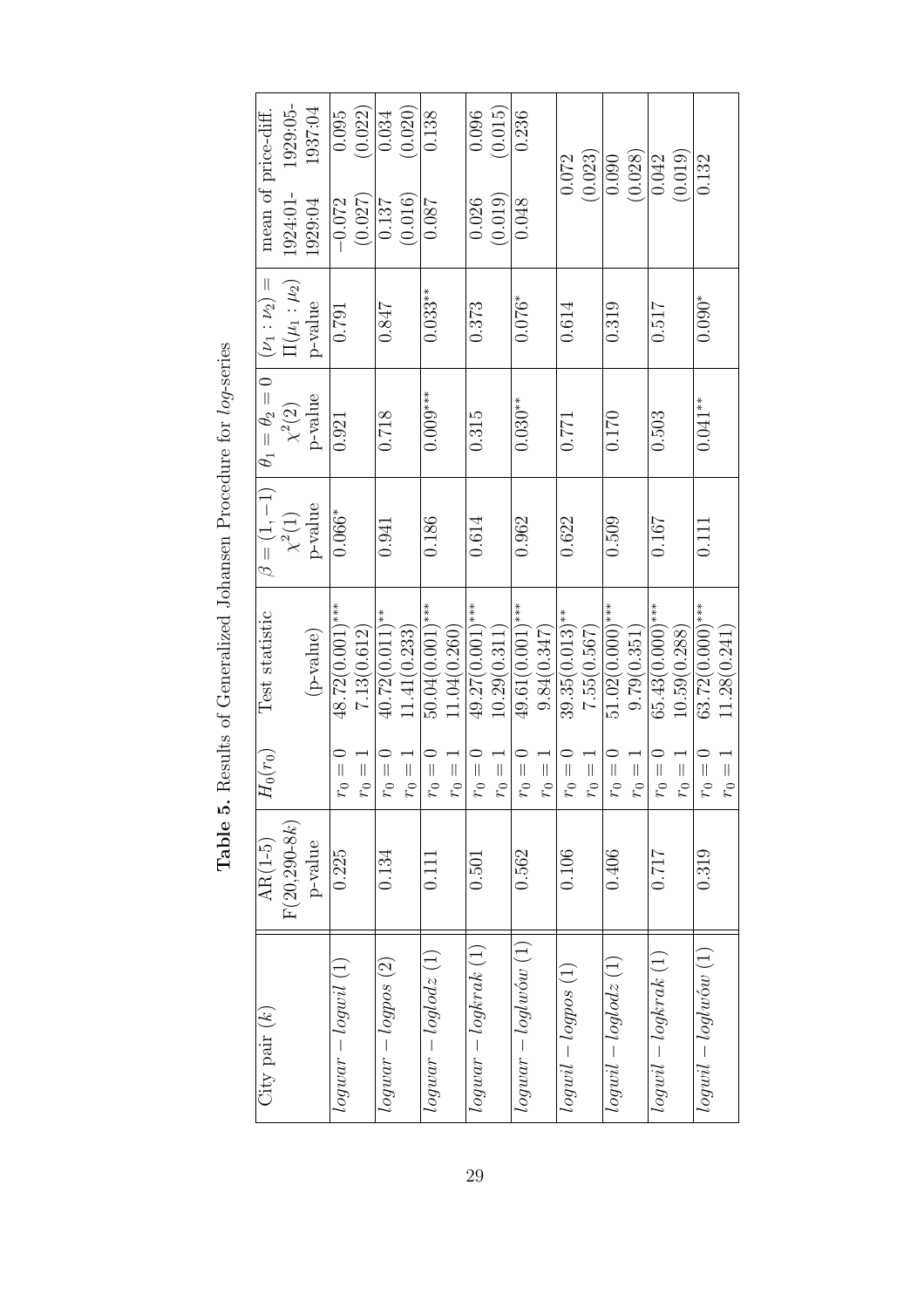| City pair $(k)$                                                                                                                                                                                                                                                                                               | $AR(1-5)$         | $H_0(r_0)$ | Test statistic                                                                           |             | $\beta=(1,-1)\mid \theta_1=\theta_2=0\mid (\nu_1:\nu_2)=1$ |                    | mean of price-diff.                                                                                  |
|---------------------------------------------------------------------------------------------------------------------------------------------------------------------------------------------------------------------------------------------------------------------------------------------------------------|-------------------|------------|------------------------------------------------------------------------------------------|-------------|------------------------------------------------------------|--------------------|------------------------------------------------------------------------------------------------------|
|                                                                                                                                                                                                                                                                                                               | $F(20, 290 - 8k)$ |            |                                                                                          | $\chi^2(1)$ | $\chi^2(2)$                                                | $\Pi(\mu_1:\mu_2)$ | 1929:05-<br>1924:01-                                                                                 |
|                                                                                                                                                                                                                                                                                                               | p-value           |            | (p-value)                                                                                | $p$ -value  | p-value                                                    | p-value            | 1937:04<br>1929:04                                                                                   |
| $logpos - loglodz(2)$                                                                                                                                                                                                                                                                                         | 0.264             | $r_0 = 0$  | $46.55(0.002)$ ***                                                                       | 0.643       | 0.112                                                      | 0.249              | 0.019                                                                                                |
|                                                                                                                                                                                                                                                                                                               |                   | $r_0 =$    | $15.27(0.074)$ *                                                                         |             |                                                            |                    | (0.015)                                                                                              |
| $logpos - logkrak(2)$                                                                                                                                                                                                                                                                                         | 0.581             | $r_0 = 0$  | $45.60(0.003)$ ***                                                                       | 0.288       | 0.333                                                      | 0.519              | $-0.029$                                                                                             |
|                                                                                                                                                                                                                                                                                                               |                   | $r_0 =$    | 13.43(0.131)                                                                             |             |                                                            |                    | (0.012)                                                                                              |
| $logpos - loglw_0(w(2))$                                                                                                                                                                                                                                                                                      | 0.537             | $r_0=0$    | $39.93(0.013)$ **                                                                        | 0.710       | 0.460                                                      | 0.673              | 0.066                                                                                                |
|                                                                                                                                                                                                                                                                                                               |                   | $r_0 =$    | $14.90(0.083)*$                                                                          |             |                                                            |                    | (0.022)                                                                                              |
| $loglodz - logkrak(1)$                                                                                                                                                                                                                                                                                        | 0.365             | $r_0 = 0$  | $51.72(0.000)$ ***                                                                       | 0.477       | 0.136                                                      | 0.235              | $-0.049$                                                                                             |
|                                                                                                                                                                                                                                                                                                               |                   | $r_0 =$    | 9.06(0.416)                                                                              |             |                                                            |                    | (0.009)                                                                                              |
| $loglodz - loglw(1)$                                                                                                                                                                                                                                                                                          | 0.348             | $r_0=0$    | 48.16(0.001)***                                                                          | 0.313       | $0.001***$                                                 | $0.006***$         | 0.043                                                                                                |
|                                                                                                                                                                                                                                                                                                               |                   | $r_0=1$    | 9.55(0.372)                                                                              |             |                                                            |                    |                                                                                                      |
| $logk rak - loglw6w(1)$                                                                                                                                                                                                                                                                                       | 0.841             | $r_0=0$    | $45.10(0.003)$ ***                                                                       | 0.567       | $0.025**$                                                  | $0.053*$           | 0.091                                                                                                |
|                                                                                                                                                                                                                                                                                                               |                   | $r_0 = 1$  | 10.18(0.320)                                                                             |             |                                                            |                    |                                                                                                      |
| Note: The number of lagged differences of the                                                                                                                                                                                                                                                                 |                   |            |                                                                                          |             |                                                            |                    | respective VAR is stated in parentheses behind the city pair. $AR(1-5)$ represents the p-value for a |
| statistics are obtained from the response surface given in Johansen et al. (2000) for a relative break point $\lambda = 65/160 = 0.4$ . ***, ** denote<br>misspecification test against vector autocorrelation for lags from one to five (see Doornik & Hendry 1997). The p-values for the cointegration test |                   |            |                                                                                          |             |                                                            |                    |                                                                                                      |
| significance at the 1%, 5%, and 10% level respectively. The means and the standard errors given in parenthesis in the last two columns refer to the                                                                                                                                                           |                   |            |                                                                                          |             |                                                            |                    |                                                                                                      |
| estimation of the respective VECM if the constants could be restricted to the cointegrating relationship. For the other pairs only the simple means of                                                                                                                                                        |                   |            |                                                                                          |             |                                                            |                    |                                                                                                      |
| price differences are reported. If the restriction a                                                                                                                                                                                                                                                          |                   |            | tests do not indicate broken deterministic component the mean refers to the whole period |             |                                                            |                    |                                                                                                      |

Table 5. cont'd. Results of Generalized Johansen Procedure for log-series Table 5. cont'd. Results of Generalized Johansen Procedure for log-series

30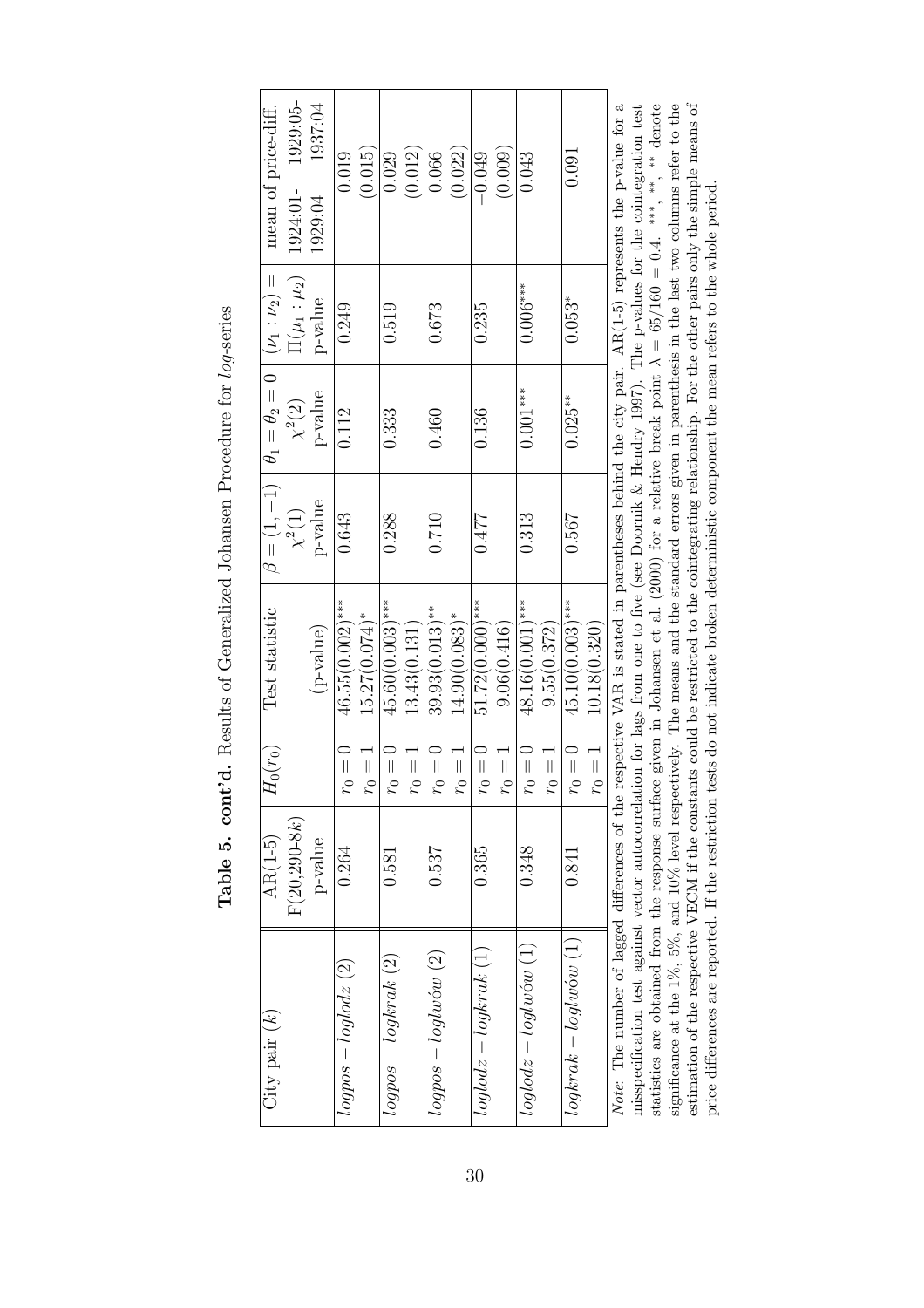| City pairs $(k)$        | Test statistics    | City pairs $(k)$       | Test statistics    |
|-------------------------|--------------------|------------------------|--------------------|
|                         | $(p-value)$        |                        | (p-value)          |
| $fpiwar - fpiwil$ (0)   | $14.06(0.000)$ *** | $logwar - logwil(0)$   | $13.35(0.002)$ *** |
| $fpiwar - fpipos(0)$    | $13.48(0.002)$ *** | $logwar - logpos(1)$   | $8.88(0.005)$ ***  |
| $fpiwar-fpilodz(0)$     | $6.32(0.059)^*$    | $logwar - loglodz(0)$  | $9.32(0.009)$ ***  |
| $fpiwar - fpikrak(1)$   | $5.49(0.085)^*$    | $logwar - logkrak(1)$  | $6.38(0.050)$ **   |
| $fpiwar-fpilwów(1)$     | 5.01(0.120)        | $logwar - loglw$ (1)   | $5.40(0.095)^*$    |
| $fpiwil-fpipos(0)$      | $11.62(0.001)$ *** | $logwil - logpos(0)$   | $17.23(0.001)$ *** |
| $fpiwil-fpilodz(0)$     | $8.87(0.007)$ ***  | $logwil - loglodz(0)$  | $8.94(0.009)$ ***  |
| $fpiwil-fpikrak(1)$     | $11.83(0.002)$ *** | $logwil - logkrak(0)$  | $11.70(0.000)$ *** |
| $fpi will - fpilwów(1)$ | $8.04(0.014)$ **   | $logwil - loglw$ (1)   | $18.35(0.003)$ *** |
| $fpipos-fpilodz(0)$     | $15.83(0.000)$ *** | $logpos - loglodz(0)$  | $14.16(0.000)$ *** |
| $fpipos-fpikrak(0)$     | $20.03(0.000)$ *** | $logpos - logkrak(1)$  | $11.22(0.001)$ *** |
| $fpipos-fpilwów(0)$     | $13.38(0.001)$ *** | $logpos - loglw$ (1)   | $8.80(0.006)$ **   |
| $fpidodz - fpikrak(0)$  | $15.51(0.000)$ *** | $loglodz - logkrak(0)$ | $17.97(0.000)$ *** |
| $fpidodz - fpilwów(0)$  | $9.06(0.006)$ ***  | $loglodz - loglw$ (1)  | 4.62(0.153)        |
| $fpikrak-fpilwów(7)$    | $13.25(0.001)$ **  | $logkrak - loglw$ (1)  | $6.23(0.059)$ **   |

Table 6. Results of Berben-van Dijk Test

Note: The number of lagged differences included in the unit-root regressions is stated in parenthesis. The p-values have been computed by applying a bootstrap procedure (see Berben & van Dijk 1999) and \*\*\*, \*\*, \*\* denote significance at the 1%, 5%, and 10% level respectively.

for most of the city pairs. The results are given in Table 6. Note that the test only allows for a constant but not for linear trends or broken components. This may explain why the test does not reject the unit root null hypothesis with respect to  $fpiwar - fpilwów$  and  $loglodz - loglwów$  for which the restriction tests suggest to include a broken constant or a linear trend into the price relationship. However, this result can also indicate that for these pairs threshold nonlinearity does not describe the adjustment dynamics properly since the Johansen test finds cointegration for these pairs and the BVD test can reject nonstationarity for the other pairs in favour of a stationary threshold alternative. In any case, the BVD test confirms the outcomes of the generalized Johansen procedure in the sense that almost all price differences are stationary at a 5% or 1% significance level. Furthermore, the  $fpi$ - and logseries produce similar results in general although the significance levels may differ for some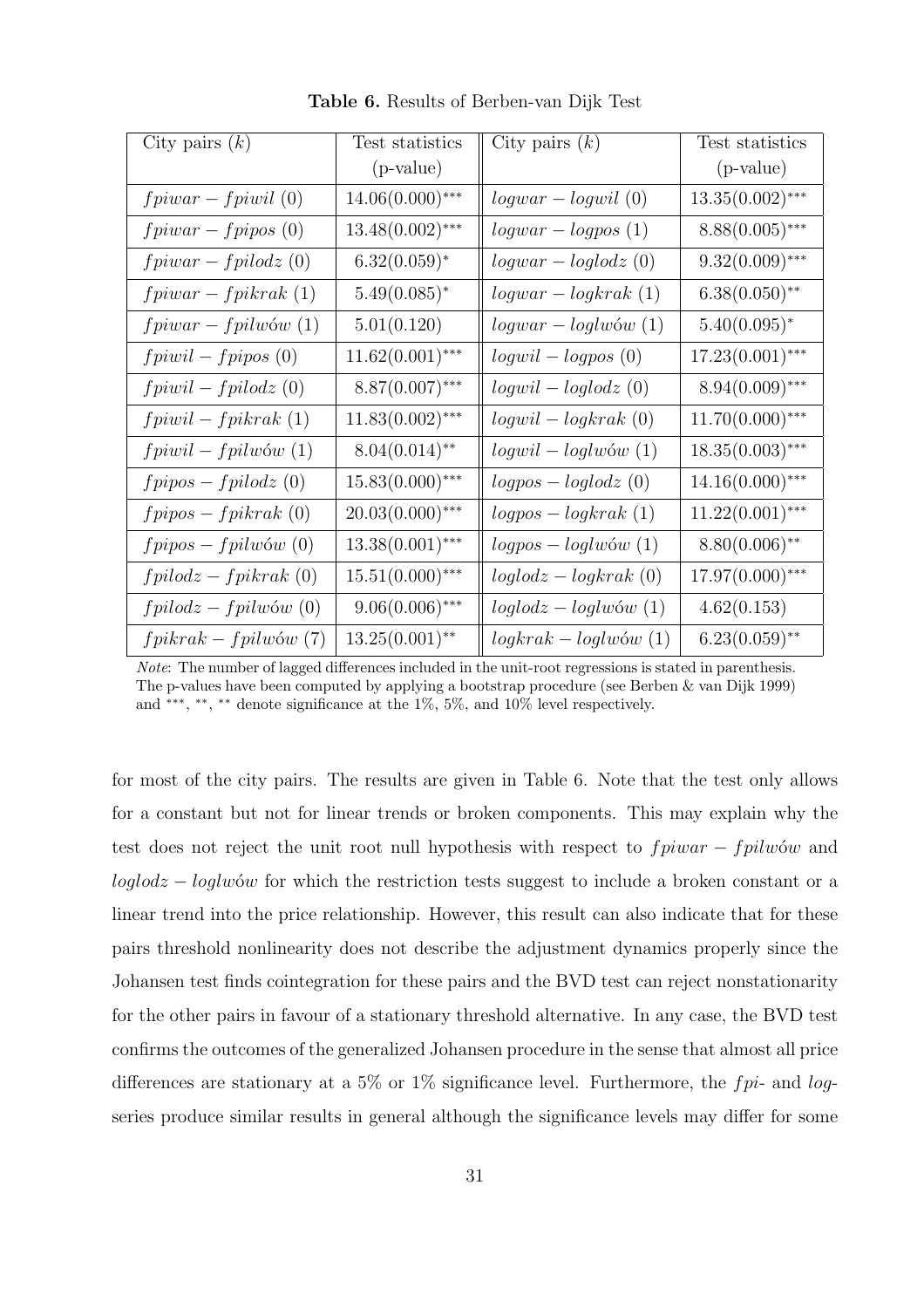pairs. Again, we do not find important differences between the across-border and withinborder pairs. On the one hand the two city pairs for which we cannot reject nonstationarity are across border pairs. On the other hand, for the within-border pair  $fpiwar - fpildz$ nonstationary is rejected at a 10% only.

#### 5.3 Results of Threshold Nonlinearity Tests

Since the cointegration analysis clearly supports stationarity of the price differences we proceed to test for threshold effects by applying specific threshold nonlinearity tests. We will relate their results to the outcome of the BVD test which has already suggested threshold nonlinearity according to its alternative hypothesis.

As described in Section 4 we apply four procedures to test for nonlinearity. The multivariate and univariate Tsay tests (Tsay-M, Tsay-U) and the univariate procedures by Hansen (1997, 1999) which test linearity against a two- and three-regime TAR model respectively (Hansen-U12, Hansen-U13). We have to note that none of the procedures allows for broken deterministic components or a linear trend. The omission of a trend may not be problematic for the univariate procedures which refer to the cointegrating residuals only. The cointegration analysis has shown that the trend can be excluded from the price-relationship for most of the city pairs. Nevertheless, one has to be careful in interpreting the tests' outcomes. We do not adjust the cointegrating residual for broken deterministic terms or a linear trend because this may make the tests invalid.<sup>10</sup>

The results in Table 7 show that threshold nonlinearity does not describe the dynamics of the fpi-series in general. Depending on the test, between four and seven pairs exhibit threshold effects. The Tsay tests report the strongest evidence, possibly because they are nonparametric(see Lo & Zivot 2001 for a similar finding). Therefore, they may be less sensitive to model misspecification which could emerge e.g. from omitted deterministic terms. Obviously, the tests differ with respect to specific city pairs. For some pairs nonlinearity is only found by the univariate tests and for other pairs only by the Tsay tests. If the univariate tests suggest threshold effects regarding the cointegrating residual one can expect that these effects are also detected by the multivariate Tsay procedure. However, this is not the case. In contrast, when the multivariate procedure indicates nonlinearity the univariate

<sup>&</sup>lt;sup>10</sup>In general, the test by Hansen & Seo (2001) which takes account of a linear trend does not give different results than the other procedures.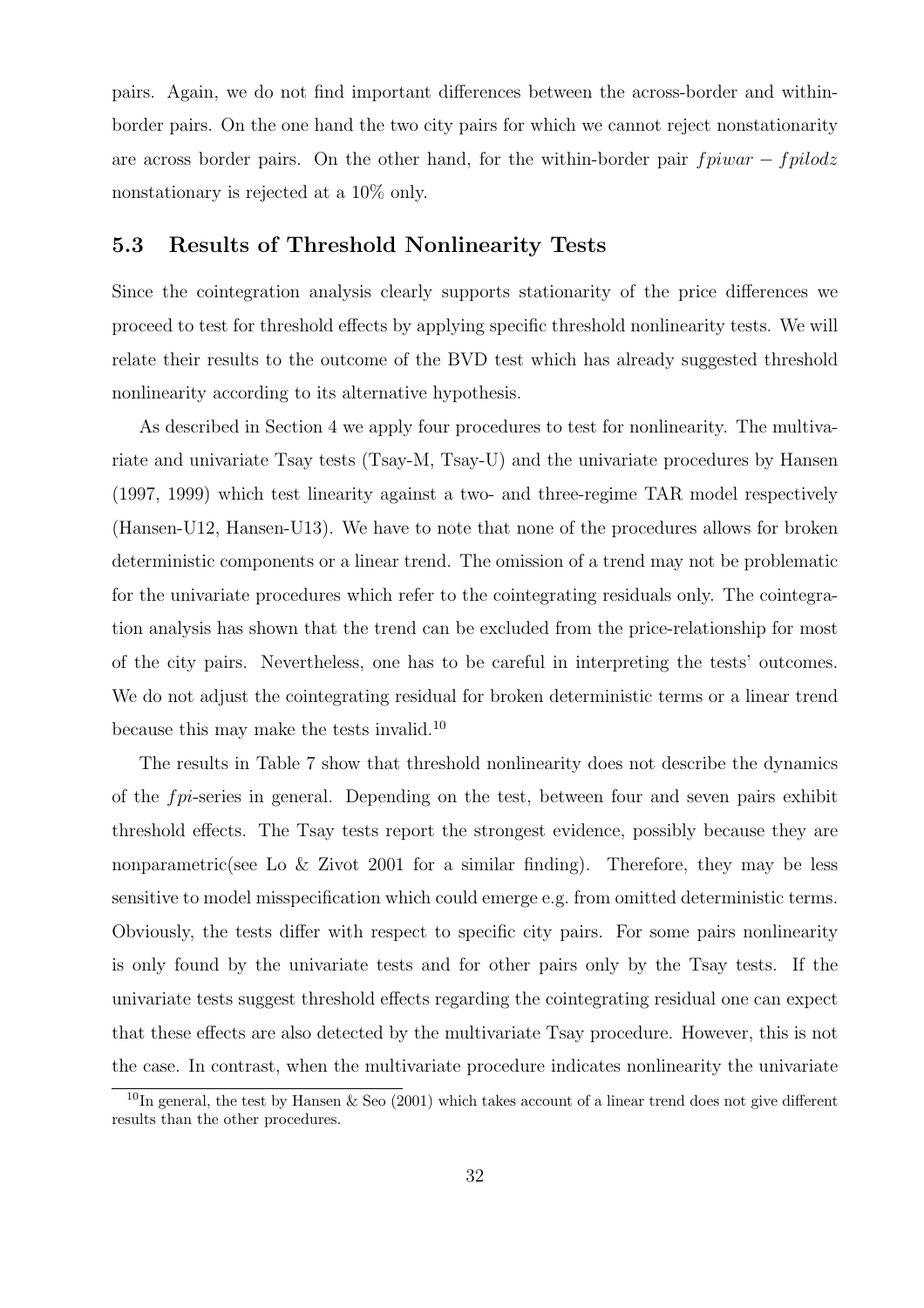| City pair                     | $Tsay-M$       | Tsay-U     | $Hansen-U12$     | Hansen-U13       |
|-------------------------------|----------------|------------|------------------|------------------|
|                               | $\chi^2(4k)$   | F(2, 141)  | <b>Bootstrap</b> | <b>Bootstrap</b> |
|                               | p-value $(k)$  | p-value    | p-value          | p-value          |
| $fpiwar-fpiwil$               | $0.007(1)$ *** | 0.262      | $0.019*$         | $0.042**$        |
| $fpiwar-fpipos$               | 0.192(3)       | 0.427      | 0.257            | 0.138            |
| $fpiwar-fpilodz$              | 0.808(1)       | 0.498      | 0.104            | 0.180            |
| $fpiwar-fpikrak$              | 0.225(2)       | 0.785      | 0.530            | 0.294            |
| $fpiwar-fpilwów$              | 0.200(1)       | $0.030**$  | 0.240            | 0.422            |
| $fpiwil-fpipos$               | 0.326(2)       | $0.018**$  | $0.023**$        | $0.032**$        |
| $fpiwil-fpilodz$              | 0.377(2)       | $0.009***$ | $0.014***$       | $0.010***$       |
| $fpiwil-fpikrak$              | $0.081(2)^{*}$ | $0.003***$ | 0.171            | 0.149            |
| $fpi will - fpi w \acute{o}w$ | 0.915(2)       | 0.133      | 0.519            | 0.344            |
| $fpipos-fpilodz$              | 0.123(3)       | 0.224      | 0.134            | 0.312            |
| $fpipos-fpikrak$              | $0.036(3)$ **  | 0.838      | $0.086*$         | $0.037**$        |
| $fpipos-fpilwów$              | $0.002(3)$ *** | 0.373      | 0.314            | 0.217            |
| $fpidodz-fpikrak$             | $0.031(1)$ **  | 0.998      | 0.950            | 0.990            |
| $fpidodz - fpilwów$           | $0.028(1)$ **  | $0.069*$   | 0.340            | 0.404            |
| $fpikrak-fpilwów$             | $0.081(1)^*$   | $0.041**$  | $0.006***$       | $0.084*$         |

Table 7. Results of Threshold Nonlinearity Tests for fpi-series

Note: Tsay-M and Tsay-U abbreviate the multivariate and univariate tests of Tsay (1989, 1998). Hansen-U12 and Hansen-U13 are short for the procedures of Hansen (1997, 1999) testing against a two-regime and three-regime TAR model respectively. The number of lags  $k$  used in the respective vector autoregressions for Tsay-M is stated in parentheses behind the p-value. \*\*\*, \*\*,\*\* denote significance at the 1%, 5%, and 10% level respectively.

tests may not reject linearity if the short-run dynamics is affected by nonlinearity but not the cointegrating residual.

The pair  $fpikrak - fpilwów$  is the only one for which all tests find threshold effects. Considering exclusively the univariate tests there seems to be robust threshold evidence for  $fpiwil - fpipos$  and  $fpiwil - fpidodz$ . Contrary, with respect to  $fpiwar - fpipos$ , fpiwar − fpilodz, fpiwar − fpikrak, fpiwil − fpilwow, and fpipos − fpilodz no test detects nonlinearity, although we can observe some borderline cases close the 10% level.

With respect to the *log*-series between two and five city pairs exhibit threshold effects according to the tests. The reason for these lower numbers is that nonlinearity is not found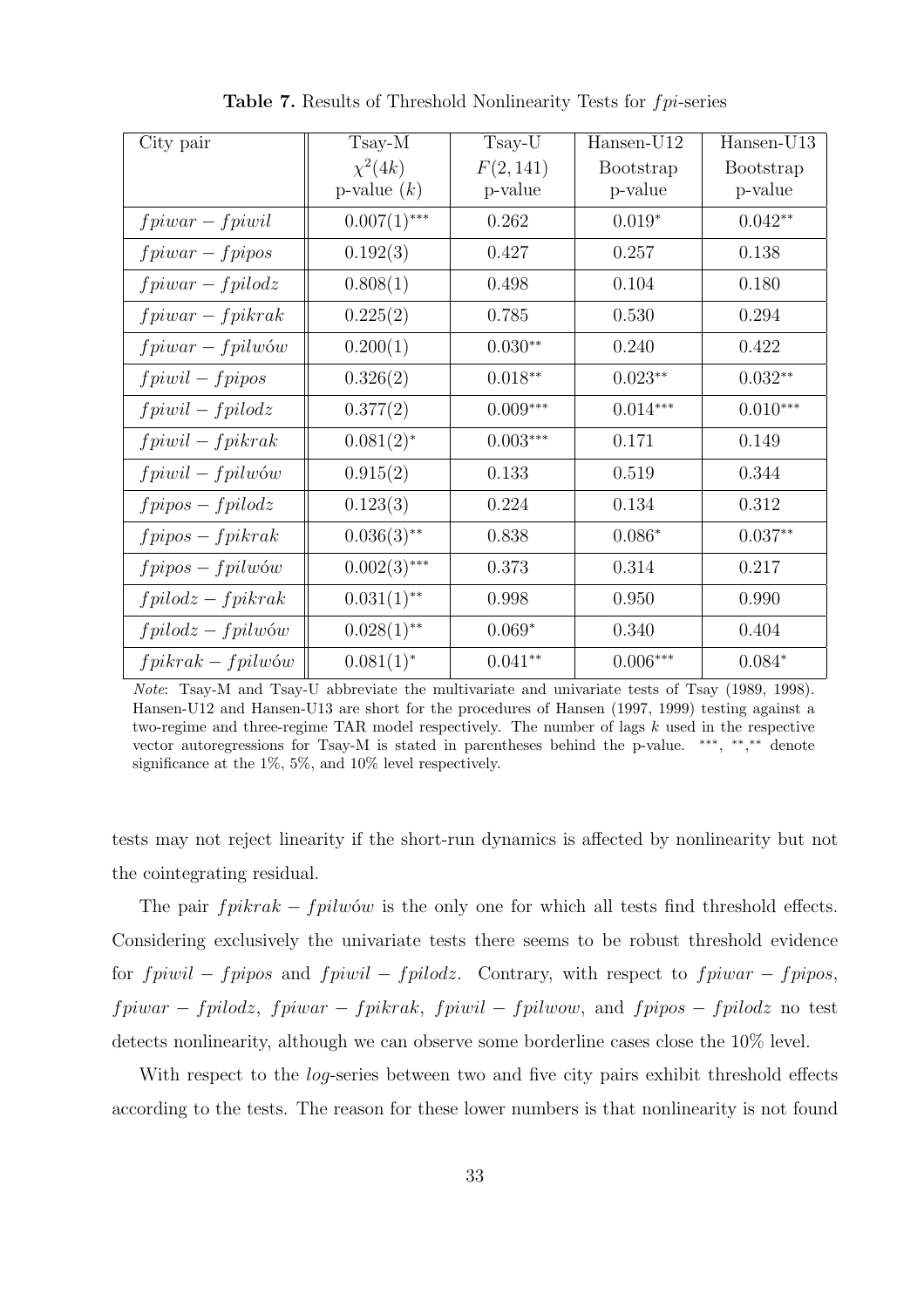| City pair            | Tsay-M         | Tsay-U     | Hansen-U12       | Hansen-U13 |
|----------------------|----------------|------------|------------------|------------|
|                      | $\chi^2(4k)$   | F(2, 141)  | <b>Bootstrap</b> | Bootstrap  |
|                      | p-value $(k)$  | p-value    | p-value          | p-value    |
| $logwar - logwil$    | $0.007(1)$ *** | 0.707      | 0.112            | 0.224      |
| $logwar - logpos$    | $0.008(2)$ *** | 0.404      | 0.193            | 0.412      |
| $logwar - loglodz$   | 0.556(1)       | 0.203      | 0.138            | 0.190      |
| $logwar - logkrak$   | 0.159(1)       | 0.984      | 0.989            | 0.712      |
| $logwar - loglw$     | 0.161(1)       | $0.069*$   | $0.081*$         | $0.028**$  |
| $logwil - logpos$    | $0.000(1)$ *** | $0.001***$ | $0.075*$         | 0.157      |
| $logwil - loglodz$   | $0.012(1)$ **  | $0.000***$ | 0.329            | 0.579      |
| $logwil - logkrak$   | $0.008(1)$ *** | $0.004***$ | $0.026**$        | $0.035**$  |
| $logwil - loglw$ ów  | 0.315(1)       | $0.008***$ | $0.039**$        | 0.395      |
| $logpos - loglodz$   | 0.647(2)       | 0.500      | $0.067*$         | 0.243      |
| $logpos - logkrak$   | 0.782(2)       | 0.688      | 0.654            | 0.323      |
| $logpos - loglw$     | 0.248(2)       | 0.348      | 0.118            | 0.327      |
| $loglodz - logkrak$  | 0.109(1)       | 0.295      | 0.774            | 0.275      |
| $loglodz - loglw$ ów | 0.345(1)       | 0.250      | 0.586            | 0.852      |
| $logkrak - loglw$ ów | 0.371(1)       | 0.768      | 0.212            | 0.280      |

Table 8. Results of Threshold Nonlinearity Tests for log-series

Note: Tsay-M and Tsay-U abbreviate the multivariate and univariate tests of Tsay (1989, 1998). Hansen-U12 and Hansen-U13 are short for the procedures of Hansen (1997, 1999) testing against a two-regime and three-regime TAR model respectively. The number of lags  $k$  used in the respective vector autoregressions for Tsay-M is stated in parentheses behind the p-value. \*\*\*, \*\*,\*\* denote significance at the 1%, 5%, and 10% level respectively.

for the pairs Poznań-Kraków and Kraków-Lwów in contrast to the  $fpi$ -series. Thus, robust evidence is only related to some of the pairs including Wilno. Note, that the indication for threshold effects is especially low when using the univariate Hansen test with a threeregime TAR alternative. As discussed in Section 4 we expect such an outcome if the nominal transaction costs are fixed since fixed costs induce a changing threshold band.

The results of the threshold nonlinearity tests are not in line with the findings of the BVD test which has rejected nonstationarity of the price-difference in favour of a stationary tworegime TAR model for both the  $fpi$ - and log-series. This could be explained by the already mentioned fact that the BVD test has also power against a stationary linear AR model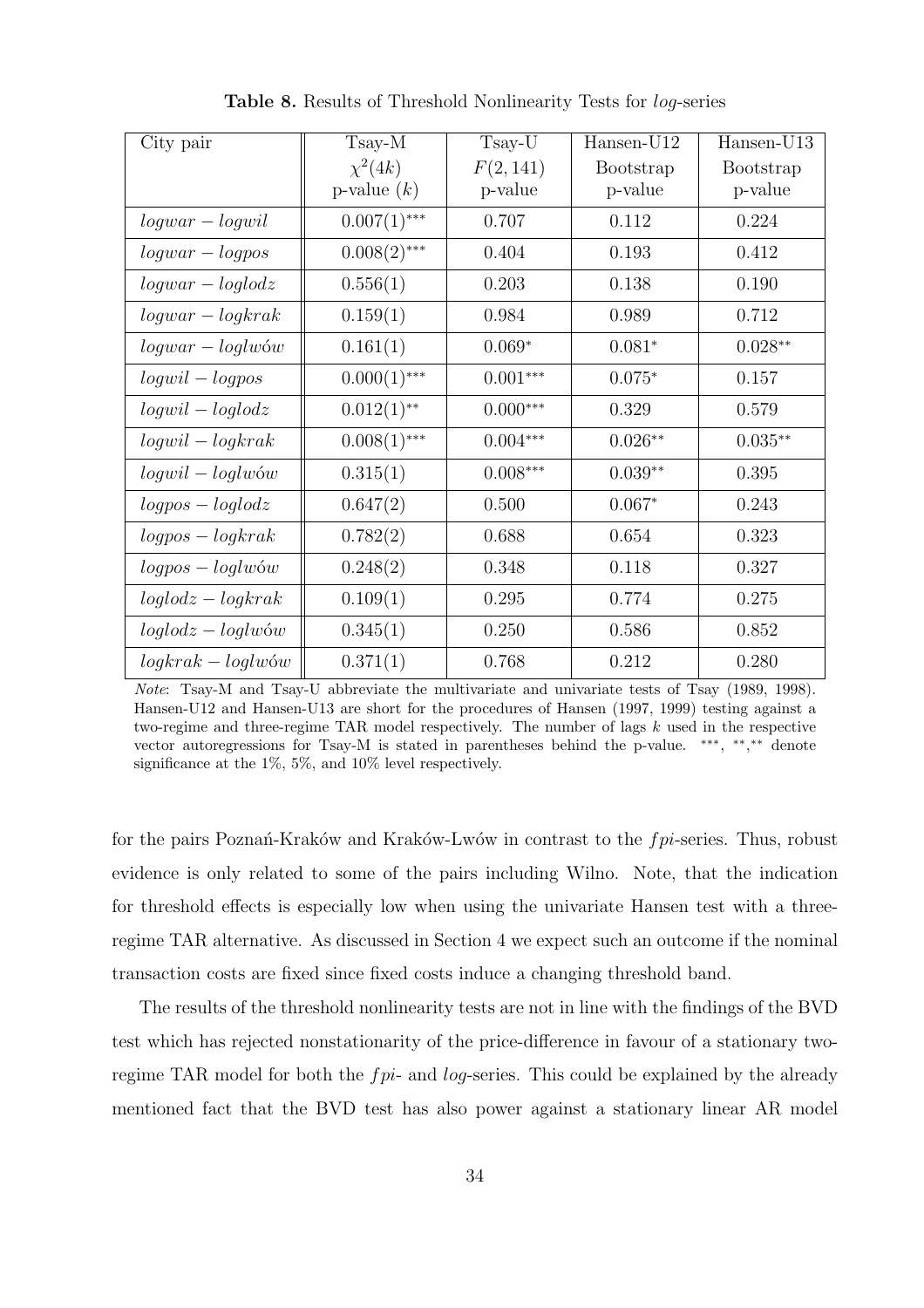since this model is nested in the two-regime TAR model considered under the alternative. However, there exists a couple of reasons why the specific nonlinearity test may fail to detect threshold effects. First of all, the procedures have clearly lower small sample power in the simulation study by Lo & Zivot (2001) for DGPs generated from a BAND-TAR model compared to a general TAR model like (4.3). Furthermore, it is not clear how the small sample power of the BVD test on the one side and the nonlinearity tests on the other side is affected by the omission of certain important deterministic terms like broken components. Finally, in contrast to the BVD procedure the univariate nonlinearity tests assume stationarity under the null hypothesis. If the price differences are near unit root processes or exhibit deterministic nonstationarity due to omitted linear trend terms the nonlinearity tests may also be size distorted (compare Lo & Zivot 2001).

Hence, it is not obvious on which procedures to rely. Nevertheless, we have evidence for threshold nonlinearity at least with respect to some of the pairs. Therefore, we proceed with estimating the TAR models. Referring to the  $fpi$ -series the Hansen tests do not indicate that a three-regime TAR model is less appropriate than a two-regime model. That is why we follow the economic considerations and estimate the unrestricted and restricted threeregime models (4.3) and (4.2). The estimation results can also give us more insights on the relevance of threshold effects since similar parameter estimates for the different regimes or a small number of observations in the threshold band may doubt to model the dynamics of price adjustments by threshold nonlinearity.

#### 5.4 Estimation of Threshold Cointegration Models

Tables 9 and 10 display the estimation results for the unrestricted TAR(3) model (4.3) and the linear  $AR(1)$  model. We use mean-adjusted price-differences since the cointegration analysis has confirmed a cointegrating vector  $(1, -1)$  for almost all pairs. In contrast to the threshold nonlinearity tests, we think that it should be admissible to adjust also for other deterministic terms like a trend or broken components in accordance with the outcomes of the general Johansen procedure. But we have not done it yet. Instead of presenting the estimates  $\hat{\phi}_i$  we refer to  $\hat{\alpha}_i = 1 + \hat{\phi}_i$   $(i = 1, 2, 3)$  which is obtained from an equivalent model like (4.3) for  $z_t$ . The coefficients  $\alpha_i$  (i = 1, 2, 3) measure the speed of adjustment to price differences so that they are easier to interpret and therefore usually stated. Furthermore, we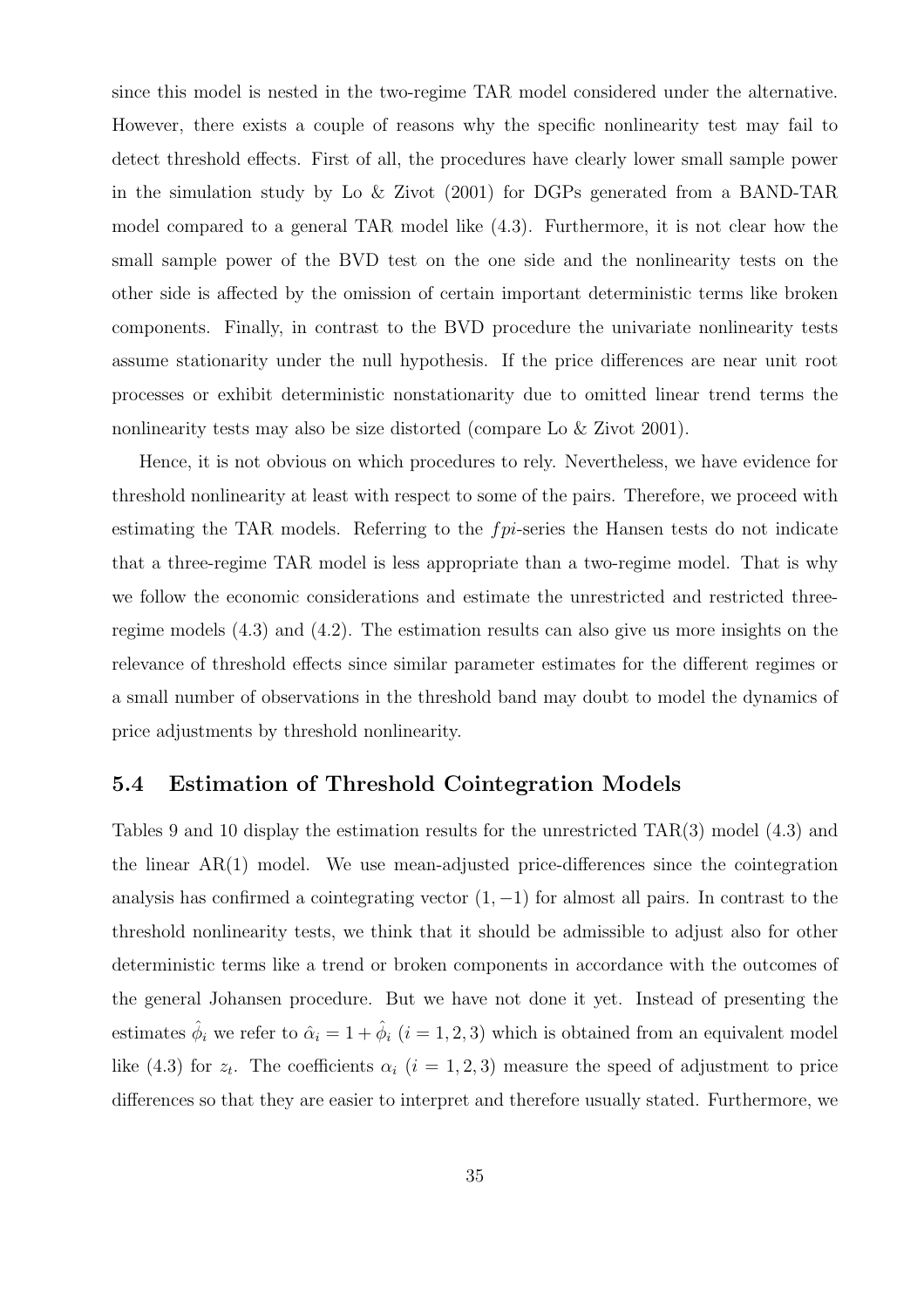| City pair                       | Linear model     | Thresholds                             |              |                  | Lower Regime   |                 | Threshold Regime |                 |                  | Upper Regime       |               |
|---------------------------------|------------------|----------------------------------------|--------------|------------------|----------------|-----------------|------------------|-----------------|------------------|--------------------|---------------|
|                                 | $\hat{\alpha}_l$ | $\hat{\tau}$                           | $\hat{\tau}$ | $\hat{\alpha}_1$ | $\hat{\delta}$ | obs.            | $\hat{\alpha}_2$ | obs.            | $\hat{\alpha}_3$ | $\tilde{\delta}_3$ | obs.          |
|                                 | (s.e.)           |                                        |              | (s.e.)           |                |                 | (s.e.)           |                 | (s.e.)           |                    |               |
| $fpiwar-fpiwil$                 | 0.785            | 021<br>न<br>न                          | 8.329        | 0.554            | $-8.090$       | $\overline{49}$ | 0.613            | 78              | $-0.603$         | 9.738              | 23            |
|                                 | (0.053)          |                                        |              | (0.119)          |                |                 | (0.132)          |                 | (0.433)          |                    |               |
| $fpiwar - fppos$                | 0.713            | $\mathbb{S}$<br>$-8.1$                 | $-2.970$     | 0.936            | 20.026         | $\overline{11}$ | $-1.293$         | 27              | 0.698            | 0.098              | 115           |
|                                 | (0.059)          |                                        |              | (0.476)          |                |                 | (0.654)          |                 | (0.083)          |                    |               |
| $fpiwar-fpidodz$                | 0.862            | $\overline{C}$<br>त<br>न               | 5.936        | 0.816            | $-0.845$       | 114             | 2.546            | $\Xi$           | 1.252            | 19.999             | 26            |
|                                 | (0.038)          |                                        |              | (0.076)          |                |                 | (0.670)          |                 | (0.152)          |                    |               |
| $fpiwar - fpikrak$              | 162.0            | $\frac{1}{1}$                          | 3.827        | 0.694            | $-1.497$       | 105             | $-0.946$         | 22              | 0.704            | 4.849              | 32            |
|                                 | (0.063)          |                                        |              | (0.123)          |                |                 | (0.807)          |                 | (0.191)          |                    |               |
| $fpiwar - fpilwow$              | 0.863            | 80 <sub>o</sub><br>$-8.8$              | $-0.531$     | 0.801            | $-5.089$       | 27              | 1.646            | $\overline{42}$ | 0.768            | 2.295              | $\Theta$      |
|                                 | (0.048)          |                                        |              | (0.340)          |                |                 | (0.243)          |                 | (0.113)          |                    |               |
| $fpi will - fpipos$             | 122.0            | 99<br>$-12.0$                          | 0.638        | $-1.246$         | $-12.632$      |                 | 0.549            | 77              | 0.426            | 7.466              | 59            |
|                                 | (0.056)          |                                        |              | (0.934)          |                |                 | (0.181)          |                 | (0.123)          |                    |               |
| $fpiwil-fpidodz$                | 0.844            | 25.<br>ು.<br>ಬ                         | 8.428        | 0.837            | $-1.802$       | 101             | $-1.672$         | $\overline{0}$  | 0.283            | 12.589             | 39            |
|                                 | (0.046)          |                                        |              | (0.116)          |                |                 | (0.968)          |                 | (0.193)          |                    |               |
| $fpiwil - fpikrak$              | 0.758            | $\mathcal{S}^{\mathcal{C}}$<br>$-10.7$ | 11.148       | $-0.944$         | $-13.136$      |                 | 0.943            | 126             | 0.472            | 1747               | $\frac{6}{1}$ |
|                                 | (0.062)          |                                        |              | (257)            |                |                 | (0.073)          |                 | (0.369)          |                    |               |
| $fpi will - fpi l w \acute{o}w$ | 0.770            | 94<br>$-11.4$                          | 9.454        | 0.067            | $-13.167$      | $\frac{8}{1}$   | 0.974            | 19              | 1.085            | 80.186             | 22            |
|                                 | (0.064)          |                                        |              | (0.496)          |                |                 | (0.104)          |                 | (0.285)          |                    |               |

Table 9. Estimation of Unrestricted Threshold Model for  $fpi$ -series **Table 9.** Estimation of Unrestricted Threshold Model for  $fp$ i-series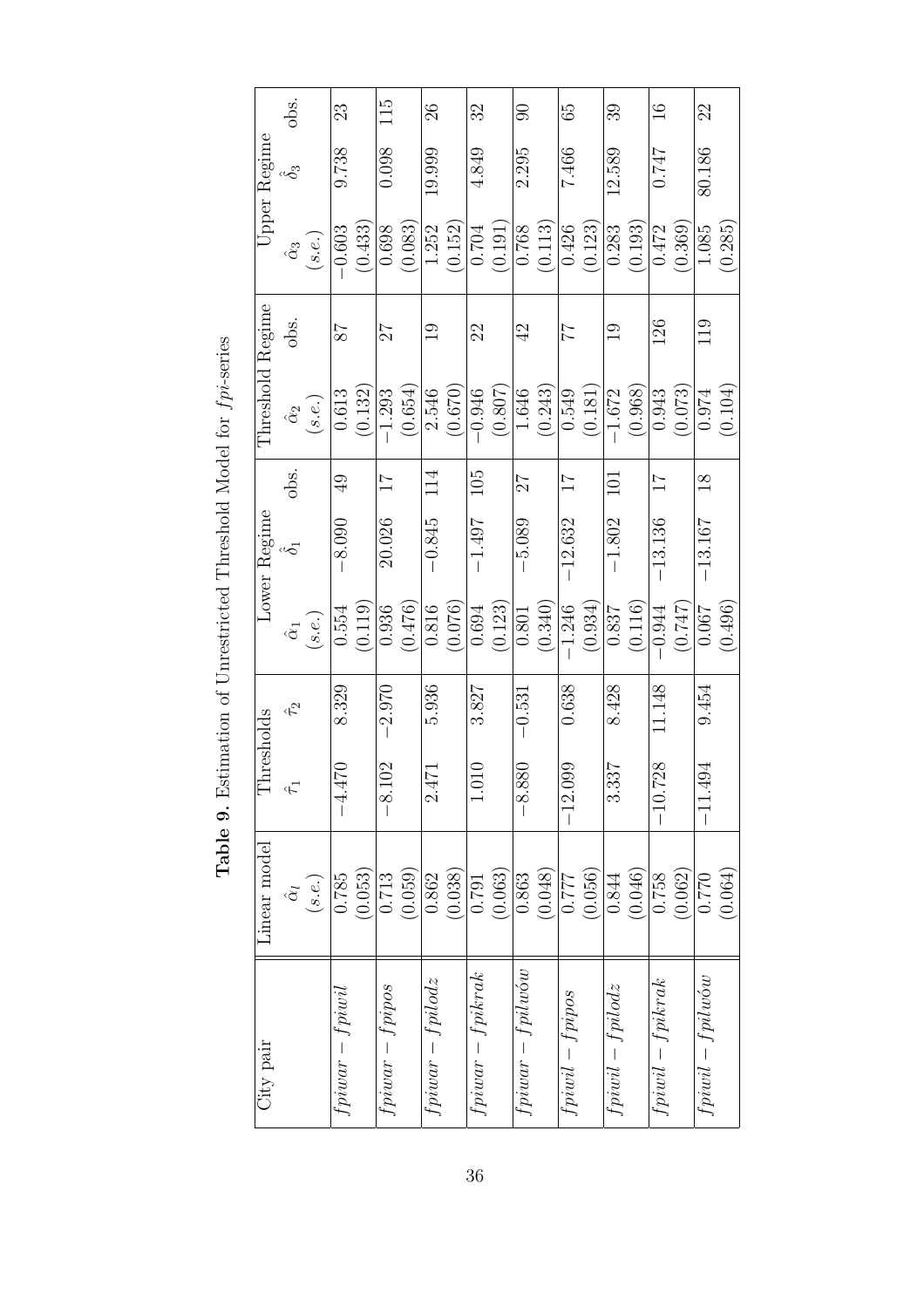|                  | obs.             |        | $\overline{11}$  |         | $\frac{0}{1}$   |         | 36               |         | 43                  |         | $80\,$              |         | $\overline{40}$  |         |                                                                                                                                                                                                  |                                                                                                                                                     |
|------------------|------------------|--------|------------------|---------|-----------------|---------|------------------|---------|---------------------|---------|---------------------|---------|------------------|---------|--------------------------------------------------------------------------------------------------------------------------------------------------------------------------------------------------|-----------------------------------------------------------------------------------------------------------------------------------------------------|
| Upper Regime     | $\hat{\delta}_3$ |        | 9.116            |         | 8.156           |         | $-17.719$        |         | 3.107               |         | 2.032               |         | 0.584            |         |                                                                                                                                                                                                  |                                                                                                                                                     |
|                  | $\hat{\alpha}_3$ | (s.e.) | $-0.214$         | (0.549) | $-0.604$        | (0.399) | 0.852            | (0.160) | 0.169               | (0.198) | 0.727               | (0.144) | 0.520            | 0.224)  |                                                                                                                                                                                                  |                                                                                                                                                     |
|                  | obs.             |        | 124              |         | $\Xi$           |         | 29               |         | 76                  |         | $\exists$           |         | 22               |         |                                                                                                                                                                                                  |                                                                                                                                                     |
| Threshold Regime | $\hat{\alpha}_2$ | (s.e.) | 0.833            | (0.078) | 2.648           | (0.797) | $-0.692$         | (1.261) | 0.503               | (0.150) | $-0.003$            | (0.461) | 0.646            | (0.178) |                                                                                                                                                                                                  |                                                                                                                                                     |
|                  | obs.             |        | $\frac{8}{1}$    |         | 121             |         | 94               |         | $\frac{0}{1}$       |         | 38                  |         | 47               |         |                                                                                                                                                                                                  |                                                                                                                                                     |
| Lower Regime     | $\mathcal{E}$    |        | $-1.072$         |         | 0.359           |         | $-1.602$         |         | $-4.117$            |         | $-7.802$            |         | $-5.480$         |         |                                                                                                                                                                                                  |                                                                                                                                                     |
|                  | $\hat{\alpha}_1$ | (s.e.) | 0.333            | (0.567) | 0.641           | (0.104) | 0.719            | (0.092) | 0.490               | 0.310   | 0.292               | (0.225) | 0.484            | (0.228) |                                                                                                                                                                                                  |                                                                                                                                                     |
|                  | $\hat{\tau}_2$   |        | 9.063            |         | 6.924           |         | 5.317            |         | 2.643               |         | 0.458               |         | 3.765            |         |                                                                                                                                                                                                  |                                                                                                                                                     |
| Thresholds       | $\hat{\tau}$     |        | $-6.856$         |         | $\infty$<br>ದ   |         | 1.938            |         | $-4.739$            |         | $-5.418$            |         | $-3.820$         |         |                                                                                                                                                                                                  |                                                                                                                                                     |
| Linear model     | $\hat{\alpha}$   | (s.e.) | 0.685            | (0.068) | 0.598           | (0.074) | 0.734            | (0.055) | 0.682               | (0.071) | 0.794               | (0.051) | 0.720            | (0.061) |                                                                                                                                                                                                  |                                                                                                                                                     |
| City pair        |                  |        | $fpipos-fpidodz$ |         | $fppos-fpicrac$ |         | $fpppos-fpilwów$ |         | $fpidodz - fpikrak$ |         | $fpidodz - fpilwow$ |         | $fporac-fpilwów$ |         | <i>Note</i> : The estimation refers to model (4.3) with $\alpha_i = 1 + \phi_i$ ( $i = 1, 2, 3$ ) and $\delta_i = \mu_i/(1 - \alpha_i)$ ( $i = 1, 3$ ). The linear AR(1) model is estimated with | a constant but its estimates are not reported since they are very close to zero due to mean adjustment of the price-differences. The given standard |

Table 9. cont'd. Estimation of Unrestricted Threshold Model for  $fpi$ -series **Table 9. cont'd.** Estimation of Unrestricted Threshold Model for  $fpi$ -series

a constant but its estimates are not reported since they are very close to zero due to mean adjustment of the price-differences. The given standard errors are computed according to White (1980) to be robust of unknown heteroscedasticity. errors are computed according to White (1980) to be robust of unknown heteroscedasticity.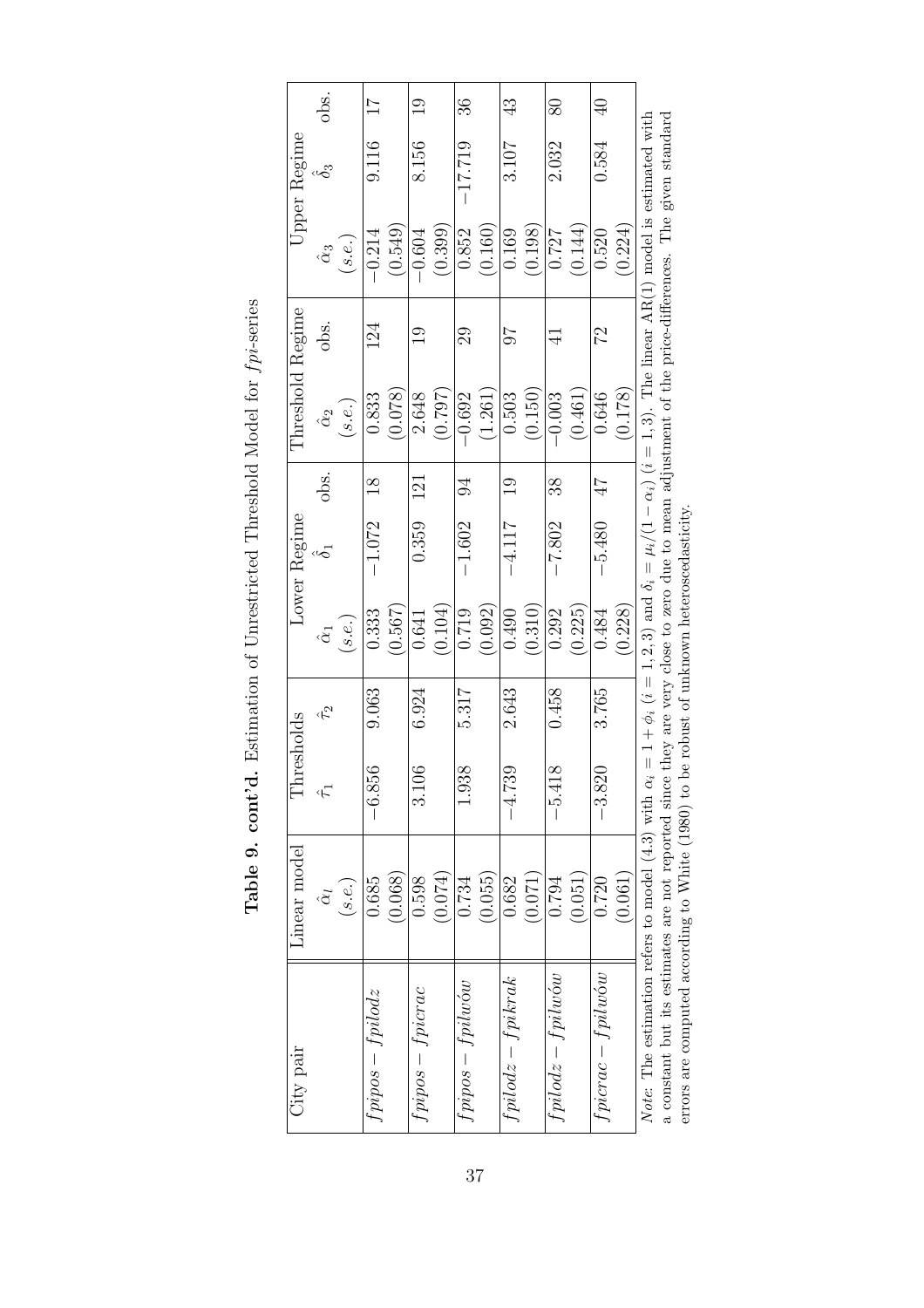give the estimator  $\hat{\delta}_i = \hat{\mu}_i/(1 - \hat{\alpha}_i)$   $(i = 1, 3)$  in line with the restrictions on the constants in the BAND-TAR model (4.2).<sup>11</sup> The estimators  $\hat{\delta}_1$  and  $\hat{\delta}_3$  should be close to the estimated thresholds  $\hat{\tau}_1$  and  $\hat{\tau}_2$  if the restrictions hold.<sup>12</sup>

Obviously, the point estimates for both the  $fpi$ - and log-series are far away from the implications of the transaction cost view of the LOP. Many threshold bands do not include the zero or the autoregressive coefficients of the middle regime are smaller than one of the two outer regimes' coefficients. These observations mean that price adjustment is stronger closer to the price parity than further away. However, the standard errors are rather high, especially for regimes with a low number of observations.<sup>13</sup> There are no apparent differences in the standard errors between the  $fpi$ - and log-series in contrast to our expectation on the effects of changing thresholds. It seems that there are not enough observations to estimate the six regime parameters and the two thresholds more reliable.<sup>14</sup> Interestingly, for a couple of pairs  $\hat{\delta}_1$  and  $\hat{\delta}_2$  are close to threshold estimates confirming that adjustment only takes place till the edge of the threshold band. Furthermore, the point estimates do not contradict a three regime TAR model in a technical sense for most of the pairs. The only exceptions are fpiwar −fpiwil, fpiwil −fpilw´ow, fpilodz −fpikrak, logwar −loglodz, logwil −loglw´ow, loglodz – loglwów, and logcrac – loglwów for which either  $\hat{\alpha}_1$  or  $\hat{\alpha}_3$  are close to  $\hat{\alpha}_2$  suggesting a two-regime TAR model. For logwar − loglodz one could even think of a linear model. Assessing all the previous comments we think that it is worthwhile to estimate the restricted BAND-TAR model (4.2) although we cannot test for the validity of the respective restrictions by applying reliable procedures.

The restricted estimates for the  $fpi$ -series in Table 11 show that  $fpiwar - fpipos$ ,  $fpiwar-fpilodz, fpiwar-fpicrac, and fpiolodz-fpikrak have only the minimum num$ ber of observations in the middle regime. Firstly, this could indicate that the restrictions imposed within the three-regime framework are not correct such that the middle regime is estimated as small as possible. Secondly, we may also interpret the outcome as a sign that a two-regime or even a linear model is more appropriate for the mentioned pairs. For all these pairs the estimated AR parameter  $\hat{\alpha}$  of the outer regimes is very similar to  $\hat{\alpha}_l$  from the linear

<sup>&</sup>lt;sup>11</sup>We do not state  $\hat{\delta}_2$  since this representation is only meaningful for  $|\alpha| < 1$ . Accordingly, one should be careful in interpreting  $\hat{\delta}_i$  if the estimator for  $\alpha_i$   $(i = 1, 3)$  is close to or larger than one in absolute terms.

<sup>&</sup>lt;sup>12</sup>Since  $\hat{\delta}_1$  and  $\hat{\delta}_3$  are ratios of dependent random variables we do not present their standard errors.

<sup>13</sup>Note that 16 is the minimum number of observations per regime in our case.

<sup>14</sup>Compare Lo & Zivot (2001) for similar findings in their empirical application and simulation study.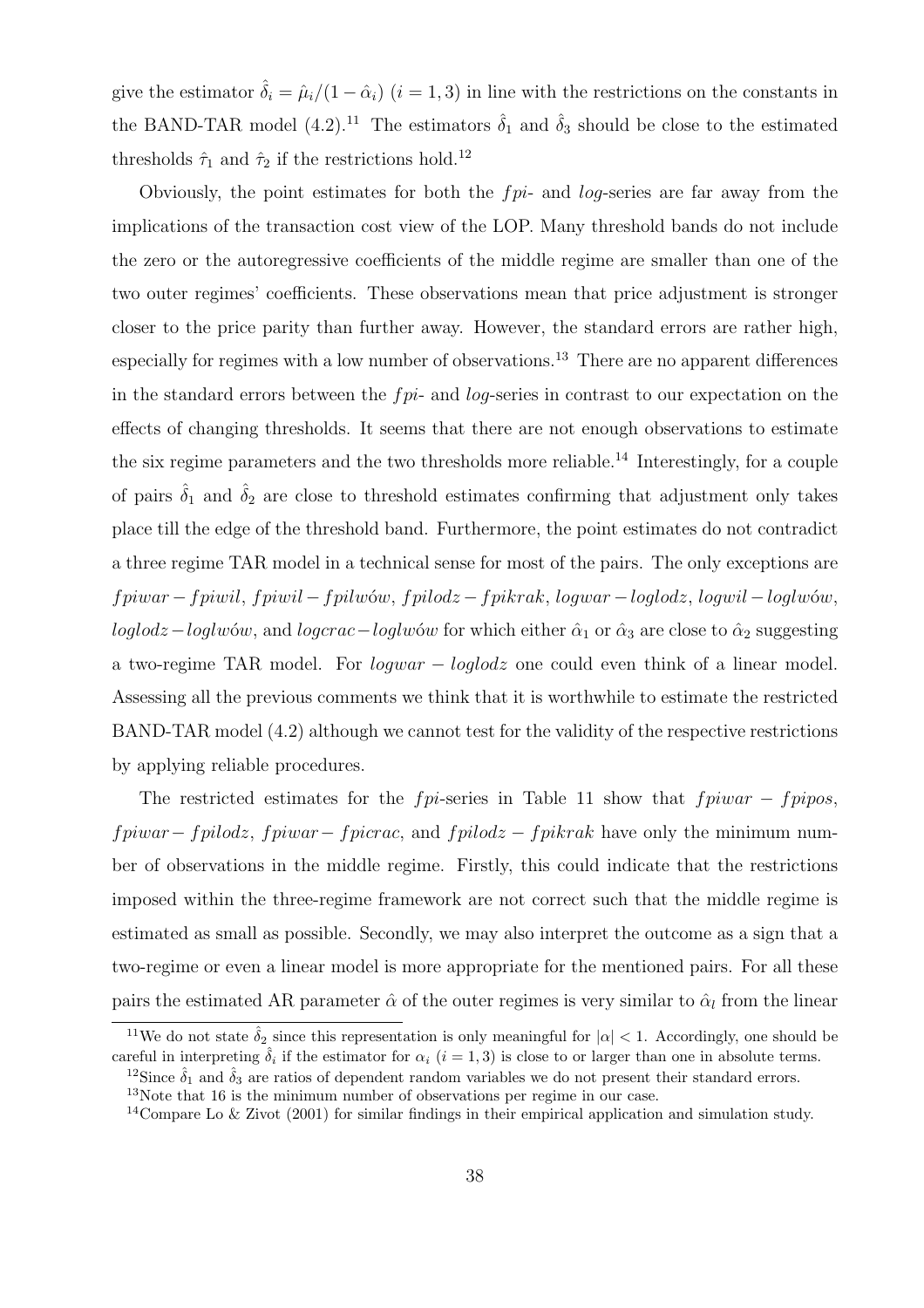| City pair              | Linear model     | hresholds<br>Ē                           |                |                  | Lower Regime |            | Threshold Regime |      |                  | Upper Regime     |                 |
|------------------------|------------------|------------------------------------------|----------------|------------------|--------------|------------|------------------|------|------------------|------------------|-----------------|
|                        | $\hat{\alpha}_l$ | $\hat{\tau}$                             | $\hat{\tau}_2$ | $\hat{\alpha}_1$ | $\delta$     | obs.       | $\hat{\alpha}_2$ | obs. | $\hat{\alpha}_3$ | $\hat{\delta}_3$ | obs.            |
|                        | (s.e.)           |                                          |                | (s.e.)           |              |            | (s.e.)           |      | (s.e.)           |                  |                 |
| $logu$ ar — $logu$ il  | 0.774            | 0.066                                    | 0.115          | 0.772            | $-0.024$     | 108        | $-1.288$         | 26   | $-0.035$         | 0.152            | 25              |
|                        | (0.065)          |                                          |                | (0.069)          |              |            | (0.857)          |      | (0.431)          |                  |                 |
| logwar — logpos        | 0.719            | $-0.084$                                 | 0.008          | 1.513            | $-0.225$     | 26         | $1.170\,$        | 59   | 0.847            | $-0.107$         | 74              |
|                        | (0.056)          |                                          |                | (0.356)          |              |            | (0.329)          |      | (0.131)          |                  |                 |
| $logwar - loglodz$     | 0.816            | 15<br>$-0.04$                            | 0.095          | 1.028            | $-1.018$     | $\Theta$   | 0.995            | 102  | 1.449            | 0.230            | $\overline{11}$ |
|                        | (0.047)          |                                          |                | (0.169)          |              |            | (0.090)          |      | 0.218            |                  |                 |
| $logwar - logkrak$     | 0.760            | $\frac{\infty}{\infty}$<br>0.02          | 0.080          | 0.744            | $-0.009$     | <b>201</b> | 2.457            | 25   | 0.954            | $-0.843$         | 25              |
|                        | (0.066)          |                                          |                | (0.117)          |              |            | (0.715)          |      | (0.313)          |                  |                 |
| $logwar - loglw$       | 0.876            | 0.049                                    | 0.112          | 0.992            | 1.204        | $\infty$   | $-1.260$         | 36   | 0.445            | 0.137            | 25              |
|                        | (0.042)          |                                          |                | (0.058)          |              |            | (0.696)          |      | (0.186)          |                  |                 |
| $loguli - logpos$      | 717.0            | $\overline{1}$<br>$-0.11$                | 0.033          | $-0.213$         | $-0.137$     | 25         | 0.668            | 59   | 0.512            | 0.075            | $\overline{69}$ |
|                        | (0.080)          |                                          |                | (0.686)          |              |            | (0.185)          |      | (0.103)          |                  |                 |
| $logwil - loglodz$     | 0.803            | $\overline{\infty}$<br>$-0.\overline{1}$ | 0.135          | 0.357            | $-0.168$     | Z          | 0.721            | 102  | 0.212            | 0.163            | 25              |
|                        | (0.064)          |                                          |                | (0.352)          |              |            | (0.120)          |      | (0.274)          |                  |                 |
| $logwil - logkrak$     | 0.720            | $-0.1$                                   | 0.113          | $-0.248$         | $-0.144$     | 29         | 1.023            | 107  | 0.433            | 0.007            | 23              |
|                        | (0.082)          |                                          |                | (0.521)          |              |            | (0.099)          |      | (0.330)          |                  |                 |
| $logwil - loglw\'{o}w$ | 0.680            | $-0.09$                                  | 0.064          | 0.135            | $-0.159$     | 28         | 0.443            | 84   | 0.464            | 0.055            | 47              |
|                        | (0.096)          |                                          |                | (0.412)          |              |            | (0.239)          |      | (0.196)          |                  |                 |

Table 10. Estimation of Unrestricted Threshold Model for *log*-series **Table 10.** Estimation of Unrestricted Threshold Model for *log*-series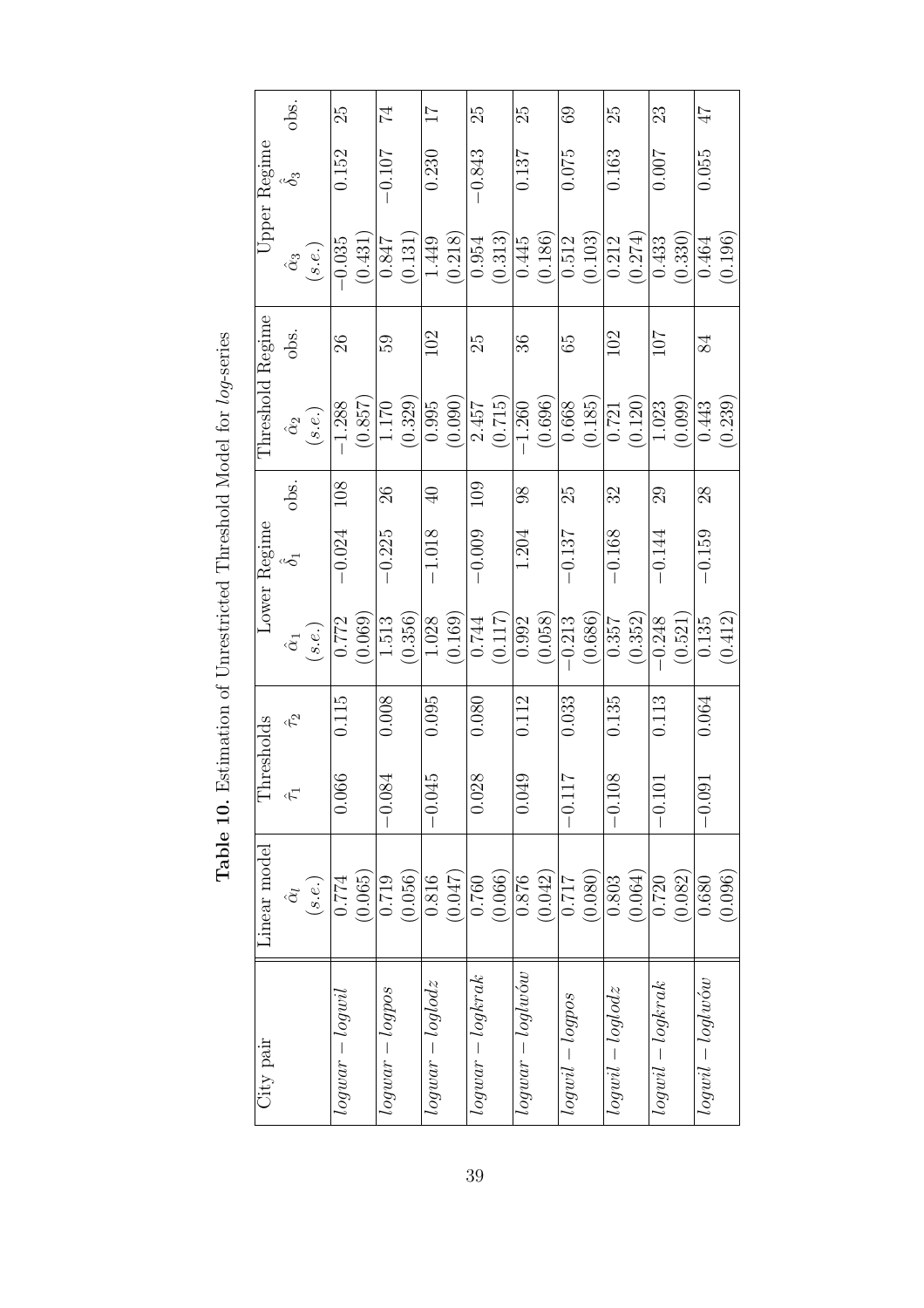| City pair                    | Linear model                                                                                                                                        | Thresholds              |                |                  | Lower Regime |                | Threshold Regime                                                                                                                         |         |                  | Upper Regime     |                |
|------------------------------|-----------------------------------------------------------------------------------------------------------------------------------------------------|-------------------------|----------------|------------------|--------------|----------------|------------------------------------------------------------------------------------------------------------------------------------------|---------|------------------|------------------|----------------|
|                              | $\hat{\alpha}_l$                                                                                                                                    | $\hat{\tau}$            | $\hat{\tau}_2$ | $\hat{\alpha}_1$ |              | obs.           | $\hat{\alpha}_2$                                                                                                                         | obs.    | $\hat{\alpha}_3$ | $\hat{\delta}_3$ | obs.           |
|                              | (s.e.)                                                                                                                                              |                         |                | (s.e.)           |              |                | (s.e.)                                                                                                                                   |         | (s.e.)           |                  |                |
| $logpos - loglogz$           | 0.706                                                                                                                                               | $-0.055$                | 0.105          | 0.195            | $-0.068$     | 50             | 0.663                                                                                                                                    | 5       | $-1.008$         | 0.124            | $\frac{8}{18}$ |
|                              | (0.058)                                                                                                                                             |                         |                | (0.193)          |              |                | (0.128)                                                                                                                                  |         | (0.352)          |                  |                |
| $logpos - logcrac$           | 0.627                                                                                                                                               | $-0.00$                 | 0.073          | 0.478            | $-0.026$     | 84             | $-0.462$                                                                                                                                 | RG<br>C | 0.068            | 0.085            | 25             |
|                              | (0.065)                                                                                                                                             |                         |                | (0.105)          |              |                | (0.365)                                                                                                                                  |         | (0.507)          |                  |                |
| $logpos - log(wow)$          | 0.755                                                                                                                                               | $-0.076$                | 0.052          | 0.465            | $-0.101$     | 38             | 0.632                                                                                                                                    | 73      | 0.110            | 0.089            | 54             |
|                              | (0.046)                                                                                                                                             |                         |                | (0.166)          |              |                | (0.206)                                                                                                                                  |         | (0.187)          |                  |                |
| $loglodz - logkrak$          | 0.644                                                                                                                                               | $-0.014$                | 0.002          | 0.780            | 0.046        | 59             | $-5.668$                                                                                                                                 | $\Xi$   | 0.574            | <b>1000</b>      | 62             |
|                              | (0.073)                                                                                                                                             |                         |                | (0.182)          |              |                | (2.607                                                                                                                                   |         | (0.136)          |                  |                |
| $loglodz - loglw$            | 0.843                                                                                                                                               | $\frac{2}{1}$<br>$-0.1$ | 0.011          | $-0.117$         | $-0.131$     | 25             | 0.932                                                                                                                                    | S       | 0.986            | $-1.220$         | 20             |
|                              | (0.045)                                                                                                                                             |                         |                | (0.382)          |              |                | (0.203)                                                                                                                                  |         | (0.126)          |                  |                |
| $logarc - log(w \acute{o}w)$ | 0.805                                                                                                                                               | $-0.052$                | 0.043          | 0.533            | $-0.084$     | $\overline{6}$ | 0.524                                                                                                                                    | 59      | 1.007            | 4.272            | re<br>1        |
|                              | (0.049)                                                                                                                                             |                         |                | 0.215            |              |                | 0.204)                                                                                                                                   |         | (0.261)          |                  |                |
|                              | Note: The estimation refers to model (4.3) with                                                                                                     |                         |                |                  |              |                | $\alpha_i = 1 + \phi_i$ ( $i = 1, 2, 3$ ) and $\delta_i = \mu_i/(1 - \alpha_i)$ ( $i = 1, 3$ ). The linear AR(1) model is estimated with |         |                  |                  |                |
|                              | a constant but its estimates are not reported since they are very close to zero due to mean adjustment of the price-differences. The given standard |                         |                |                  |              |                |                                                                                                                                          |         |                  |                  |                |

Table 10. cont'd. Estimation of Unrestricted Threshold Model for log-series **Table 10. cont'd.** Estimation of Unrestricted Threshold Model for  $log$ -series

40

a constant but its estimates are not reported since they are very close to zero due to mean adjustment of the price-differences. The given standard errors are computed according to White (1980) to be robust of unknown heteroscedasticity. errors are computed according to White (1980) to be robust of unknown heteroscedasticity.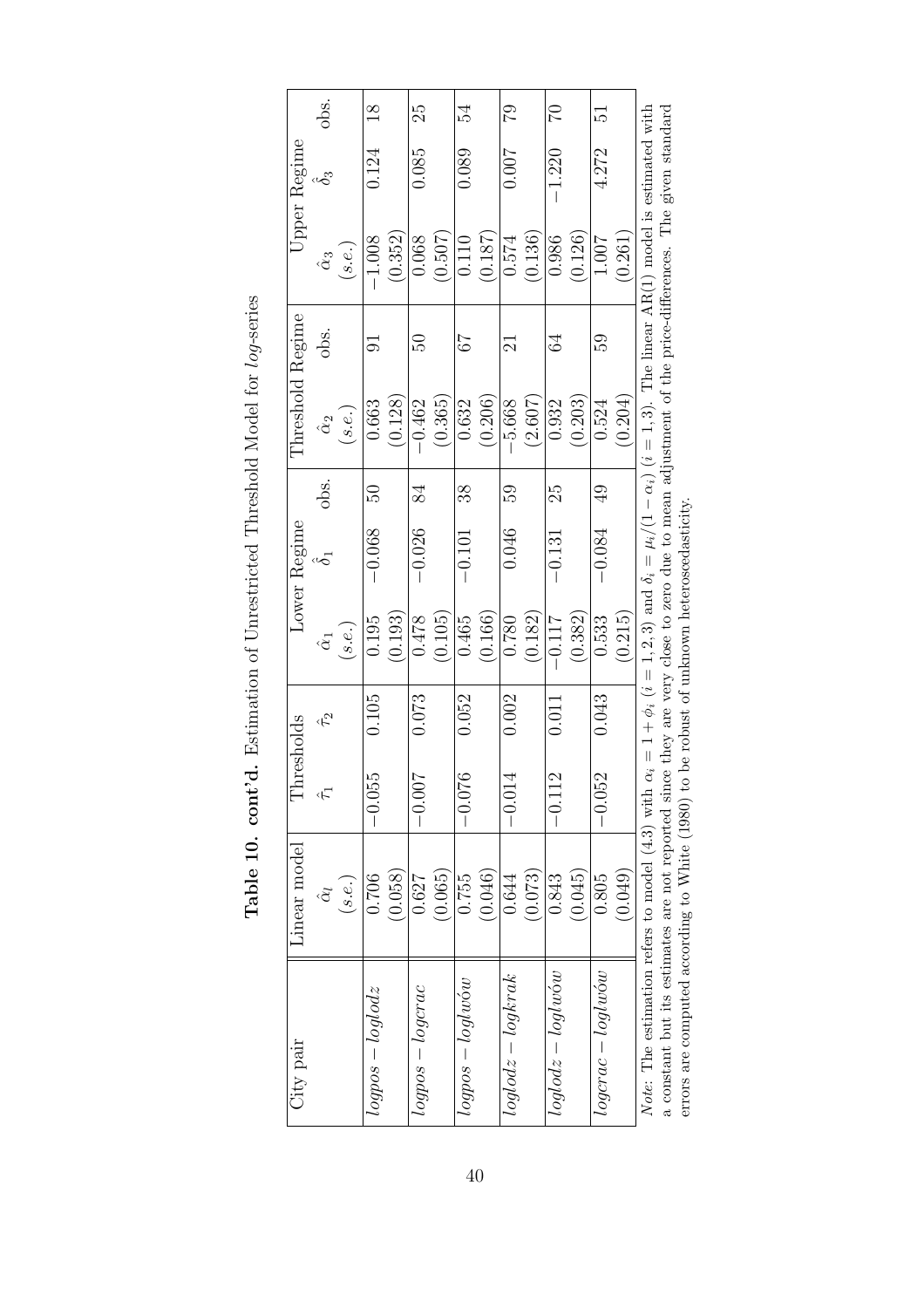| City pair                       | Linear model     |              | <b>BAND-Threshold model</b> |                 |                         |                 |
|---------------------------------|------------------|--------------|-----------------------------|-----------------|-------------------------|-----------------|
|                                 | $\hat{\alpha}_l$ | $\hat{\tau}$ | $\hat{\alpha}$              |                 | Observations per Regime |                 |
|                                 | (s.e.)           |              | (s.e.)                      | Lower           | Thresh.                 | Upper           |
| $f\overline{piwar-fpiwil}$      | 0.785            | 5.732        | 0.542                       | $\overline{37}$ | $\overline{82}$         | 40              |
|                                 | (0.053)          |              | (0.104)                     |                 |                         |                 |
| $fpiwar-fpipos$                 | 0.713            | 0.880        | 0.681                       | $\overline{72}$ | $\overline{16}$         | $\overline{71}$ |
|                                 | (0.059)          |              | (0.066)                     |                 |                         |                 |
| $fpiwar-fpilodz$                | 0.862            | 0.741        | 0.850                       | 84              | $\overline{16}$         | $\overline{59}$ |
|                                 | (0.038)          |              | (0.042)                     |                 |                         |                 |
| $fpiwar - fpikrak$              | 0.791            | 0.516        | 0.777                       | 81              | $\overline{16}$         | 62              |
|                                 | (0.063)          |              | (0.068)                     |                 |                         |                 |
| $fpiwar-fpilwów$                | 0.863            | 7.591        | 0.686                       | $\overline{30}$ | 102                     | $\overline{27}$ |
|                                 | (0.048)          |              | (0.121)                     |                 |                         |                 |
| $fpiwil-fpipos$                 | 0.777            | 8.220        | 0.303                       | 33              | 100                     | 26              |
|                                 | (0.056)          |              | (0.151)                     |                 |                         |                 |
| $fpiwil-fpilodz$                | 0.844            | 13.560       | 0.138                       | 16              | 123                     | 20              |
|                                 | (0.046)          |              | (0.200)                     |                 |                         |                 |
| $fpiwil-fpikrak$                | 0.758            | 8.491        | 0.150                       | 26              | 102                     | 31              |
|                                 | (0.062)          |              | (0.167)                     |                 |                         |                 |
| $fpi will - fpi l w \acute{o}w$ | 0.770            | 8.444        | 0.472                       | 27              | 107                     | $\overline{25}$ |
|                                 | (0.064)          |              | (0.145)                     |                 |                         |                 |
| $fpipos-fpilodz$                | 0.685            | 4.888        | 0.278                       | $\overline{39}$ | $\overline{81}$         | $\overline{39}$ |
|                                 | (0.068)          |              | (0.157)                     |                 |                         |                 |
| $f$ pipos – $f$ picrac          | 0.598            | 0.652        | 0.559                       | $\overline{72}$ | $\overline{26}$         | $\overline{61}$ |
|                                 | (0.074)          |              | (0.081)                     |                 |                         |                 |
| $f$ pipos — $f$ pilwów          | 0.734            | 3.182        | 0.614                       | 54              | 50                      | 55              |
|                                 | (0.055)          |              | (0.077)                     |                 |                         |                 |
| $fpidodz-fpikrak$               | 0.682            | 0.655        | 0.642                       | 62              | 16                      | 81              |
|                                 | (0.071)          |              | (0.083)                     |                 |                         |                 |
| $fpidodz-fpilwów$               | 0.794            | 8.225        | 0.227                       | 22              | $\overline{121}$        | $\overline{16}$ |
|                                 | (0.051)          |              | (0.195)                     |                 |                         |                 |
| $fpicrac - fpilwów$             | 0.720            | 3.148        | 0.523                       | 48              | 64                      | 47              |
|                                 | (0.061)          |              | (0.096)                     |                 |                         |                 |

Table 11. Estimation of BAND-Threshold Model for fpi-series

*Note*: The estimation refers to model (4.2) with  $\alpha = 1 + \phi$ . The given standard errors are computed according to White (1980) to be robust of unknown heteroscedasticity.

model. Hence, taking out the observations from the middle regime does not have an important effect when estimating  $\alpha$ . Thus, the true AR parameter for the middle regime might not be very different from the ones of the outer regimes and the linear model. For these two reasons, we favour to interpret the results with respect to these city pairs as an indication of an inappropriate model specification instead of having obtained a reliable estimate of a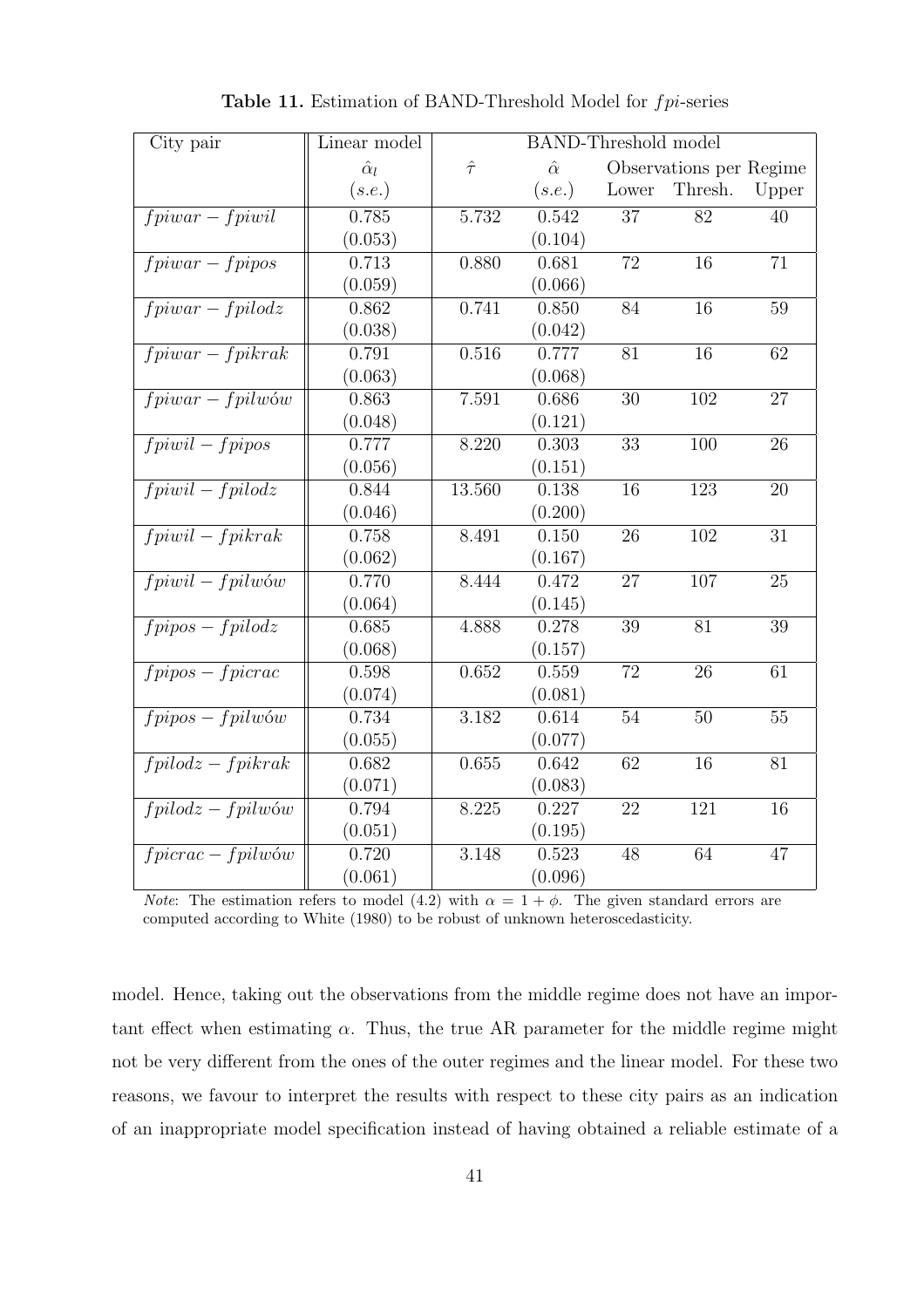small threshold or transaction cost band. This view is also supported by the fact that none of the nonlinearity tests suggests threshold effects for  $fpiwar - fpipos$ ,  $fpiwar - fpilodz$ , and  $fpiwar - fpicrac$ . Regarding  $fpiodz - fpikrak$  only the multivariate Tsay test implies threshold nonlinearity but all univariate test do not reject linearity with p-values higher than 0.90. Additionally, the unrestricted estimates doubt a three-regime setup.

The other pairs show estimation results in line with our economic considerations. First, the threshold regimes contain a high number of observations as in other empirical studies on threshold models for single commodities' prices demonstrating the relevance of the transactions cost band (compare e.g. Goodwin, Grennes & Craig 2002 and Goodwin & Piggott 2001). Since the  $fpi$ -series are transformed in a nonlinear way it is difficult to give an estimation of the sizes of the bands in terms of the original prices. But regarding the scale of the  $fpi$ -series the sizes of the estimated bands are between 0.4% and 9.0% of the average value of all series ignoring the pairs with the minimum number of observations in the middle regime. Hence, the transaction cost bands may be small for some pairs relative to the wheat flour prices and therefore difficult to detect; but they are important with respect to the observed price differences for two market places which have an average value of 7.54 when measured in fpi-series units. Furthermore, we obtain similar figures for the log-series.

Second, we observe that the estimated AR parameters  $\hat{\alpha}$  in the outer regimes are always lower than  $\hat{\alpha}_l$  from the linear model as it is usually expected. The AR parameters in the outer regimes are supposed to be smaller since the observations in the threshold-band, which follow probably a higher AR coefficient, are ignored for estimation. In other words, one focusses only on the observations for which adjustment takes place. The smaller estimates from the threshold models are often more in line with the economic expectation on the speed of adjustment processes. A smaller  $\alpha$  means that the adjustment in the prices due to disequilibria is faster. The speed of adjustment is usually measured by the so-called half-life  $\ln(0.5)/\ln(\alpha)$  which states the number of periods required to reduce one-half of a deviation from the price-parity.<sup>15</sup> However, the reduction in the value of  $\hat{\alpha}$  is rather different for the single pairs. In the linear model  $\hat{\alpha}_l$  is between 0.598 and 0.863 and reduces to 0.138-0.686 when threshold effects are allowed for. Thus, the half-lives reduce from 1.3-4.7 months to 0.3-1.8 months so that adjustment induced by deviations from the stationary price

<sup>&</sup>lt;sup>15</sup>For a thoroughly discussion on the economic interpretation of and the relationship between estimates of the AR coefficient in linear and threshold models see Obstfeld & Taylor (1997) and Taylor (2001).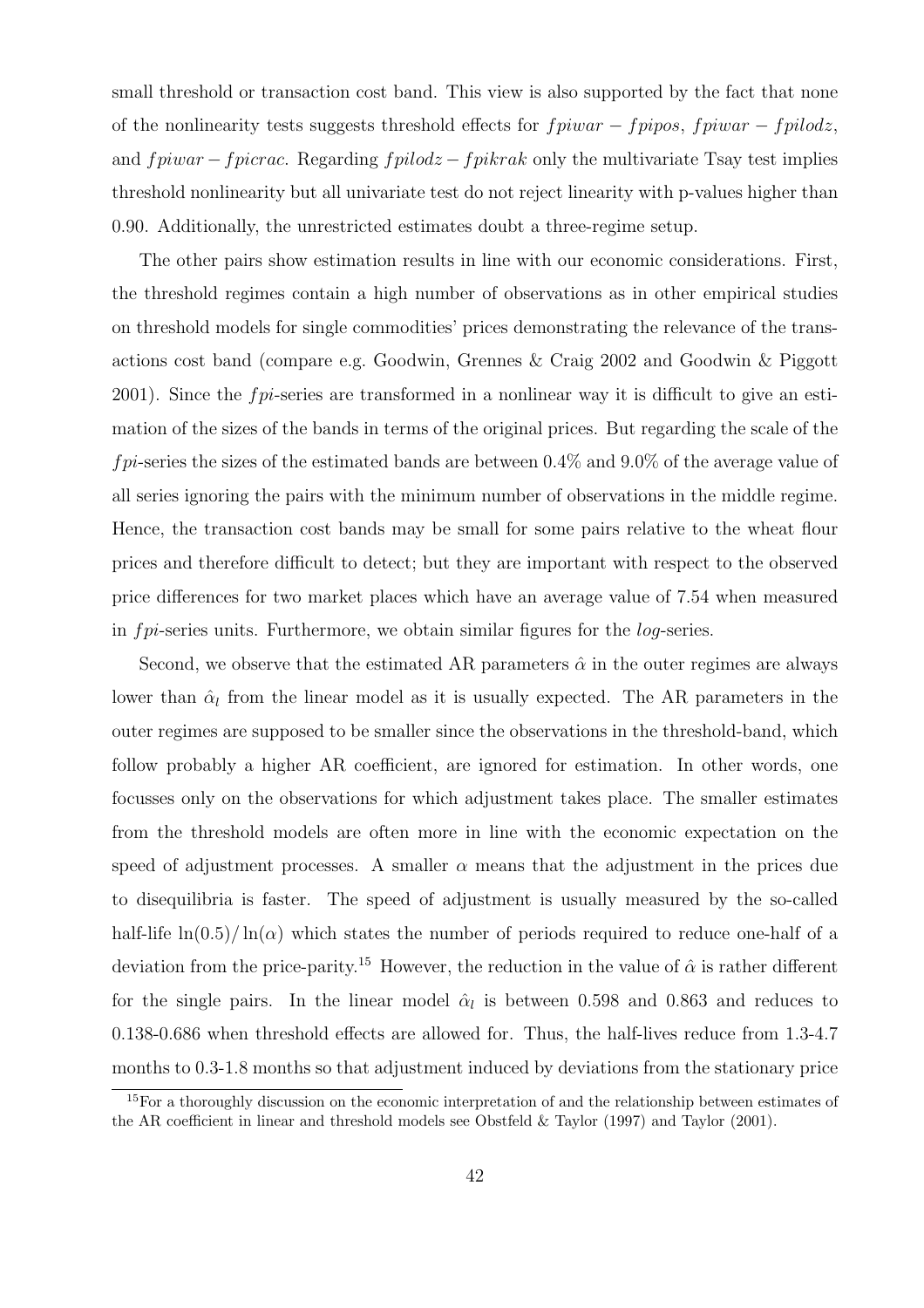| City pair            | Linear model     |              | <b>BAND-Threshold model</b> |                 |                         |                 |
|----------------------|------------------|--------------|-----------------------------|-----------------|-------------------------|-----------------|
|                      | $\hat{\alpha}_l$ | $\hat{\tau}$ | $\hat{\alpha}$              |                 | Observations per Regime |                 |
|                      | (s.e.)           |              | (s.e.)                      | Lower           | Thresh.                 | Upper           |
| $logwar - logwil$    | 0.774            | 0.101        | 0.482                       | 32              | 97                      | 30              |
|                      | (0.065)          |              | (0.158)                     |                 |                         |                 |
| $logwar - logpos$    | 0.719            | 0.006        | 0.706                       | 66              | 16                      | $\overline{77}$ |
|                      | (0.056)          |              | (0.060)                     |                 |                         |                 |
| $logwar - loglodz$   | 0.816            | 0.007        | 0.804                       | $\overline{84}$ | $\overline{17}$         | $\overline{58}$ |
|                      | (0.047)          |              | (0.051)                     |                 |                         |                 |
| $logwar - logkrak$   | 0.760            | 0.025        | 0.691                       | 75              | 33                      | 51              |
|                      | (0.066)          |              | (0.089)                     |                 |                         |                 |
| $logwar - loglw$ ów  | 0.876            | 0.140        | 0.519                       | $\overline{26}$ | $\overline{116}$        | $\overline{17}$ |
|                      | (0.042)          |              | (0.124)                     |                 |                         |                 |
| $logwil - logpos$    | 0.717            | 0.079        | 0.413                       | 43              | 72                      | 44              |
|                      | (0.080)          |              | (0.165)                     |                 |                         |                 |
| $logwil - loglodz$   | 0.803            | 0.165        | 0.307                       | 20              | 123                     | $\overline{16}$ |
|                      | (0.064)          |              | (0.248)                     |                 |                         |                 |
| $logwil - logkrak$   | 0.720            | 0.087        | 0.393                       | 33              | 88                      | 38              |
|                      | (0.082)          |              | (0.178)                     |                 |                         |                 |
| $logwil - loglw$ ów  | 0.680            | 0.103        | 0.375                       | 26              | 108                     | $\overline{25}$ |
|                      | (0.096)          |              | (0.222)                     |                 |                         |                 |
| $logpos - loglodz$   | 0.706            | 0.068        | 0.256                       | $\overline{40}$ | 83                      | $\overline{36}$ |
|                      | (0.058)          |              | (0.126)                     |                 |                         |                 |
| $logpos - logcrac$   | 0.627            | 0.020        | 0.522                       | $\overline{66}$ | $\overline{32}$         | $\overline{61}$ |
|                      | (0.065)          |              | (0.078)                     |                 |                         |                 |
| $logpos - loglw$ ów  | 0.755            | 0.069        | 0.509                       | 40              | 74                      | 45              |
|                      | (0.046)          |              | (0.075)                     |                 |                         |                 |
| $loglodz - logkrak$  | 0.644            | 0.005        | 0.620                       | 69              | 16                      | $74\,$          |
|                      | (0.073)          |              | (0.081)                     |                 |                         |                 |
| $loglodz - loglw$ ów | 0.843            | 0.016        | 0.827                       | 76              | 16                      | 67              |
|                      | (0.045)          |              | (0.052)                     |                 |                         |                 |
| $logcrac - loglw$ ów | 0.805            | 0.011        | 0.790                       | 68              | 16                      | $75\,$          |
|                      | (0.049)          |              | (0.054)                     |                 |                         |                 |

Table 12. Estimation of BAND-Threshold Model for log-series

*Note*: The estimation refers to model (4.2) with  $\alpha = 1 + \phi$ . The given standard errors are computed according to White (1980) to be robust of unknown heteroscedasticity.

relationship is much faster in the threshold models. Again, we have similar outcomes for the log-series. Hence, we can conclude that threshold nonlinearity and, thus, transaction costs are important in understanding the dynamics of price adjustments for most of the city pairs.

Finally, we want to comment on the effects of the old borders and of the changing aggregate price level in the presence of nominal fixed transaction costs.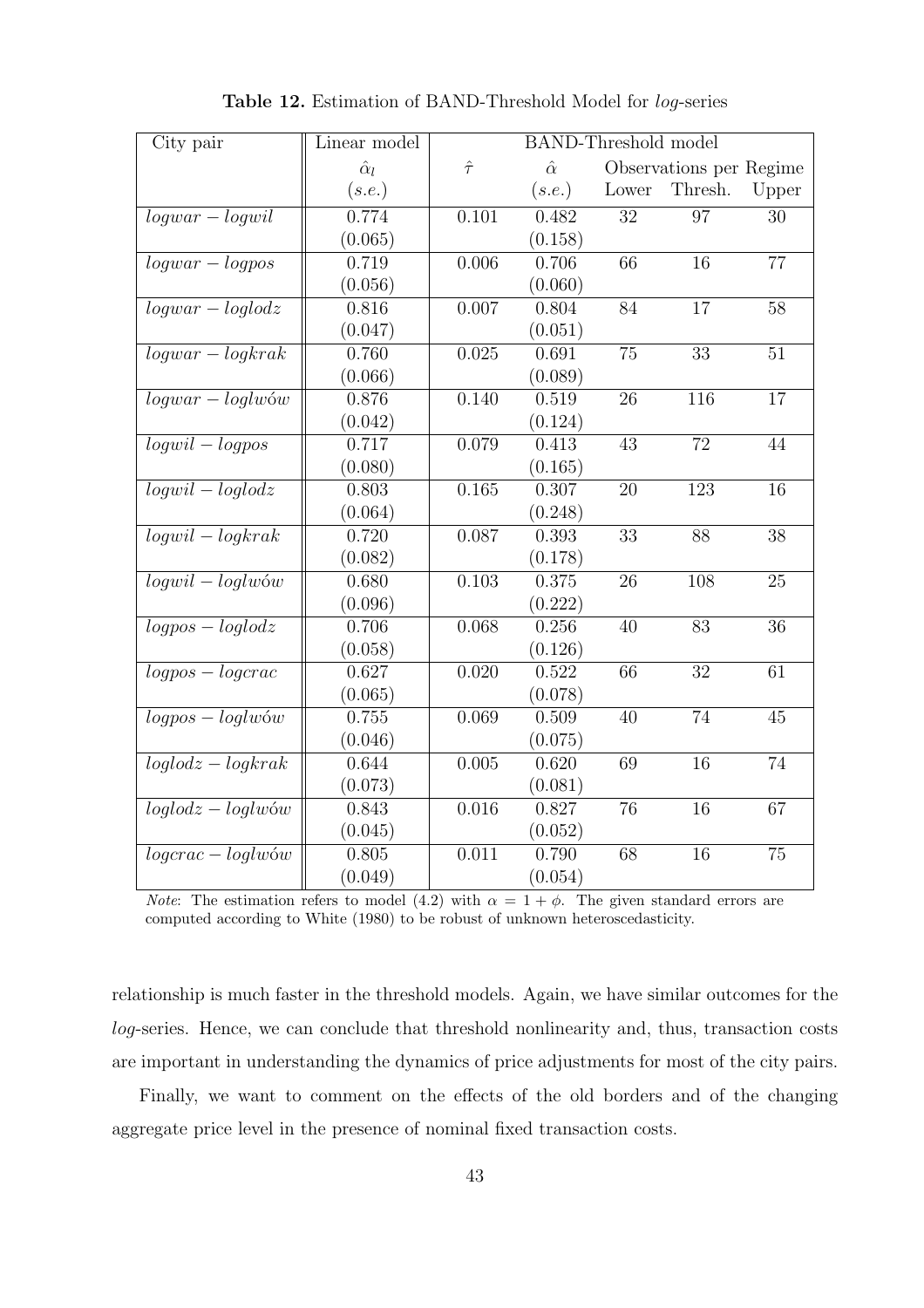As in case of the cointegration analysis we do not observe systematic differences between within-border and across-border city pairs. The estimates of  $\alpha$  with respect to the withinpairs  $fpiwar - fpiwil$ ,  $fpiwar - fpilodz$ ,  $fpiwil - fpilodz$ , and  $fpilodz - fpilwów$  range from 0.138 to 0.850 and cover the whole spread of all  $\hat{\alpha}$ 's. Moreover, we have regressed the sizes of the threshold bands on the geographical distance between the city pairs and on a dummy variable which is set to one for within-border pairs and is zero otherwise. The estimated coefficient for the dummy variable is not significant neither when including nor when ignoring the pairs with a minimum number of observations in the threshold regime. Hence, the former partition borders have no significant effect on the sizes of the bands. However, distance has a significant impact on the bands' size if all pairs are considered in the regression. The same conclusions can be derived for the log-series.

The fpi- and log-series do not produce important differences as in the cointegration analysis. The estimates for  $\alpha$  and the corresponding standard errors are not different in general. The latter is in contrast to our expectation of higher standard errors when the logseries are used since they imply an unstable threshold band in case of a changing aggregate price level and nominal fixed transaction costs. However, we find different estimation results for some of the city pairs. On the one hand, this may indicate that the relevance of the price level's impact differs among the pairs. On the other hand these difference may be simply due to technical effects of the nonlinear data transformation regarding the fpi-series. These effects can e.g. result from the involvement of deterministic components we have not taken care of yet since we have only used mean-adjusted price differences.

## 6 Summary and Concluding Remarks

In this paper we have studied the topic of economic integration in interwar Poland by performing a threshold cointegration analysis of the LOP for the Polish wheat market between 1924 and 1937. We consider the transaction cost view of the LOP which says that the prices of the same commodity at two spatially separated market places should converge whenever the price difference exceeds the transaction costs. Our analysis is based on monthly retail prices for wheat flour of six of the biggest Polish cities from which we can construct 15 city pairs for a price comparison.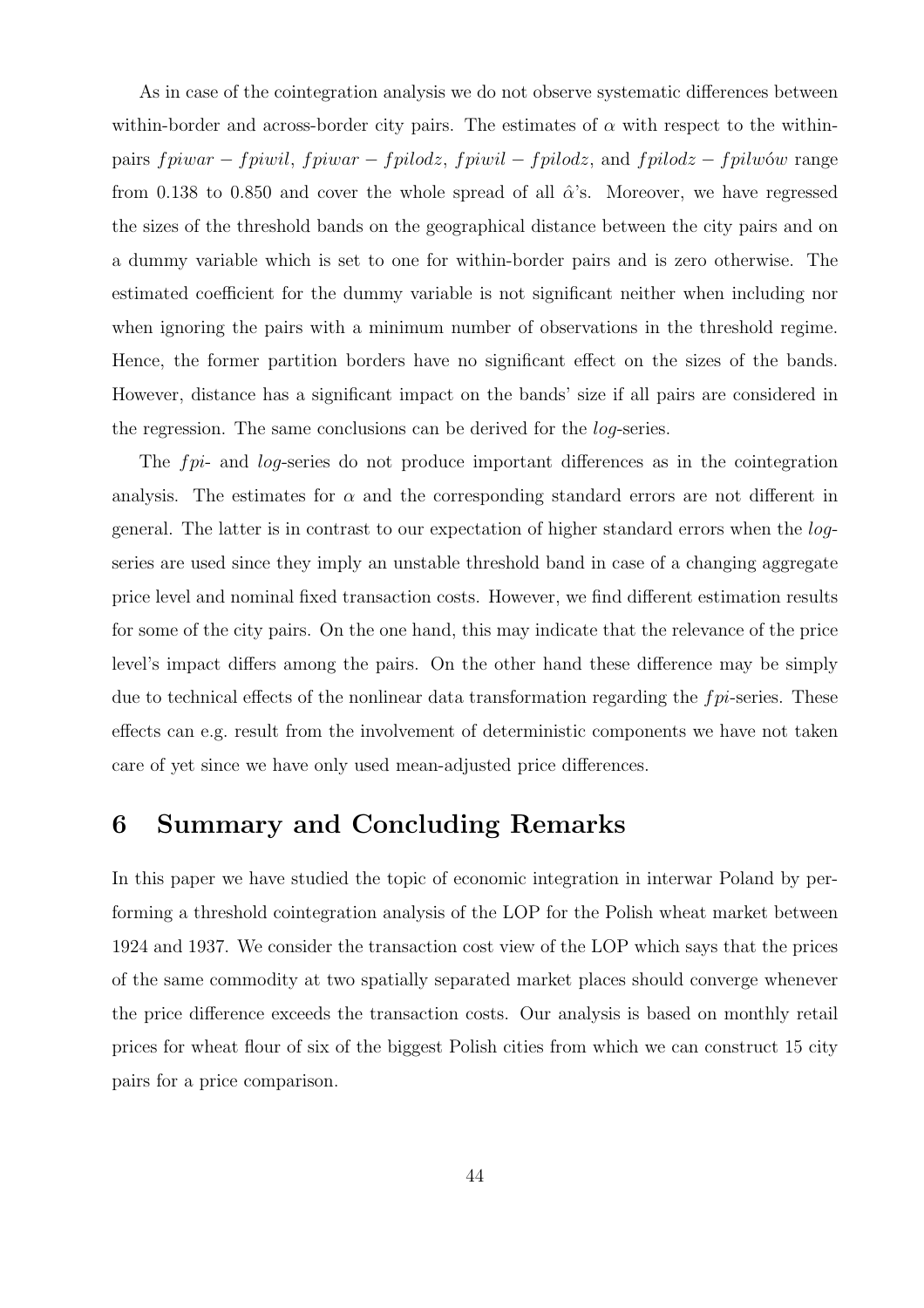Within our study we have examined two different issues that are probably relevant for economic integration in interwar Poland. The first issue refers to the fact that Poland comprised three rather different areas belonging to Russia, Germany, and the former Habsburg monarchy after its reunification in 1919. Hence, we ask whether border effects exist within one country. Secondly, we have aimed to analyze the importance of the strongly changing aggregate price level. Since the nominal railway tariffs have been fixed in the sample period we expect that the real transaction costs change with the price level meaning that inflation fosters and deflation hinders economic integration. To capture these effects we suggest to multiply the log-prices with the aggregate price level. The results for the adjusted series should differ from the ones for the log-series since the use of the latter ones implies a model with a changing threshold band.

Our main findings are the following. The price differences form a stationary relationship for almost all city pairs implying that the prices adjust to deviations from the price parity. However, the prices do not converge completely since deterministic terms like constants, linear trends, or broken components enter the price relationships. This suggests imperfections in integration either in the wheat or other markets of the Polish economy. Although the results on threshold nonlinearity are not clear cut regarding all city pairs we observe that threshold effects are important for the dynamics of the price adjustments in the sense that there exist relevant transaction costs for arbitrage processes. Hence, we have found evidence for a relative version of the LOP including transaction costs. That is, the interwar economy can be regarded as integrated but with obvious restrictions.

Furthermore, we can conclude that the old borders did not have an effect on economic integration in Poland. The results of the within-border and across-border city pairs do not differ systematically in the sample period under study. We interpret this outcome as a sign for a successful integration policy in the first years after the reunification in 1919. However, differing results with respect to certain pairs may indicate city specific effects which are interesting to study in more detail.

Regarding the impact of the aggregate price level we can not discriminate between the use of the adjusted series and the log-price series. The results for both sets of series are generally the same. Therefore we suppose that only a certain part of the transaction costs are nominal fixed but not all costs. This implies a changing real transaction cost bands for both sets of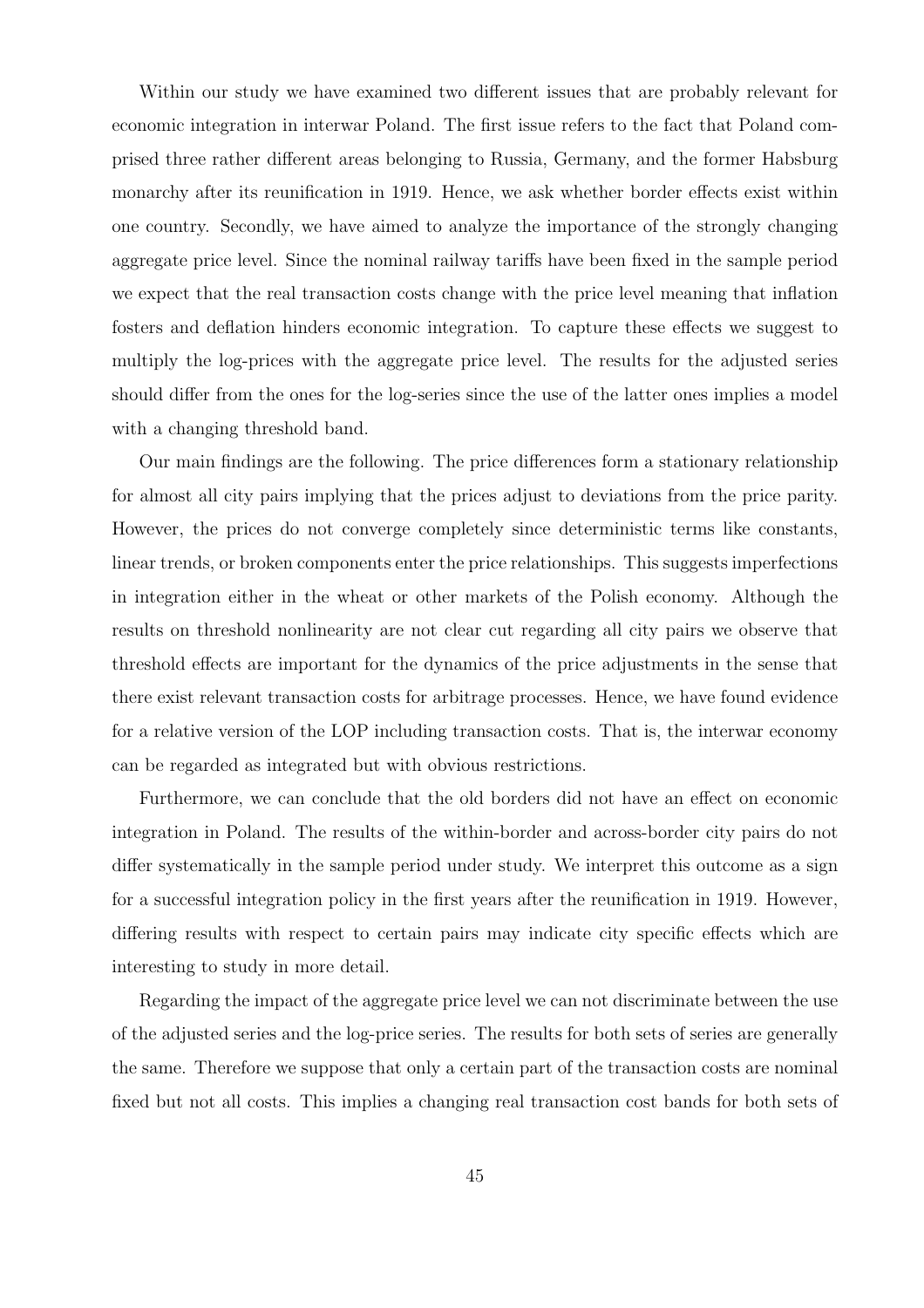series so that the results should not differ importantly. We do not think a sample splitting at the end of the inflationary period produces more helpful outcomes for two reasons. Firstly, the price level still changes within the separated samples which induces again nonstable threshold bands. Therefore, we have the same situation concerning the adjusted and nonadjusted series. Secondly, the price level at the end of the deflationary period is the same as at the beginning of the inflationary period. Hence, only the direction of economic integration due to the evolvement of the price level differs but not the average degree of integration. Thus, both periods are supposed to generate similar findings. To understand the effect of the aggregate price level more precisely this issue should be addressed in a cross-section analysis as in Engel & Rogers (1996). A cross-section study using the price level as a regressor in order to explain price variations is less dependent on the unknown proportion of nominal fixed transaction costs. In fact, it is the unknown proportion that is crucial for our time series approach.

Finally, we expect that a more detailed consideration of deterministic terms when testing for nonlinearity and estimating threshold models may resolve some contradicting and differing results with respect to the threshold effects. An estimation of threshold vector error correction models can give further insights if asymmetric adjustments in the prices are present. Such asymmetries are also relevant regarding city specific effects. All these issues are left for further research.

# References

- Bai, J. (1997). Estimating multiple breaks one at a time, Econometric Theory 13: 315–352.
- Balke, N. S. & Fomby, T. B. (1997). Threshold cointegration, International Economic Review 38: 627–645.
- Berben, R.-P. & van Dijk, D. (1999). Unit root tests and asymmetric adjustment: A reassessment, Working paper, Tibergen Institute, Erasmus University Rotterdam.
- Bielak, M. (1931). Rozwój Organizacji Wladz Skarbowych na Sląsku [Development of financial authorities in Silesia],  $\it in$  Stowarzyszenia Urzędników Skarbowych Rzeczypospolitej Polskiej [Union of financial officials of the Republic of Poland] (ed.), *Odrodzona*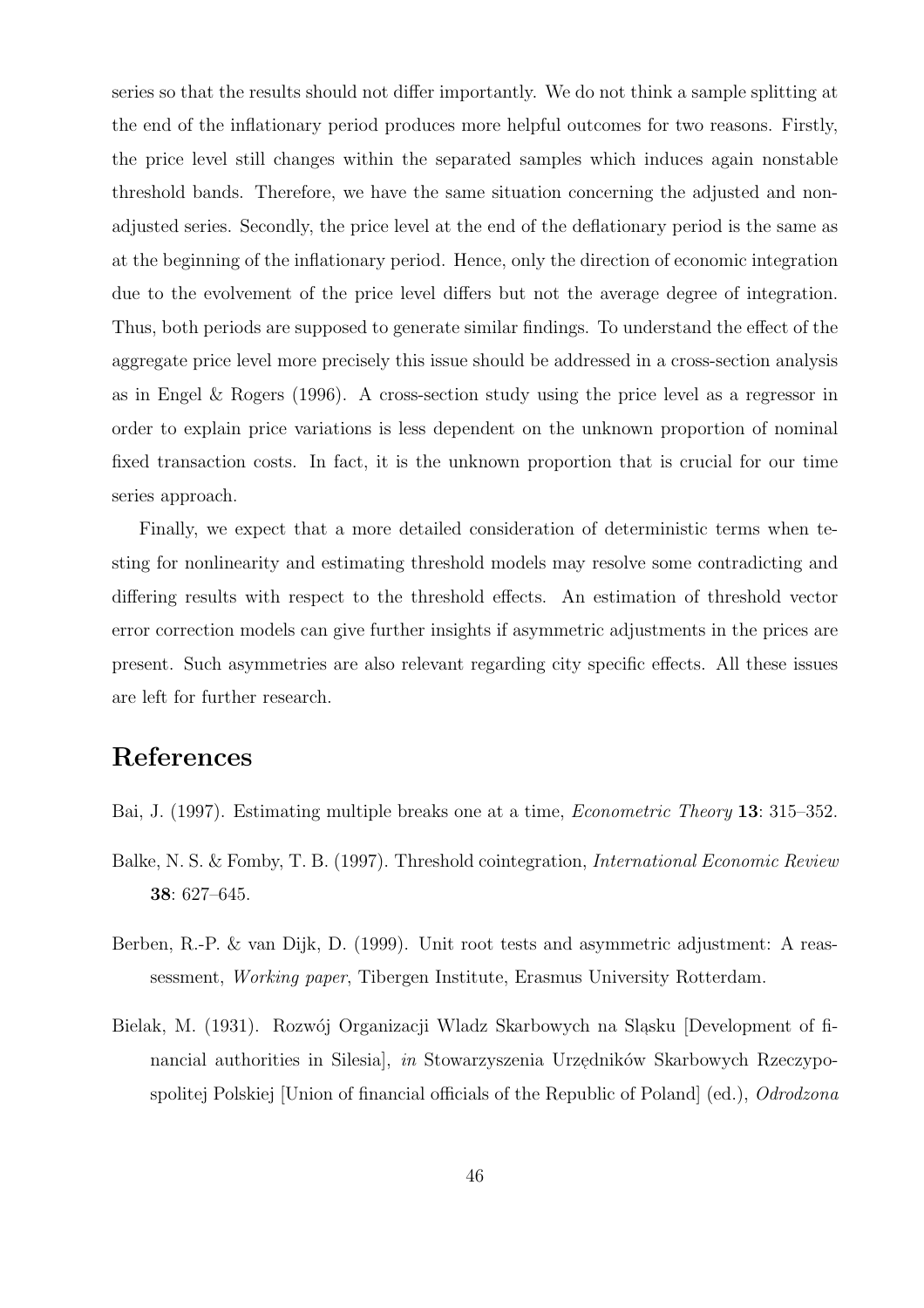Skarbowość Polska. Zarys Historyczny [Polish Finance Reborn. A Historical Outline], Warsaw, pp. 183–191.

- Brzosko, E. (1982). Rozwój transportu w polsce w latach 1918-1939 [The Development Of Transport in Poland 1918-1939], Szczecin.
- Buczyński, R. (1939). Struktura rynku zbożowego w Polsce. Referat opracowany dla Komisji Kontroli Cen [The structure of agricultural markets in Poland. Report at the Commission for Price Regulations], Warsaw.
- Canova, F. & Hansen, B. E. (1995). Are seasonal patterns constant over time? A test for seasonal stability, Journal of Business  $\mathcal B$  Economic Statistics 13: 237–252.
- Doornik, J. A. & Hendry, D. F. (1997). Modelling Dynamic Systems Using PcFiml 9 for Windows, Timberlake Consulting, London.
- Duda, J. & Orlowski, R. (1999). Gospodarka Polska w dziejowym Rozwoju Europy (do 1939 roku) *[The Polish economy in the Historical Development of Europe] (till 1939)*, Lublin.
- Dziennik Ustaw RP (1927). Nr. 88, poz. 790, Warsaw.
- Enders, W. & Granger, C. W. (1998). Unit-root tests and asymmetric adjustment with an example using the term structure of interest rates, Journal of Business and Economic Statistics 16: 304–311.
- Enders, W. & Siklos, P. L. (2001). Cointegration and threshold adjustment, Journal of Business and Economic Statistics 19: 166–176.
- Engel, C. & Rogers, J. H. (1996). How wide is the border?, American Economic Review 86: 1112–1125.
- Feinstein, C., Temin, P. & Toniolo, G. (1997). The European Economy between the Wars, New York.
- Gieysztor, J. (1939). Polityka taryfowa [The politics of freight rates], Inzynier Kolejowy, Warsaw, pp. 69–73.
- Głowny Urząd Statystyczny (1935). Statystyka karteli w Polsce, Warsaw.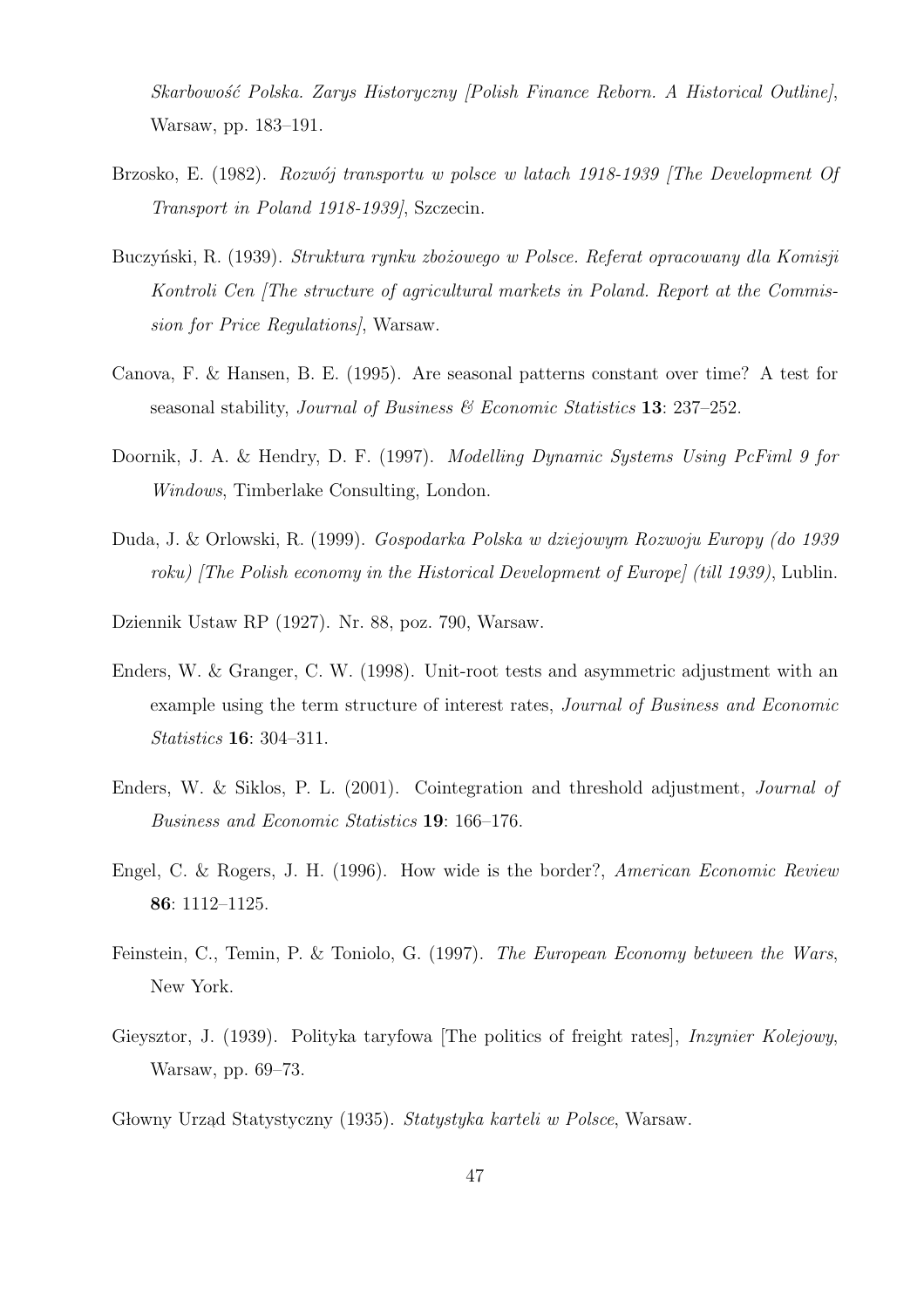Głowny Urząd Statystyczny (1939). Mały Rocznik Statystyczny, Warsaw.

- Głowny Urząd Statystyczny (different years). Rocznik Statystyczny [Statistical Yearbook], Warsaw.
- Goodwin, B. K., Grennes, T. J. & Craig, L. A. (2002). Mechanical refrigeration and the integration of perishable commodity markets, Exploartions in Economic History 39: 154– 182.
- Goodwin, B. K. & Piggott, N. E. (2001). Spatial market integration in the presence of threshold effects, American Journal of Agricultural Economics 83: 302–317.
- Hansen, B. E. (1997). Inference in TAR models, Studies in Nonlinear Dynamics and Econometrics 2: 1–14.
- Hansen, B. E. (1999). Testing for linearity, *Journal of Economic Surveys* 13: 551–576.
- Hansen, B. E. & Seo, B. (2001). Testing for two-regime threshold cointegration in vector error correction model, Journal of Econometrics 110: 293–318.
- Hummel, B. (1939). Odbudowa i utrzymanie kolei [Rebuilding and maintenance of railways], Dwudziestolecie komunikacji w Polsce Odrodzonej [20 Years Of Communictaion In A Reborn Poland, Kraków, p. 146.
- Johansen, S. (1994). The role of the constant and linear terms in cointegration analysis of nonstaionary time series, Econometric Reviews 13: 205–231.
- Johansen, S. (1995). Likelihood-Based Inference in Cointegrated Vector Autoregressive Models, Oxford University Press, Oxford.
- Johansen, S., Mosconi, R. & Nielsen, B. (2000). Cointegration analysis in the presence of structural breaks in the deterministic trend, Econometrics Journal 3: 216–249.
- Kempner, S. (1924). Rozwoj gospodarczy Polski od rozbiorow do niepodleglosci [Economic development of Poland from the partition to independence], Warsaw.
- Knakiewicz, Z. (1967). Deflacja Polska 1930-1935, Warsaw.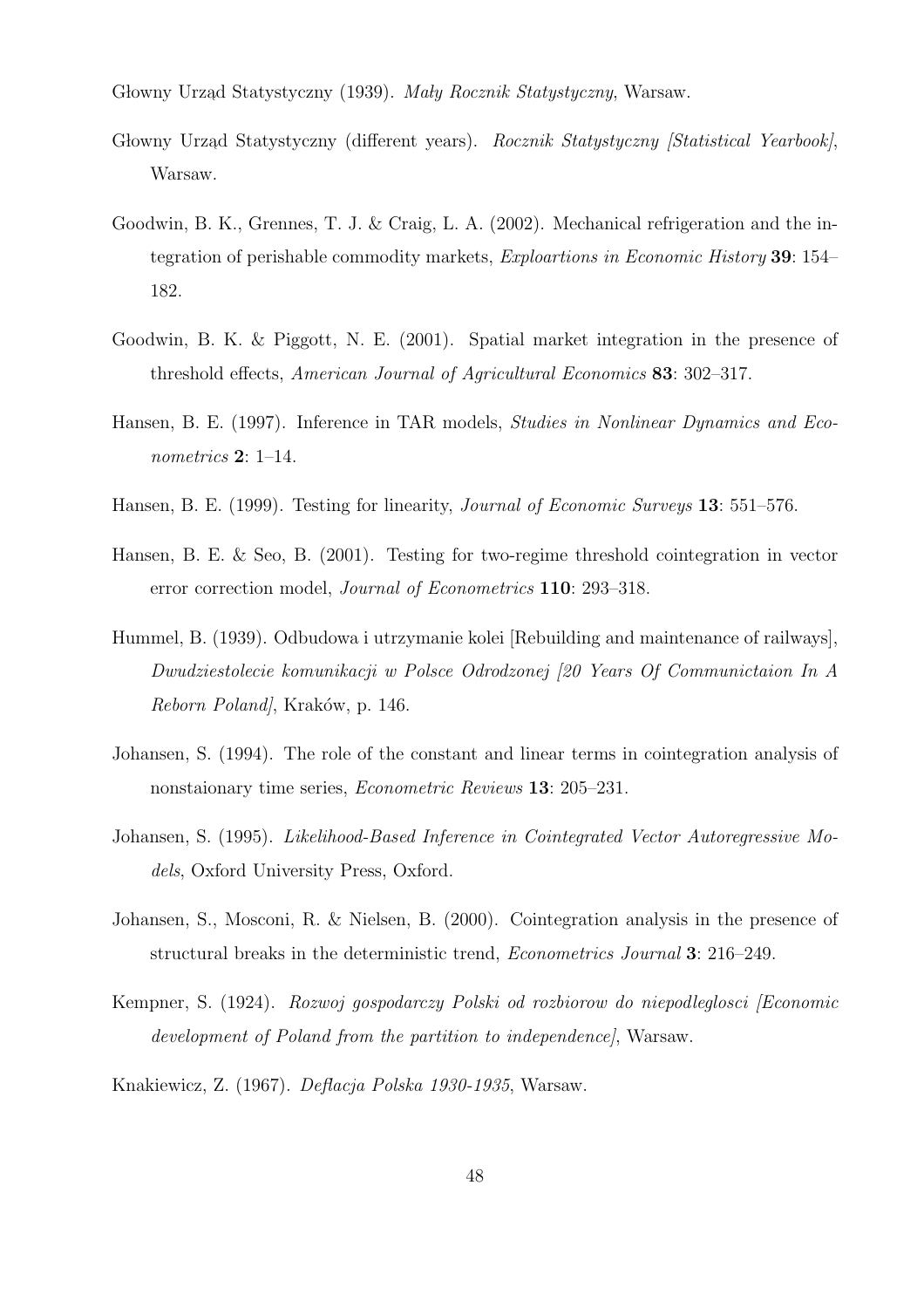- Kozlowski, K. (1989). Problemy gospodarcze Drugiej Rzeczeypospolitej [Economic Problems Of The Second Republic], Warsaw.
- Landau, Z. (1992). Integracja Gospodarcza Polski w Latach 1918-1923, in P. Latawski (ed.), The Reconstruction of Poland, 1914-1923, Basingstoke, pp. 173–181.
- Landau, Z. & Tomaszewski, J. (1999). Zarys Historii Gosodarczej Polski 1918-1939 [A Brief Economic History of Poland 1918-1939], Warsaw.
- Lo, M. C. & Zivot, E. (2001). Treshold cointegration and nonlinear adjustment to the law of on price, Macroeconomics Dynamics 5: 533–576.
- Markowski, B. (1927). Organizowanie administracji skarbowej w Polsce (1918-1927) [The Organization of Financial Administration in Poland (1918-1927)], Warsaw.
- Obraz Polski dzisiejszej (1938). Warsaw.
- Obstfeld, M. & Taylor, A. M. (1997). Nonlinear aspects of goods-market arbitrage and adjustment: Heckscher's commodity points revisited, Journal of the Japanes and International Economies 11: 441–479.
- Perron, P. (1989). The great crash, the oil price shock, and the unit root hypothesis, Econometrica 57: 1361–1401.
- Perron, P. & Vogelsang, T. J. (1993). Erratum, Econometrica 61: 248–249.
- Pisarski, M. (1974). Koleje Polskie (1842-1972), Warsaw.
- Rocznik Handlu Zagranicznego RP (1922-1925). Warsaw.
- Roszkowski, W. (1992). The reconstruction of the government and state apparatus in the second Polish republic, in P. Latawski (ed.), The Reconstruction of Poland, 1914-1923, Basingstoke.
- Śliwa, S. (1935). *Przemyśl młynarski w Polsce [The Mill-Industry In Poland]*, Poznań.
- Srokowski, S. (1939). Geografja Gospodarcza Polski [Economic Geography of Poland], Warsaw.